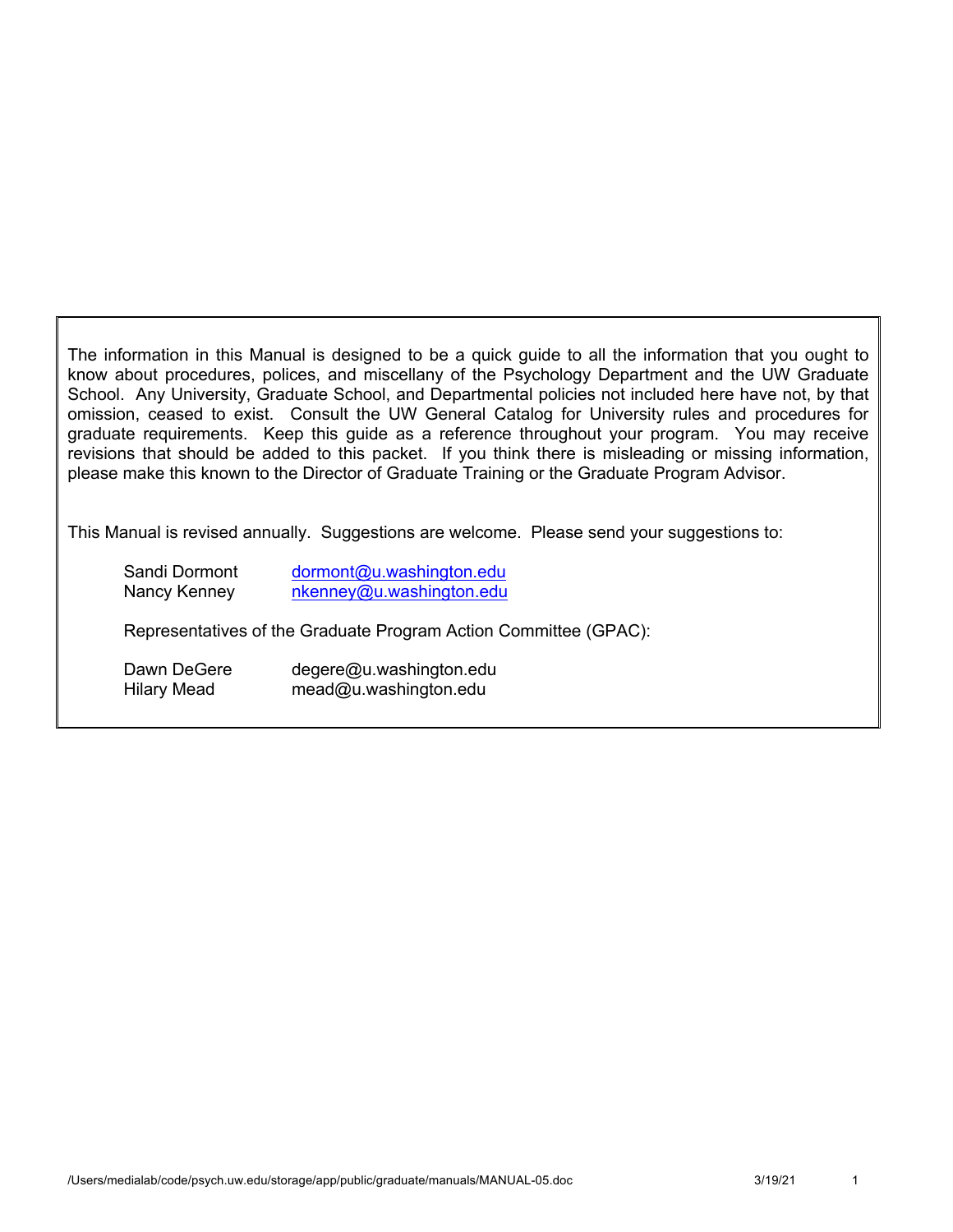## TABLE OF CONTENTS

\*\* PAGE NUMBERS TO BE UPDATED ONCE ADDING/CHANGES ARE FINISHED\*\*

### Overview of the Program

| ۰.                     |
|------------------------|
| ٦<br>I<br>×<br>×<br>۰. |

|                 | A. Basic Information for First Year Students   |  |
|-----------------|------------------------------------------------|--|
| L.              |                                                |  |
| Ш.              |                                                |  |
| III.            |                                                |  |
| IV.             |                                                |  |
| V.              |                                                |  |
|                 | B. Progressing Through the Program             |  |
| I.              |                                                |  |
| $\mathbf{II}$ . |                                                |  |
| III.            |                                                |  |
| IV.             |                                                |  |
| V.              |                                                |  |
| VI.             |                                                |  |
| VII.            |                                                |  |
| VIII.           |                                                |  |
| IX.             |                                                |  |
|                 |                                                |  |
|                 | C. Areas of Study and Area Course Requirements |  |
| I.              |                                                |  |
| ΙΙ.             |                                                |  |
| III.            |                                                |  |
|                 |                                                |  |
|                 | D. Policies and Procedures                     |  |
| I.              |                                                |  |
| II.             |                                                |  |
| III.            |                                                |  |
| IV.             |                                                |  |
| V.              |                                                |  |
| VI.             |                                                |  |
|                 |                                                |  |
|                 | E. Funding and Money Matters                   |  |
| Ш.              |                                                |  |
| Ш.              |                                                |  |
| IV.             |                                                |  |
|                 |                                                |  |
|                 | F. Appendices                                  |  |
| H.              |                                                |  |
| Ш.              |                                                |  |
|                 |                                                |  |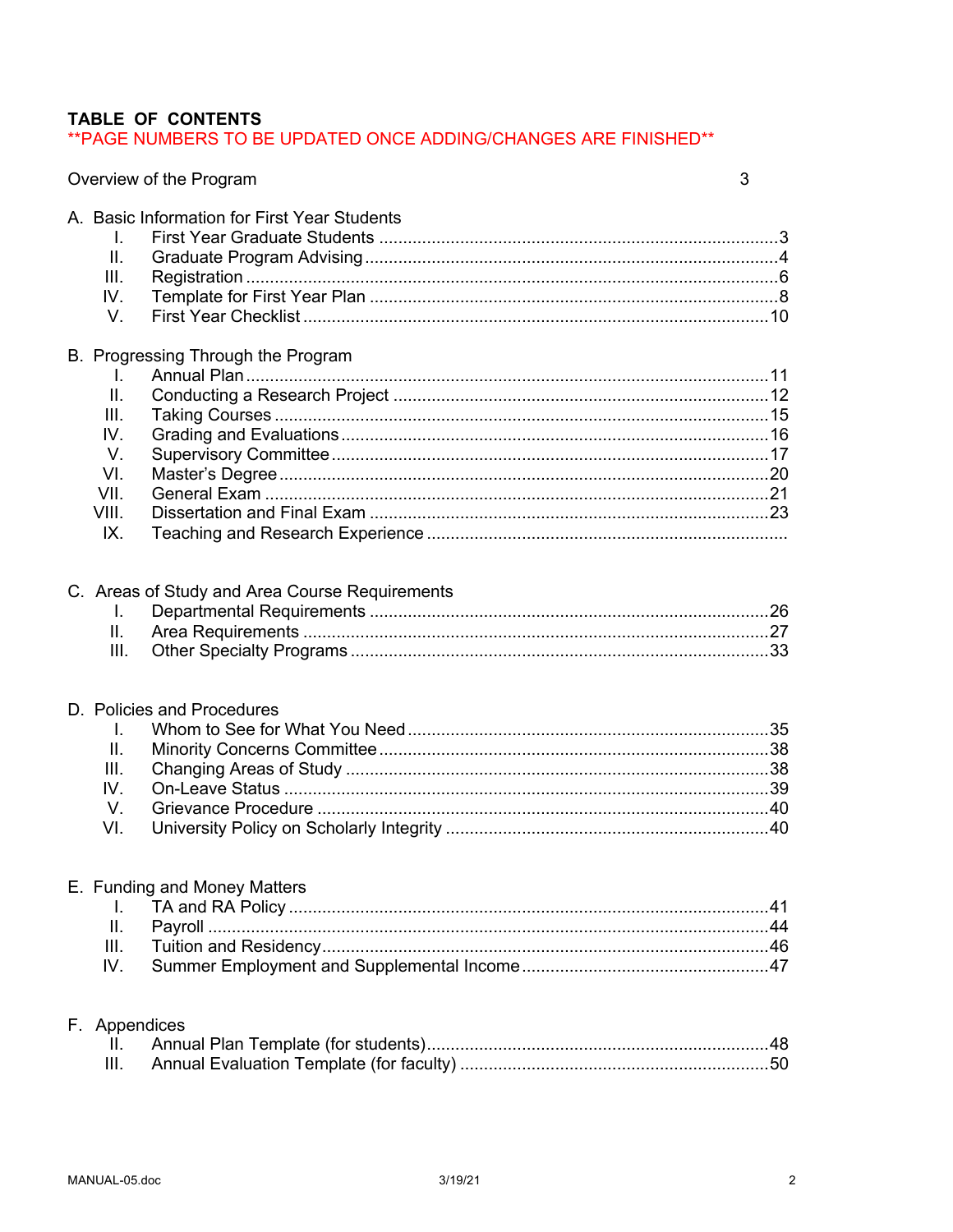#### \*\*\*\*\*\*\*\*\*\*

#### **Overview of the Psychology Ph.D. program**

**1. Goal**. The goal of the Psychology Graduate Program at the University of Washington is to train the next generation of psychologists for excellence in research, teaching and/or clinical practice. Toward that end, graduate students are expected to take some formal course work. More importantly, you will be challenged to acquire and demonstrate mastery of a set of professional skills, including research, reading, writing, and speaking in your professional field.

Our program places an emphasis on self-definition of goals, and the development of individualized graduate programs centered around your goals. The purpose of this overview is to give you a general picture of the events that will constitute your graduate training, and define their general time scale.

**2. Areas and Advisors**. For administrative purposes, the Department is divided into seven Areas: Animal Behavior, Behavioral Neuroscience, Clinical (Adult Clinical), Child Clinical, Cognition and Perception, Developmental, and Social Psychology and Personality. The specifics of graduate training vary somewhat among Areas, particularly between the clinical and non-clinical Areas.

Each student is admitted to the graduate program under the sponsorship of a particular faculty member, who becomes the student's Advisor. A Co-Advisor is also selected for each student. The Advisor and Co-Advisor help the student plan his/her course of study, and guide him/her in all aspects of graduate training. Each student is also assigned to an Area -- typically the Area to which his or her Advisor belongs.

**3. Coursework**. Students in the non-clinical Areas are required to take about 10 courses in the first two years (see Section C below). Students in the clinical Areas take many more courses -- about 20 in the first three years. All students are strongly encouraged to participate in seminars and advanced seminars throughout their graduate careers. (See Section C)

**4. Milestones**. The student progresses through the graduate program by passing a variety of milestones. They are:

**First (or second) Year Research Project**. During the first year, each non-clinical student undertakes a research project under the supervision of his or her Advisor. (Due to their heavy course load, clinical students undertake their first year project in their second year.) The research project includes planning, data collection, data analysis, and presentation of the project at the Research Festival held at the end of Spring quarter, and writing up the project for publication. (See Section XX.)

**Continuing Research**. During the second year, and throughout his/her graduate career, students carries out increasingly independent research with their Advisor. An emphasis on research is a major hallmark of our graduate program.

**Formation of Supervisory Committee**. At the end of the first year or the beginning of the second, each student forms a Supervisory Committee to guide him/her through the remainder of his/her program. (For clinical students, the Committee is formed at the end of the second year). (See Section B. V.)

**General Examination ("Generals")**. During the third year, the student takes the General Examination. The purpose of the General Examination is to challenge the student to demonstrate mastery of a body of literature and concepts in his/her field, and a set of professional skills. The format of the General Examination varies among Areas and individual students (see Section B. VII. below). Most commonly, the student develops a reading list, reads a body of literature, writes answers to a set of essay questions based on it, and defends his/her answers in an oral examination.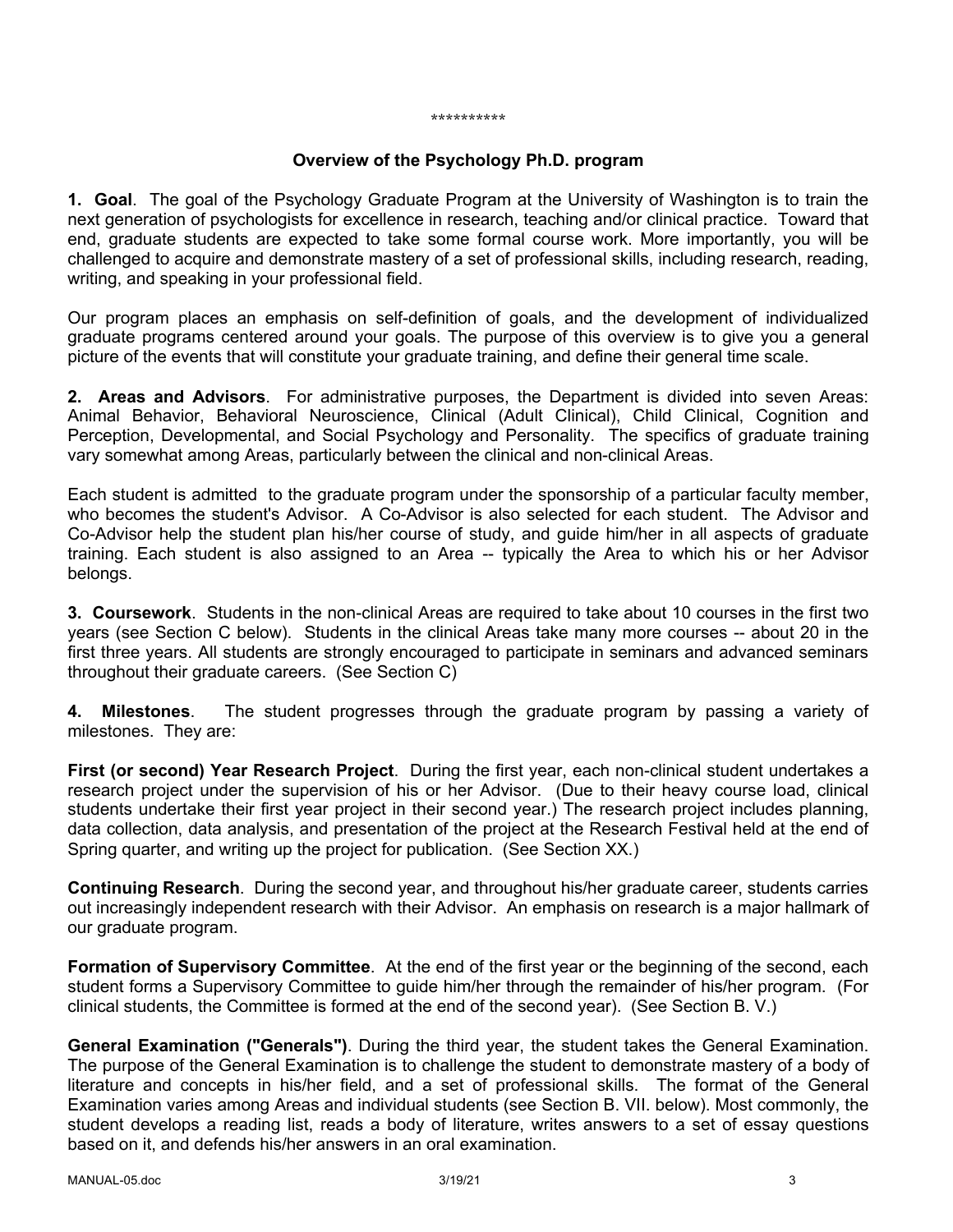**Dissertation proposal.** During the fourth year, each student develops a formal research proposal for his/her dissertation work. The format of the dissertation proposal varies among Areas and individual students. The proposal is presented, orally and/or in writing, to the Supervisory Committee for discussion and feedback. (see Section B. VIII.)

**Final examination.** The student carries out the proposed research and writes the dissertation. The work is presented the Supervisory Committee, usually in the form of a colloquium, and a formal dissertation is completed. (See section B. VIII.)

**Clinical training and internship**. This is required for all clinical students. Consult with your faculty advisors, the clinic director, and the director of clinical training about how to prepare for this required clinical training experience.

---

The rest of this manual provides more comprehensive descriptions of course work and milestones, including the many rules that apply to them, and some suggestions about how to accomplish them.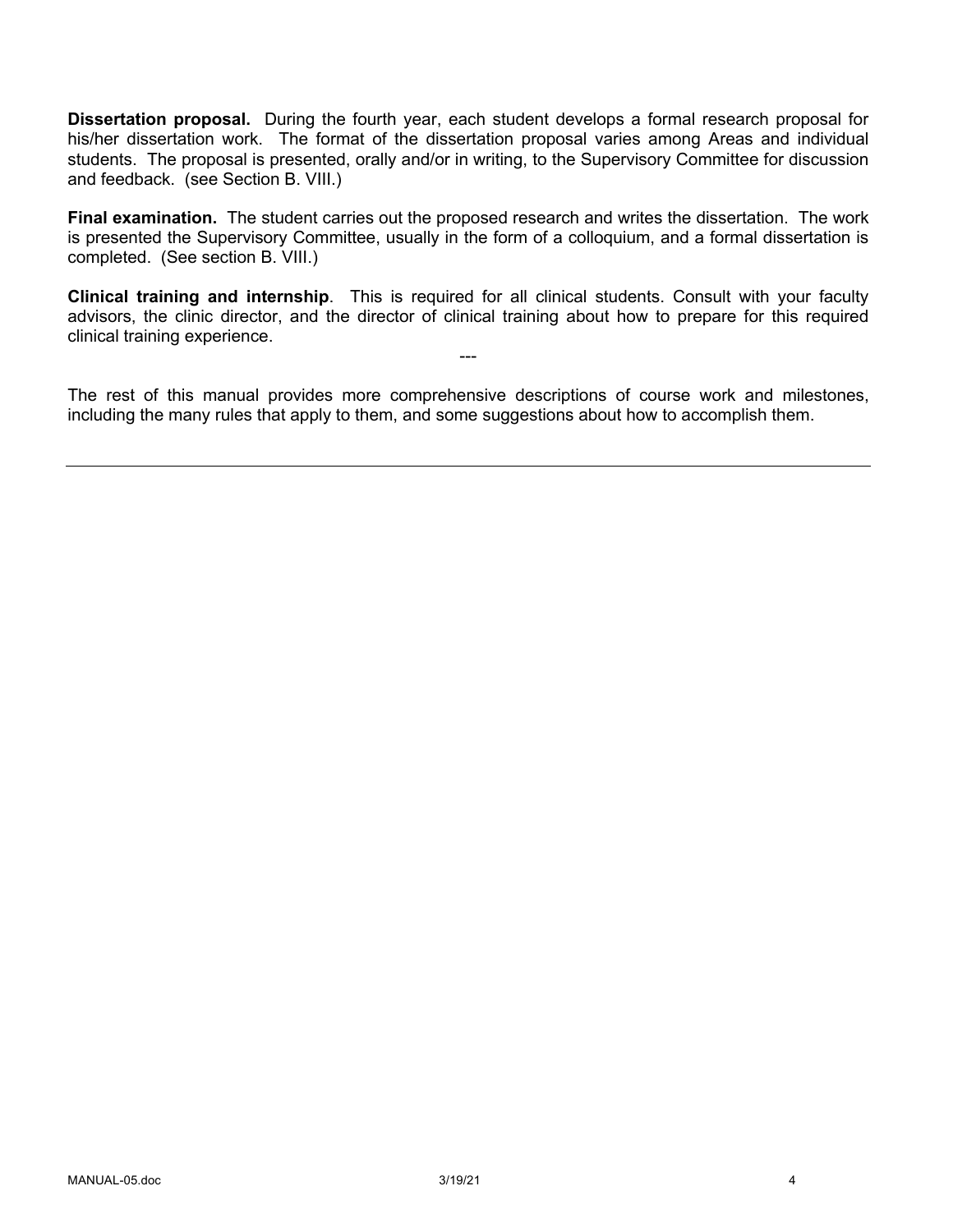## **A. Basic Information for First Year Students**

### **A. I. FIRST YEAR GRADUATE STUDENTS**

Welcome to the Psychology Department! This manual was written in an effort to guide you through your graduate program. Please read through the manual to get a clear picture of the procedures involved in completing the program. The first year of graduate school can be a difficult time. Many faculty members, advanced graduate students, and staff members are committed to helping new graduate students in their transition to graduate school. Please make use of these resources when the need arises. If you have questions not included in the manual, please contact Sandi Dormont in Guthrie 127 (dormont@u, 206- 543-9329), your advisor, another graduate student, or the Director of Graduate Training, Nancy Kenney.

- **1. Faculty Advisors.** You will have been assigned an advisor or advisors in your major area who will assist you with planning your program for the first year. Your advisor(s) will also supervise your research during the first year. Although many students continue with this advisor past their first year and/or make this person the chair of their Supervisory Committee, this is not required. You should feel free to pursue work with another faculty member if that should better fit your educational needs. (See Section A. II. Graduate Program Advising).
- **2. Orientation Week.** First year graduate students are expected to attend an orientation seminar during the week prior to the start of classes, Autumn Quarter. Normally, first year students are asked to register for this credit seminar, Psych 500 A, when registering for Autumn Quarter classes. Contact the Psychology Graduate Program Assistant at 206-543-9329 for details if you have not received information in the mail.
- **3. First Year Plan.** Early in Autumn quarter of the first year (preferably during Orientation Week), new students are to schedule a planning meeting with their advisor(s). After the meeting, the student is asked to prepare a written version of his/her goals, coursework, research, etc., for the upcoming year (the Plan). New plans are prepared in May of each year. In subsequent years, review of the year's Plan is part of the planning/evaluation meeting. See the template at the end of this section (A).
- **4. Course Requirements.** You should begin fulfilling departmental course requirements during the first year. In particular, you must complete courses to satisfy the statistics requirement by the end of the second year. You must also take part in Orientation Week and attend the Psychology Colloquium. Check with your area about specific requirements and see Section C.II. below.
- **5. First Year Research Project.** All first year students are required to conduct research during the year. This activity culminates in a formal presentation of your work at the annual Psychology Department Research Festival, held at the end of Spring Quarter. Clinical students present at the end of their second year in the program. All other students present at the end of their first year.
- **6. Annual Evaluations.** You will be evaluated at the end of each year by the faculty in your major area. The evaluation will be based on your accomplishments during the prior year and the Annual Plan for the coming year and will be reviewed by the Area and by the Graduate Training Committee. A letter providing feedback from the evaluation and any appropriate recommendations will be sent to you from your advisor(s). For more detailed feedback, you should talk with your advisor and/or the Area Representative on the Graduate Training Committee. (See Area Rep list in the course section (C) later in this manual.)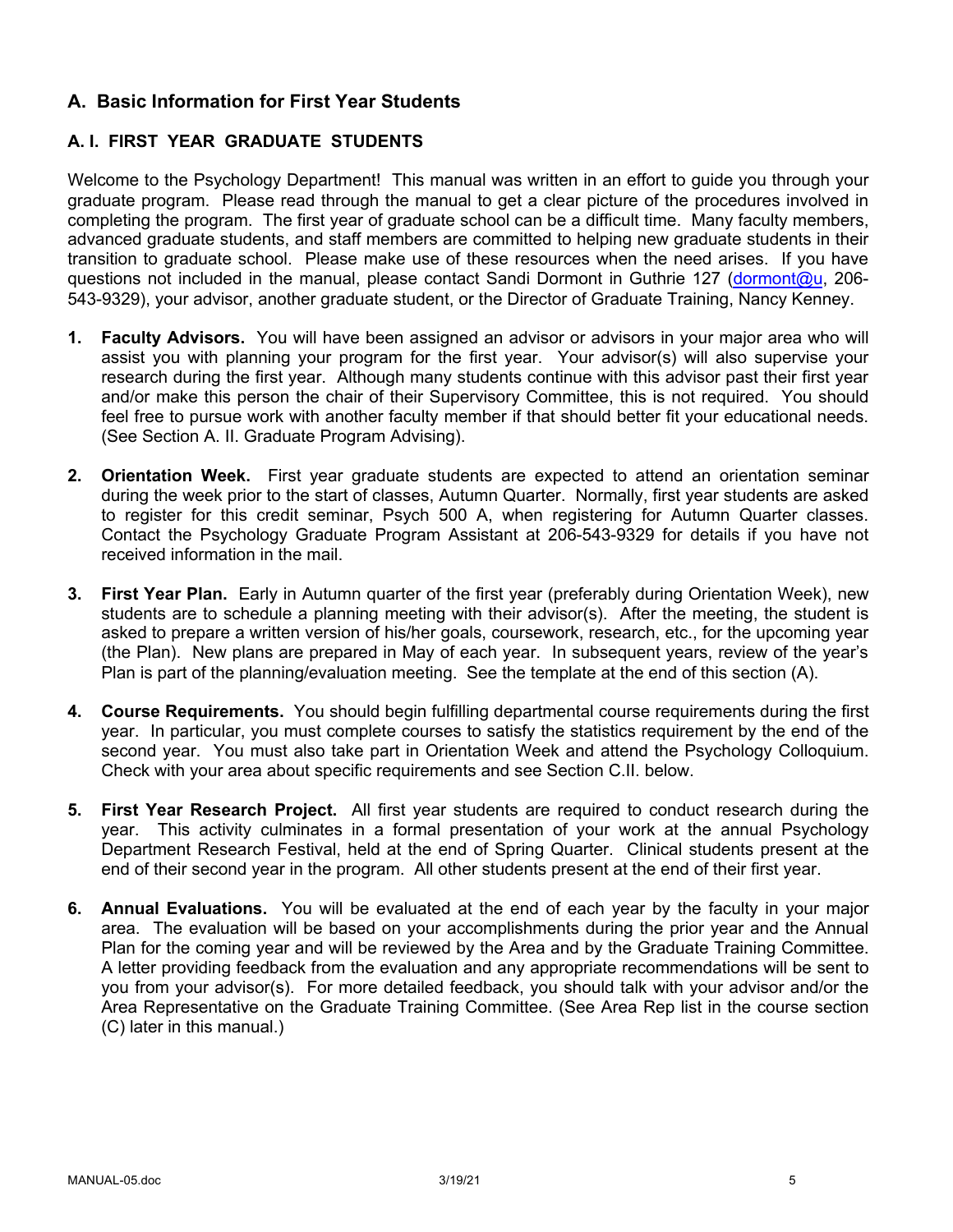- **7. Office Space.** Many students will have office space available through their advisors. If you do not, or would like to have space, some graduate student desk space is available in Johnson Annex (JHA). This space includes equipment for computer use and internet access, a ping-pong table, pool table, and a lounge with a refrigerator and microwave. Students are responsible for space assignments and upkeep in this area. Contact your Graduate Program Action Committee (GPAC).
- **8. E-Mail.** In order to sign up for a UW e-mail account, go to www.washington.edu/computing/uwnetid. Then select UW net id and password and follow the online instructions. If you have any questions, contact the computer center at Suzzalo (206-543-9158) or Odegaard (206-616-7173) libraries.

### **A. II. GRADUATE PROGRAM ADVISING**

#### **Advisors/Co-Advisors**

Advisors work to help students with their goals and with their research. They also usually serve as the chair of the student's Supervisory Committee. Co-advisors are assigned to students to provide students with additional support. Students should feel free to approach their advisors and co-advisors with questions or concerns regarding their program. Though the advisors and co-advisors are assigned to students for the first year of the program, students may change these assignments. It is recommended that students who would like to change advisors or co-advisors discuss this possibility with their advisor or co-advisor. For a student perspective, consult with other graduate students, and/or the Psychology Graduate Program Action Committee. (See below, Section A.II.)

#### *Graduate Training Committee –* **Chaired by Davida Teller** (G233, 206-543-2654)

e-mail:dteller@u.washington.edu)

The Graduate Training Committee is an appointed committee of the faculty. Faculty members of the Committee represent each of the sub-areas within the Psychology Department, and two graduate students attend the meetings to provide student input. The functions of the Committee are to:

- 1. Consider graduate training issues that relate to the entire department in order to make recommendations for departmental action. This would include such topics as departmental course requirements, research requirements, timing of general exams, etc.
- 2. Review and take action on requests from students for special considerations (e.g., waiver of requirements). See Petitions in section D.
- 3. Address grievances any student may have in regard to training issues or individual treatment within the department.
- 4. In collaboration with the Areas, review the progress of individual graduate students, recommend disciplinary actions when necessary (rare).
- 5. Keep abreast of changes in Graduate School policies in order to interpret them to students and faculty.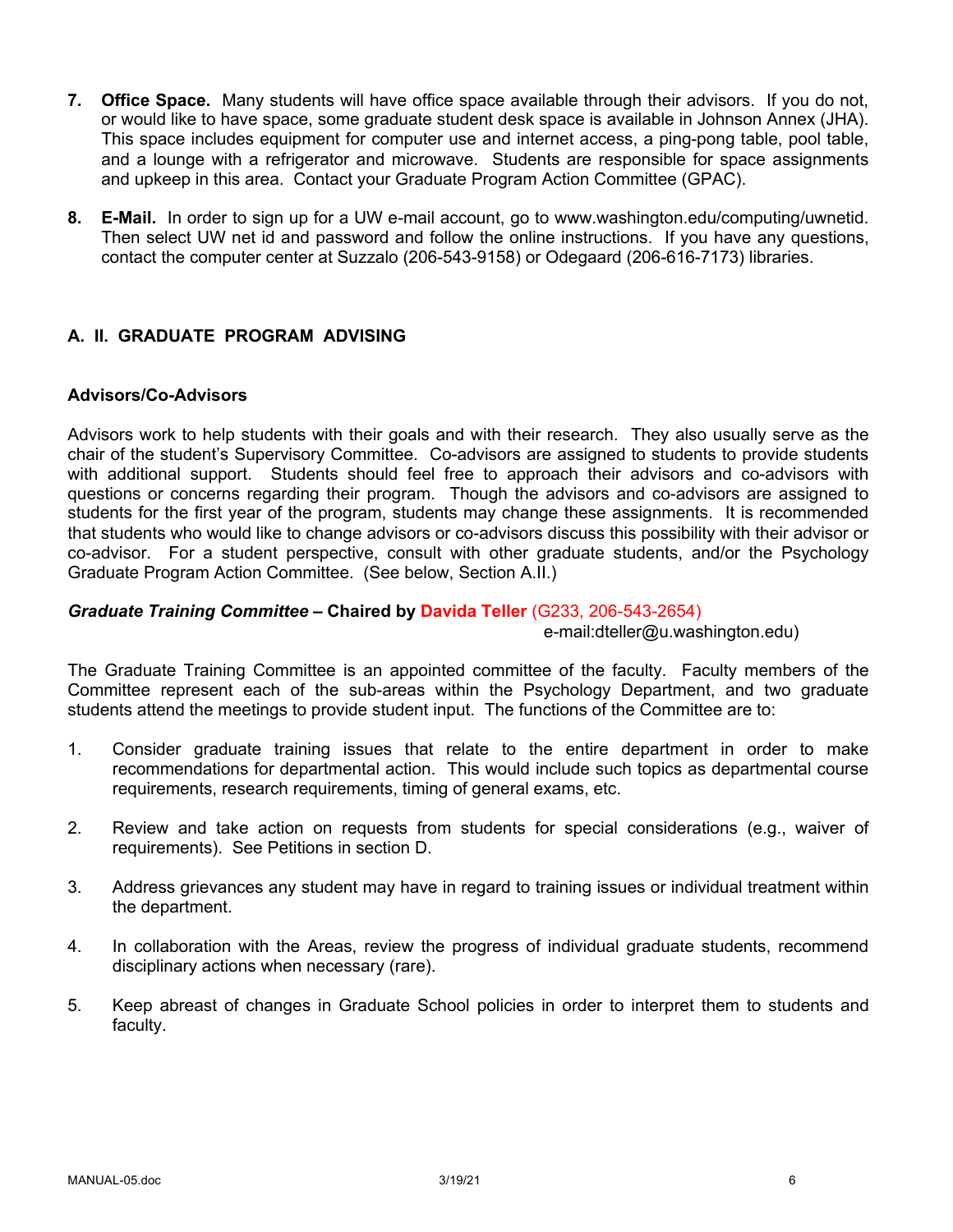#### **Director of Graduate Training–Nancy Kenney** (G-306, 206-543-2563, nkenney@u.washington.edu)

The Director of Graduate Training (GPC) supervises the activities of the Graduate Program Office, is a member of the Graduate Training Committee, acts as liaison with the Graduate School, assigns teaching assistants in collaboration with the Graduate Program Assistant and the Associate Chair, and provides individual counseling and troubleshooting to graduate students. Academic advising, in general, is provided by you own advisor, though the GPC may be more knowledgeable and up-to-date on some policies and requirements. If in doubt, see the GPC, who can refer you to a more appropriate person, if necessary. (Also see the 'Whom to See' list in Section D.)

#### **Graduate Program Assistant - Sandi Dormont** (G-127, 206-543-9329, dormont@u.washington.edu)

The Graduate Program Assistant (GPA) may be the most important of all these sources, as she is knowledgeable about the Graduate School and the University, and knows the procedures that you must follow along the way toward your degree.

Graduate Program Assistant activities of importance to you include:

- 1. Keeping an updated record of your student status, Supervisory Committee members, etc. Also, if given some idea of your time schedule for completing requirements, she can remind you of procedural details you must attend to.
- 2. Making official requests to the Graduate School for Supervisory Committee formation and changes.
- 3. Scheduling General and Final Examinations with the Graduate School.
- 4. Preparing and distributing General Exam / Final Exam warrants. (The term 'warrant' refers to the document signed by the supervisory committee stating that the student has passed the Master's, General or Final Exam.)
- 5. Handling appointment petitions to receive more than 50% funding for a quarter.
- 6. Coordinating TA assignments in collaboration with the GPC and Associate Chair, and handling TA budget questions.
- 7. Questions concerning University and departmental requirements.
- 8. Registration problems.

The Graduate Program Assistant also has many other responsibilities, including the time-consuming job of graduate admissions. So please be considerate of her time, especially in the months of December, January and February, when the input from graduate school applicants peaks.

#### **Psychology Graduate Program Action Committee (GPAC)**

Founded in 1998, this committee represents all graduate students in the Psychology Department and serves as a liaison between students, faculty, and administration. **Membership is open to all psychology graduate students.** Students are invited to participate in this committee and are welcome to attend any meetings, to ask questions, or to raise issues pertaining to the Psychology Department. Contact Sandi Dormont (dormont@u.washington.edu) for more information. GPAC Representatives for this year are:

| Dawn DeGere        | degere@u.washington.edu |
|--------------------|-------------------------|
| <b>Hilary Mead</b> | mead@u.washington.edu   |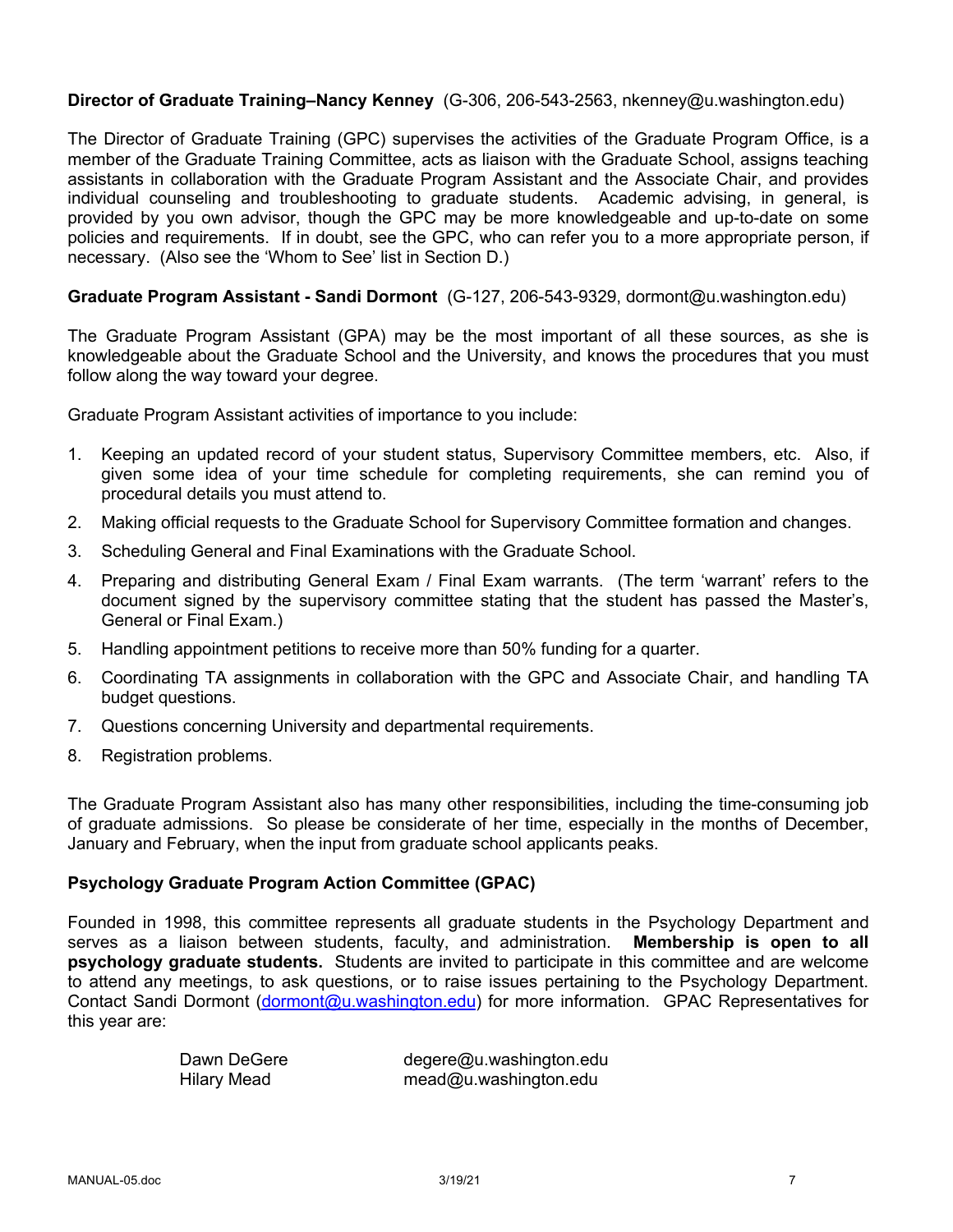### **A. III. REGISTRATION**

**Choose your courses**. Review the course requirements in Section C of this manual. A description of Psychology courses is found on the Psychology webpage (http://web.psych.washington.edu). In consultation with your advisor, make your Annual Plan and decide which courses to take. Also talk with other students or the instructor of the course.

**Look up courses in the Time Schedule**. Once you have decided upon the classes you want to take, look in the "Time Schedule" for the appropriate quarter to find out the days and times when these classes meet. The UW Time Schedule can be found on the UW website http://www.washington.edu/students/ timeschd/. The Psychology Department also prints its own time schedule each quarter (available in G-119A.) However, the most up-to-date changes can usually be found on the webpage.

**Entry Codes**. You should make note of the classes that need a "course entry code" or a "course permission card." The course entry code numbers are usually available from the instructor. If the course has variable credits, such as Psych 600, 700, or 800, the entry code numbers should be available in the main office of Guthrie (G-119A.) Course permission cards can be picked up at the main office. They need to be signed by the instructor of the course (or your advisor for independent research) and then exchanged for the course entry code number. If problems with entry codes occur during registration, you should contact the instructor or Kim Arbios (206-543-1469, karbios@u.washington.edu).

**During the academic year you must be registered for courses or petition for on-leave status. Failure to do so will result in being dropped from the University. (Exception: You do not need to go on-leave or register for Summer Quarter only.) If you have a teaching or research assistantship, please see the section of this manual entitled "Number of Credits" on the following page.**

#### *Registration*

Registration must be done before the first day of classes to avoid a late fee. Changes in courses may be made no later than the Friday of the first week of classes to avoid a late fee. Registration is done on the web at: http://myuw.washington.edu. If you have questions, call Registration at 206-543-5927.

**Important**: Keep a file for yourself of all the courses you take, *including* seminars and independent studies. In this file enclose reading lists, syllabi, instructor name(s), and the quarter and year each course was taken. This file will be invaluable to you later; e.g., when you apply for licensing or teaching positions.

**10 Year Limit**: The count of years in the program begins during the Autumn Quarter following the student's admission. Quarters on leave or assigned off campus count as if the student has been in residence, i.e., "the clock keeps ticking." Quarters in clinical internships also count in the determination of the student's number of years in the program. In the unlikely event it becomes necessary to complete your program in more than ten years, you must submit a petition to the Dean of the Graduate School for permission to extend the 10-year limit. Forms for this are available in the Graduate Program Office (G-127). A common goal is to finish the program in 5 to 7 years.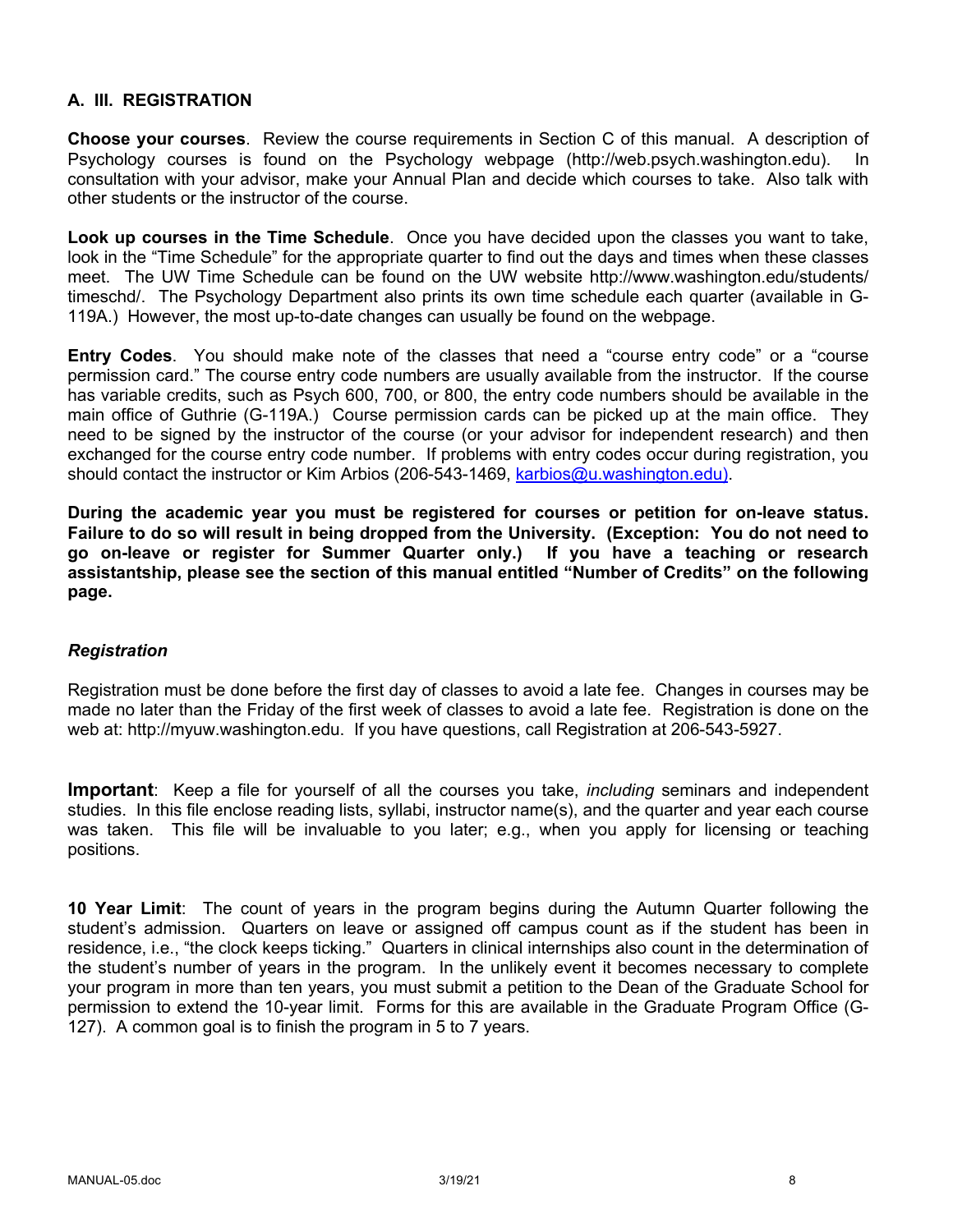### *Dropping and Adding Courses*

If you need to drop or add a course, be certain to do this no later than the Friday of the first week of the quarter to avoid a \$20 late registration fee. Dropping and adding courses may be done on the web at: http://myuw.washington.edu, or in person at Schmitz Hall. If you are changing classes in person at Schmitz Hall, you may be required to present an add/drop card, signed by the instructor(s). These cards are available from the Psychology Main Office, G-119A. If you add or drop classes after the first week of the quarter, take your add/drop card and \$20 to Schmitz Hall. You should note, that you are permitted **only ONE** drop after the second week of the quarter, per academic year – choose wisely!

#### *Number of Credits*

TAs and RAs must register for a minimum of 10 credit hours for each quarter of their appointment. (2 credits for Summer Quarter.) These credits can include credit for Psych 600 (Independent Study/Research), Psych 700 (Master's Thesis), or Psych 800 (Doctoral Dissertation) with the number of credit hours commensurate with your time commitment to your research and individual study. Since you are virtually always conducting a program of independent study and research, you will generally register for several credits in one or more of these courses each quarter.

The tuition charge is the same for 7-18 credit hours. You will be charged additional tuition for credits in excess of 18. A minimum of 9 credits in Psych 700 is needed for the Master's degree. A minimum of 27 credits over at least 3 quarters in Psych 800 is needed for the Doctoral Degree (see Section B. VIII). There is no maximum number of credits for these courses.

| <b>REGISTRATION REQUIREMENTS</b>            | Academic Year | <b>Summer Quarter</b> |
|---------------------------------------------|---------------|-----------------------|
| <b>Full time Status</b>                     | $10 - 18$     | $10 - 18$             |
| Minimum Credits Required                    |               | በ*                    |
| Minimum Credits to maintain TA/RA           | 10            |                       |
| Minimum Credits to maintain Financial Aid** | 10            | $0*$ or 10            |

If registered during previous academic year (3 quarters)

Note: For Full time Financial Aid you need 10 CREDITS per quarter (including summer.) Please check with Student Financial Aid (Janet Cantelon, Assistant Director - 206-685-1371) for your particular situation: deferred status, satisfactory standing, Stafford Loans. etc.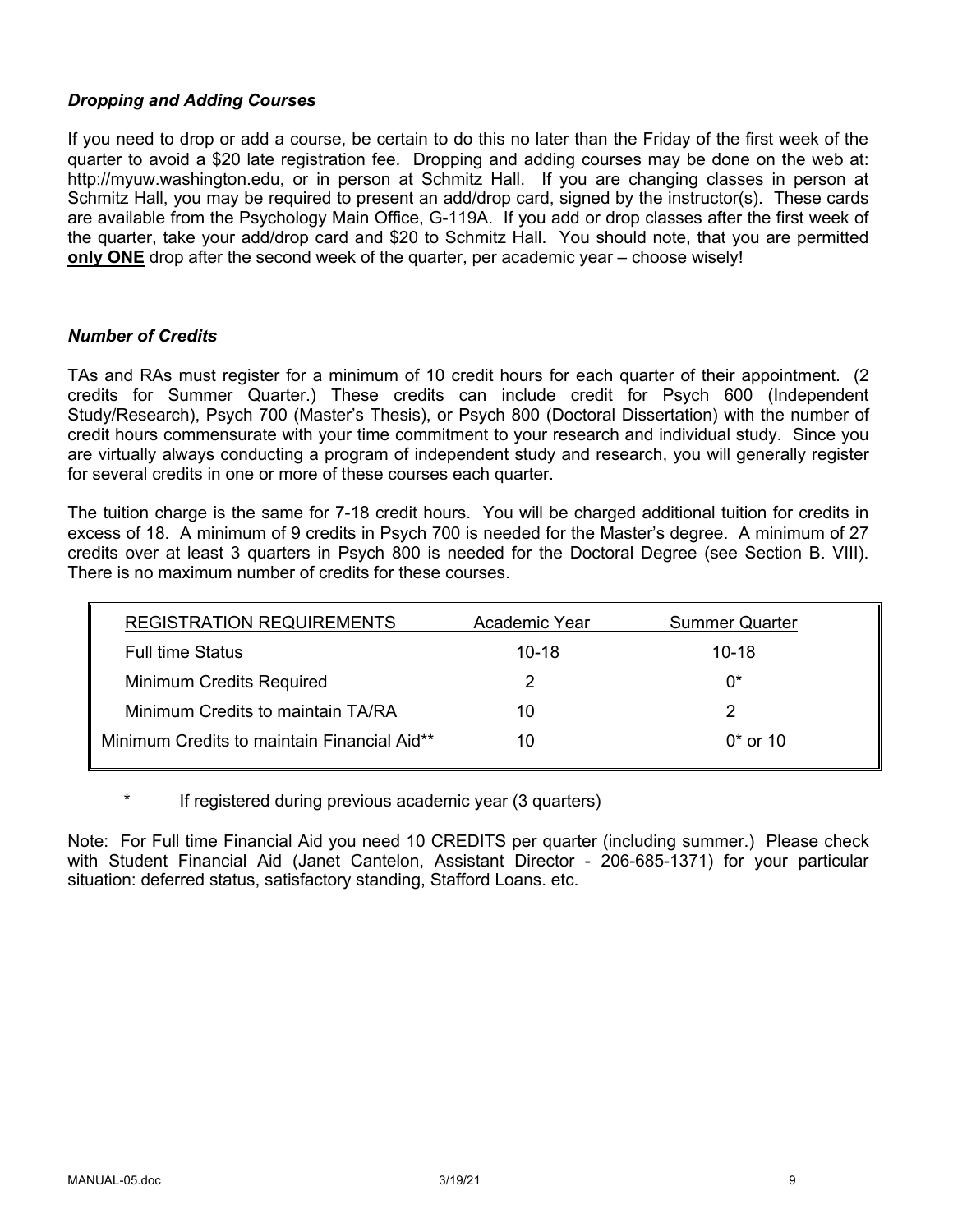### **A. IV. TEMPLATE FOR FIRST YEAR PLANNING MEETING**

The purpose of this template is to help new graduate students and their advisors prepare for a discussion of the student's plans for the first year. Be sure to schedule the meeting as soon as possible. Use this template to provoke your thinking, and jot down notes before the meeting. This is also the time to check in with your co-advisor and get his/her thoughts on your plan. A good time to do this is after talking with your advisor but before finalizing the written version of the plan. The final written version is due on Friday of the first week of classes.

#### **Template for signatures:**

| [Type your name under this line]              |            |
|-----------------------------------------------|------------|
|                                               |            |
| [Type your advisor's name under this line]    | Advisor    |
|                                               |            |
| [Type your co-advisor's name under this line] | Co-Advisor |

#### **1. Long-term goals**

- a. Where do your interests lie within Psychology? (Be as specific as you can.)
- b. What are your goals for the coming 10 year period (e.g., after graduate school, do you want to teach? Do research? Work in industry? Postdoc? Other? Undecided, keep XX range of options open?)
- c. What new skills/knowledge are most needed to take you toward your goals. Which of them can you acquire this year, and how?

#### **2. Plans for the coming year**

- a. Research
	- I. Research projects to be initiated?
	- II. Any writing to be done?
	- III. Research presentations planned (e.g., Journal clubs? Research Festival?)
	- IV. Clinical students: What is a realistic research plan, given your heavy course load?
- b. Coursework (Check the time schedule for conflicts)
	- I. Required courses to be taken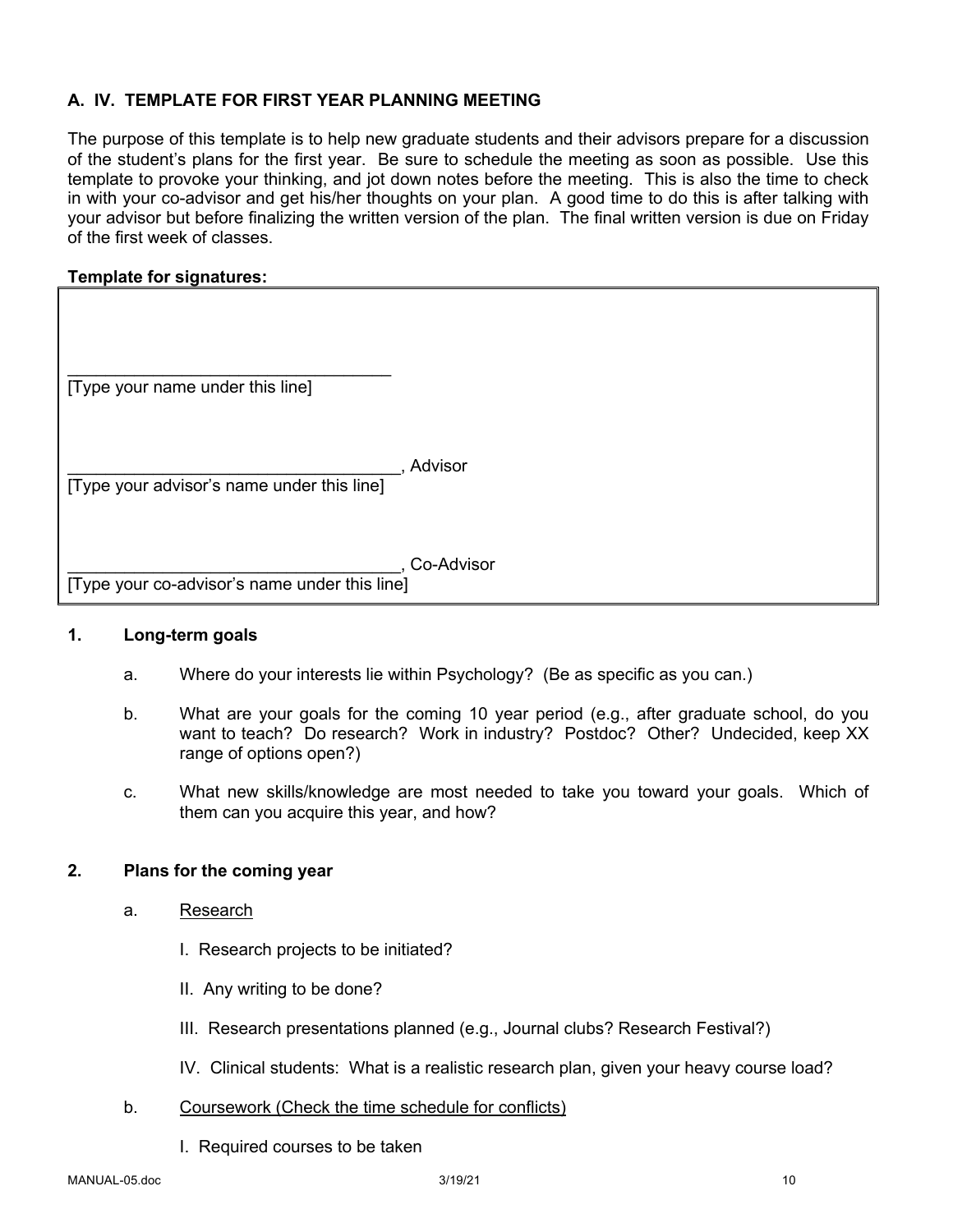- II. Other courses/seminars to be taken
- c. Development of teaching skills
	- I. Courses you hope to TA
	- II. Other teaching practice (e.g., Journal club presentations? Other?)
- d. Attendance at professional meetings? \$\$\$?
- e. Apply for outside funding (grants, fellowships)

### **3. Advisor and co-advisor**

- a. Given your goals, are you in the right research group with the right advisor?
- b. If you need to change, how and when could it be done gracefully?
- c. What about your co-advisor? Any change needed?
- d. Will any faculty sabbaticals/leaves interfere with your plans?

### **4. Writing up your first year plan**

After you have talked to you advisor, check in with your co-advisor for additional suggestions. Then draft a first year plan (say, 1-2 pages in length). Include spaces for three signatures (yours, your advisor's, and your co-advisor's), as shown below. Give the draft to your advisor for comments. When the plan is finished, get the three signatures. Make four copies: for yourself, your advisor, your co-advisor, and the Graduate Training Committee (give this one to Sandi Dormont). Nancy Kenney, the Director of Graduate Training, will review the plans for the Graduate Training Committee. Finished plans are due by Friday of the first week of classes (earlier is better).

\* \* \* \* \* \* \* \* \* \* \* \* \* \* \* \* \* \* \* \*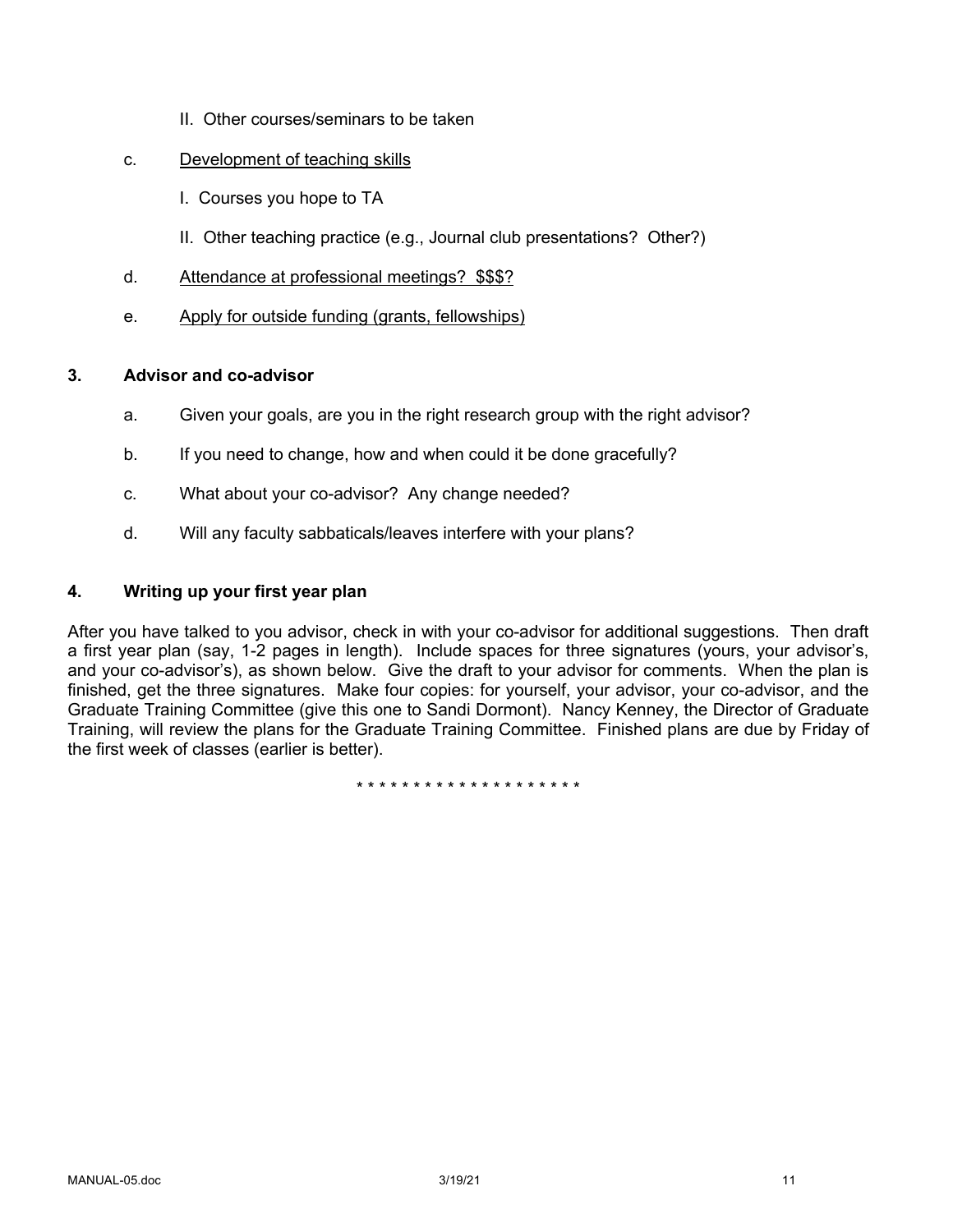# **First Year Checklist**

| Arrive in time to attend the Psychology Orientation Seminar and the UW TA/RA<br>Conferences which occur the week prior to regular classes beginning                                                                                                                                                                                     |  |  |
|-----------------------------------------------------------------------------------------------------------------------------------------------------------------------------------------------------------------------------------------------------------------------------------------------------------------------------------------|--|--|
| Prior to the beginning of classes, meet with your advisor to go over course requirements,<br>research plan, and TA/RA assignment                                                                                                                                                                                                        |  |  |
| Get Washington State driver's license                                                                                                                                                                                                                                                                                                   |  |  |
| Complete payroll, insurance, and tax paperwork with Merle Jones                                                                                                                                                                                                                                                                         |  |  |
| Get e-mail account, desk space, SPSS license                                                                                                                                                                                                                                                                                            |  |  |
| Acquire building keys in the Guthrie front office                                                                                                                                                                                                                                                                                       |  |  |
| Pay student fees before the due date during the first month of the quarter                                                                                                                                                                                                                                                              |  |  |
| Talk with more advanced students to get their tips on the program                                                                                                                                                                                                                                                                       |  |  |
| Write your Annual Plan with your advisor (see Annual Plan Section B.I.) Turn in the final<br>version to your advisor by the end of the first week of classes                                                                                                                                                                            |  |  |
| Register for classes before the first day of classes, including:<br>Orientation seminar, statistics sequence, Colloquium Series<br>Masters credits during your 1 <sup>st</sup> and 2 <sup>nd</sup> year if you choose to get a Master's degree<br>(see Section B.VI.)                                                                   |  |  |
| Keep a file for yourself of all the courses you take, <i>including</i> seminars and independent<br>studies. In this file enclose reading lists, syllabi, instructor name(s), and the quarter and<br>year each course was taken. This file will be invaluable to you later, e.g. when you apply for<br>licensing or a teaching position. |  |  |
| Prepare for the first/second year project                                                                                                                                                                                                                                                                                               |  |  |
| Plan for summer funding                                                                                                                                                                                                                                                                                                                 |  |  |
| Review this manual for information that might be helpful                                                                                                                                                                                                                                                                                |  |  |
| Get to know the cafes on and off campus                                                                                                                                                                                                                                                                                                 |  |  |
| If any concerns arise, don't be shy. Talk to your advisor, co-advisor, another student, the<br>lead TA, the Psychology Graduate Student Action Committee, the Graduate Program<br>Assistant (Sandi Dormont), the Director of Graduate Training (Nancy Kenney), or anyone<br>else you think might be helpful.                            |  |  |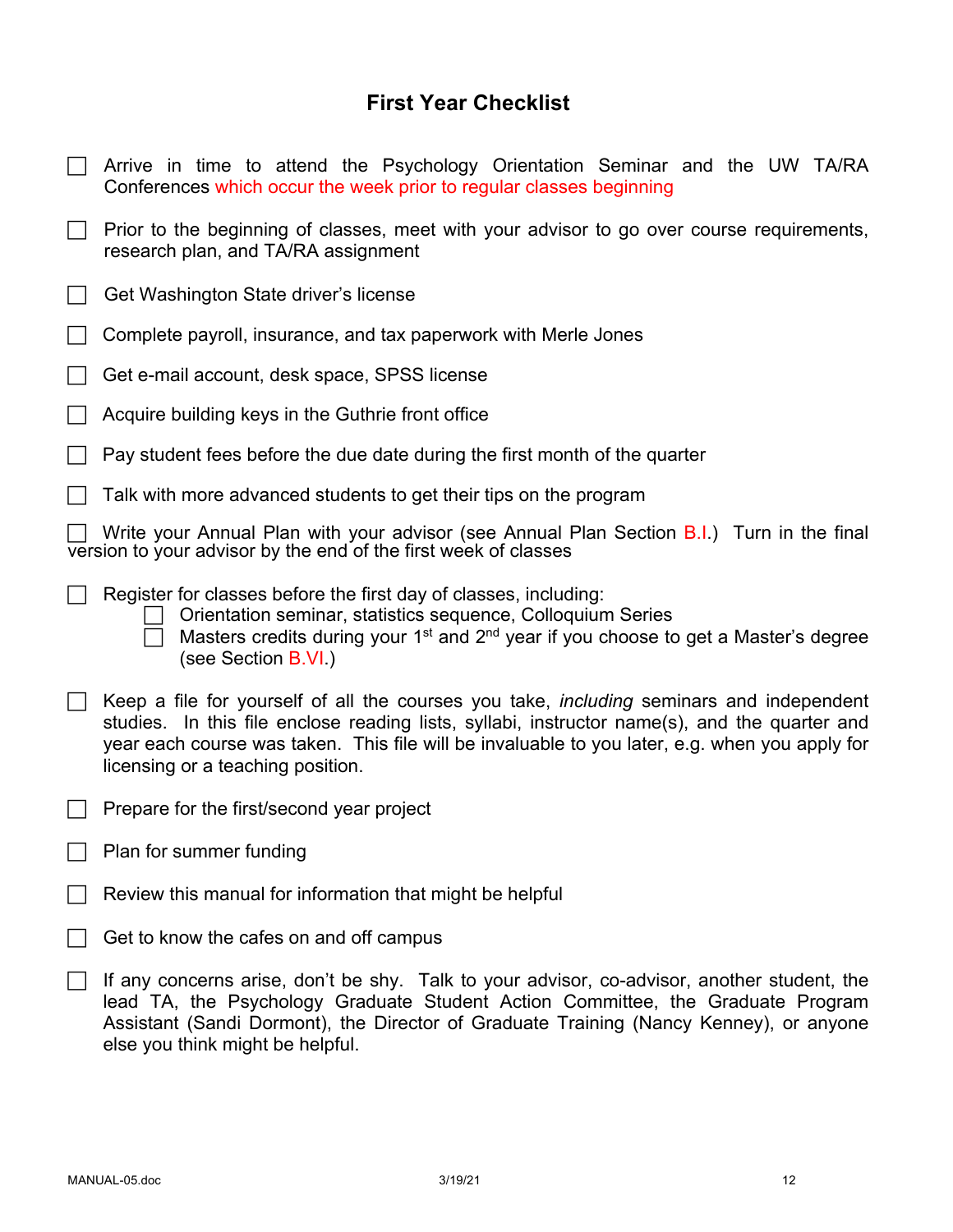## **B. PROGRESSING THROUGH THE PROGRAM**

#### **B. I. ANNUAL PLAN**

All graduate students and their advisors are expected to participate in an annual planning and evaluation process. In 1999 and again in 2003, the faculty approved changes in the course requirements for our new graduate program. We also adopted a new Planning/Evaluation process. We are currently implementing the new planning process, which will undergo revision and improvement as needed.

*First Year Plan*. Each new graduate student should study the planning template at the end of the previous section (A. IV.) He/she should meet with his/her advisor(s) prior to the beginning of Autumn Quarter, and begin developing a plan for the first year of study. After the meeting, the student should prepare a draft of his/her first year plan, including goals, coursework, research, etc., for the upcoming year. The student and the advisor(s) should complete and sign the first year plan by the end of the first week of classes, and forward it to the Graduate Program Assistant (GPA, Sandi Dormont). She will forward the plan to the Director of Graduate Training (GPC, Nancy Kenney) for review from a graduate school perspective and thereafter place it in the student's file.

*Annual Plan*. Annual plans are prepared in May of each year. Templates will be distributed as a reminder around April 1. The student and advisor should meet in early April or May, and the final version of the plan should be in the advisor's hands by about the  $3<sup>rd</sup>$  week of May. The student's co-advisor and/or committee should be involved as appropriate. The advisor will then draft a feedback/evaluation letter to the student, and forward both the plan and the draft evaluation letter to the Graduate Training Committee (GTC) Area Rep by about June 1.

*Evaluation/Feedback Letters.* Areas will meet and review the plans and letters at the end of Spring Quarter. Other Area faculty members will suggest additions or modifications to the letter. Letters should be signed by the advisor and the GTC Area Rep, and sent to students directly by the Area. Students should receive their evaluation letters by about July 1.

Copies of the plans and letters will also be forwarded to Nancy Kenney (GPC), who will review them from a Graduate School Perspective. Problem cases will be considered by the Graduate Training Committee (GTC) at its meeting early in Summer Quarter. If needed, an additional letter advising the student of official actions by the GTC or the Graduate School will be sent to the student from the GTC. After review by the GTC, the plans and evaluations will be placed in the student's file.

Templates setting forth the topics that need to be covered for both the student plan and the faculty evaluation letter can be found at the back of this manual. Copies are also available from the Graduate Program Office, G-127. Topics include items such as goals, accomplishments, progress, development of skills in teaching and research, coursework, service, presentations, awards, and preparation of a *curriculum vitae* (resumé). (See appendices.)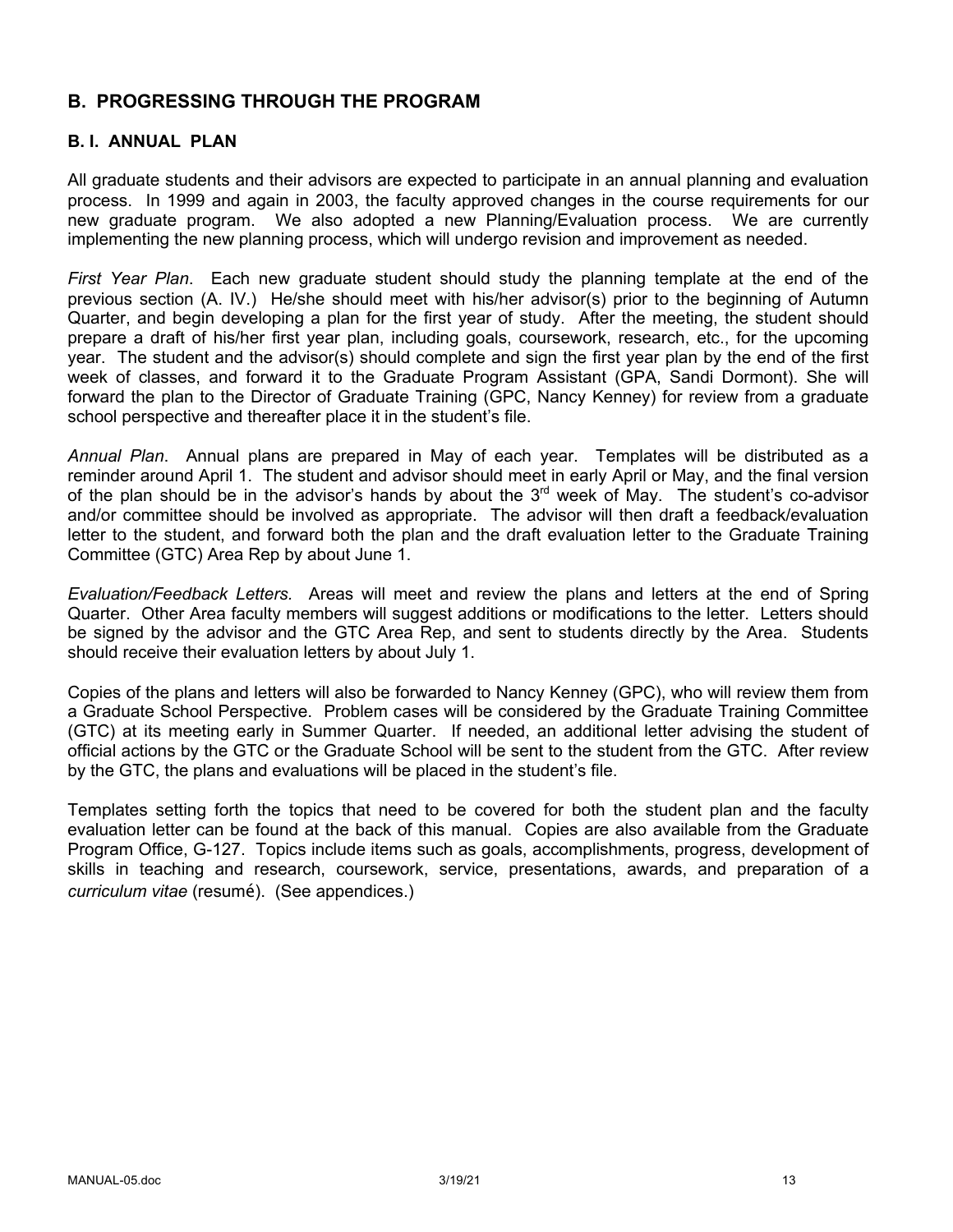### **B. II. CONDUCTING A RESEARCH PROJECT**

**1. General Considerations.** All students are expected to acquire research skills. All research must have a faculty sponsor, typically the student's advisor. A student's research experience begins in the first year of graduate school and should be an ongoing activity throughout his/her graduate career.

### **2. Acquisition of Research Participants (Subjects)**

*Animal Research* - Dean Malidore (CHL-112) coordinates the use of the department's supply of laboratory animals. (dmalid@u.washington.ed)

*Human Participants* - The department maintains a pool of human research participants each quarter in connection with various introductory classes. Frank Smoll (G-219) coordinates the use of these human research participants. Before each quarter begins, graduate students and faculty submit a request to the Subject Pool office for human research participants for that quarter. The Subject Pool Manager's office is located in G-122.

*Infant and Child Participants* - Contact Bonnie McTaggert (bmctag@u.washington.edu) in Speech and Hearing Sciences for information. You should also talk to your advisor about funding for the infant and child pool.

Human research participants are also obtained by survey methods, such as mailing and telephoning. ALL RESEARCH WITH HUMAN PARTICIPANTS MUST BE APPROVED BY THE DEPARMENT OR BY THE UNIVERSITY HUMAN SUBJECTS REVIEW COMMITTEE. (see below)

#### **3. Human Subjects Review Committee.**

**Departmental Requirements.** All research using human participants must be reviewed and considered qualified for "certification of exemption" by the Department review committee chaired by Frank Smoll. Applications for committee review may be obtained in the Subject Pool office (G-122). Return the exemption application, signed by your faculty sponsor, to Frank Smoll's mailbox. Please allow at least one week for processing of the application.

**UW Requirements**. Projects not exempted by the Department require review by the University Human Subjects Review Committee. Instructions and guidelines for applying to the University committee are found in the boxes located just outside the Subject Pool office (G-122) and on the UW website. Please allow about 2 months for processing.

**4. Research Space.** The Department Chair and Assistant Chair(s) coordinate space for animal research. The research space reserved by the Psychology Department for group studies with human participants (large groups up to 15) is G-184. Contact the Administrator (Michele Jacobs, G-119) for more information and/or to make reservations for this research space. Also contact your advisor for further options.

A departmental lab for running human subjects utilizing computers is located in the Chemistry Library building, Room 210E. 9 to 10 PCs allow experimenters to run multiple subjects at one time. Some rules governing the use of the computer lab include:

- 1) The room is for use by faculty, graduate students, or personnel under their direct supervision.
- 2) The room must be scheduled at least one week in advance by contacting Michele Jacobs.
- 3) Schedules will be posted each Monday for two weeks. One schedule will be for the current week and one for the following week.
- 4) If you will not be using the room after you have scheduled it, please notify Michele Jacobs so it can be made available to others.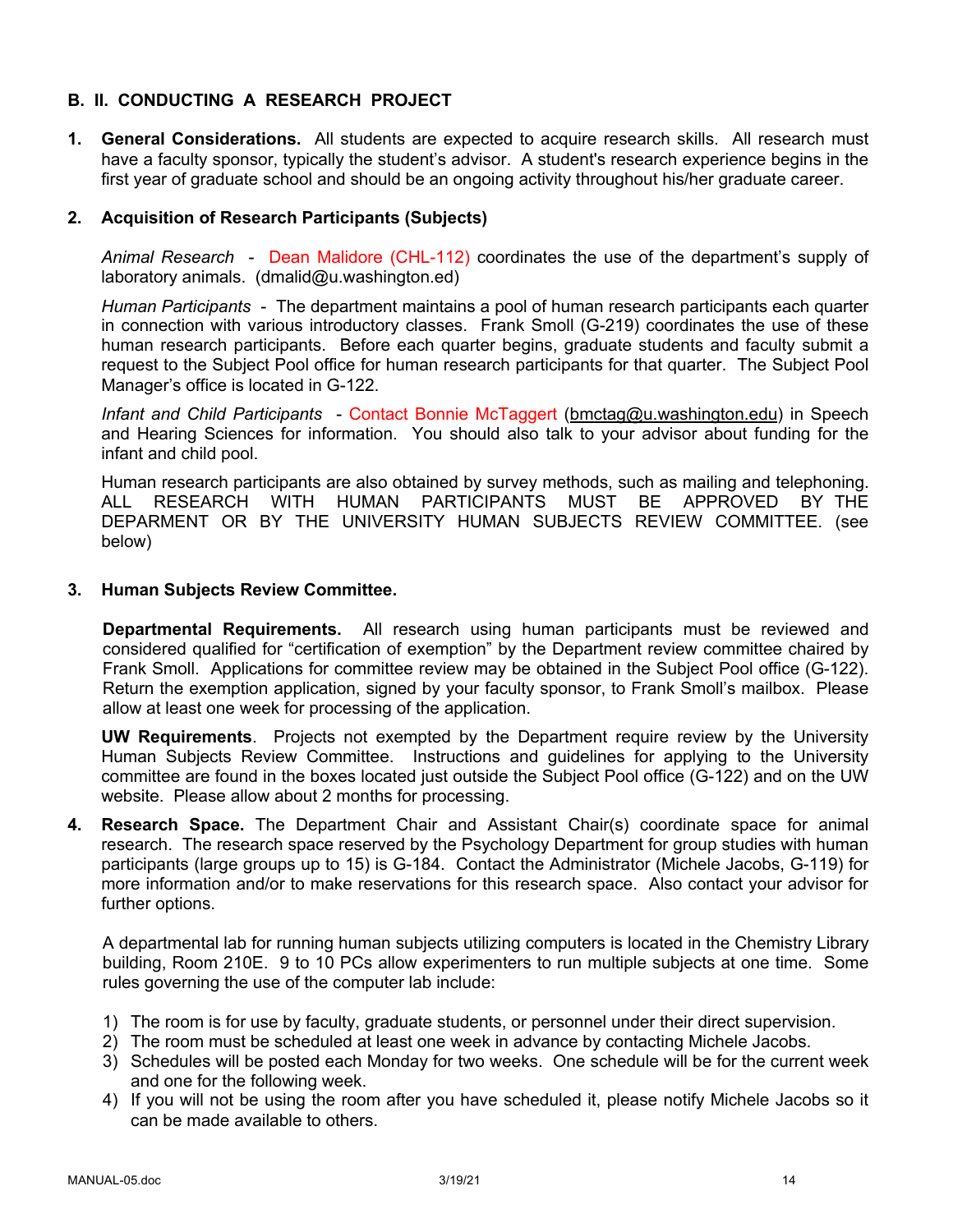- 5) The room should be scheduled in 30-minute increments. Please keep scheduling requests to 2 hours per day per person, or 10 hours per week. We will always attempt to accommodate requests for more time. Schedule only the time you know you will use.
- 6) The room is available from 8:00 AM to 7:00 PM, Monday through Friday.
- 7) If need be, two experimenters can share the room since it is divided into two sections. Please work with each other to make sure this is possible without disturbing each other's projects.
- 8) You must provide your own software and supplies.
- 9) When scheduling, please take into account set up and takedown time for your software. Also, please clean the room for the next person.
- **5. Equipment.** Small research equipment and audio-visual aids are available by contacting the Media Lab (G-53) or Rich Ball in the shop (G-26). The department orders new equipment on an annual basis. See the Administrator (G-119) for current inventory and future needs. The Office of Technical Support Services (G-26) also has equipment that may be borrowed for experimental research. A faculty member must sponsor equipment requests.
- **6. Financial Support for Research.** The department generally cannot provide funds for student research projects. Clerical support such as typing questionnaires and manuscripts or Xeroxing for unfunded projects is not available. You may apply for funds for equipment, supplies, subject payment, etc., for your dissertation. To be eligible, you must have reached Ph.C. status. This fund is not available for travel expenses. Application forms can be picked up from Phillip Burger and submitted to the Chair of the department.

If you are a research assistant on a grant, all grant-related work must be billed to the budget number on the grant. If your research is not funded by a faculty grant, you may write your own grant under sponsorship of a faculty member. For information on grants being offered, watch the Department Newsletter for agency requests for proposals, check the bulleting board outside the Graduate Program Office, see Phillip Burger, or discuss the possibility with your advisor. Graduate fellowships for research are also available. For information on such opportunities, watch the Newsletter, contact the Graduate Program Assistant in G-127, or visit the Grants and Funding Information Service (GFIS) office located in Suzzallo Library Reference & Research Services.

**Grants and Funding Information Service (GFIS)**, located in Suzzallo Library, assists UW graduate students in their search for information about financial opportunities available outside the University of Washington. See their website at www.lib.washington.edu/gfis/ or email them at gfis@u.washington.edu or call at 206-616-3084. Also, they have added a webpage at http://www.lib.washington.edu/gfis/resources/schoolFAlinks.html to direct students to available financial aid/funding within their departments.

#### **7. Computer Facilities**

Psychology Department Resources

Each graduate student has a faculty advisor and/or faculty person with whom he/she is doing research. The computer facilities of the faculty advisor/research colleague are generally shared with his/her graduate students.

#### **Intradepartmental Resources (Guthrie)**

The Office of Technical Support Services (G-28, 206-543-8281) is responsible for computer maintenance, equipment, and software advice.

**CHEM LIB and JOHNSON ANNEX** - 2 MacIntosh (G3) computers, 3 computers with Windows, a Postscript laser printer for the MacIntosh and one for Windows, plus a color inkjet printer for Windows. All of these computers are connected to the Internet and to the departmental network.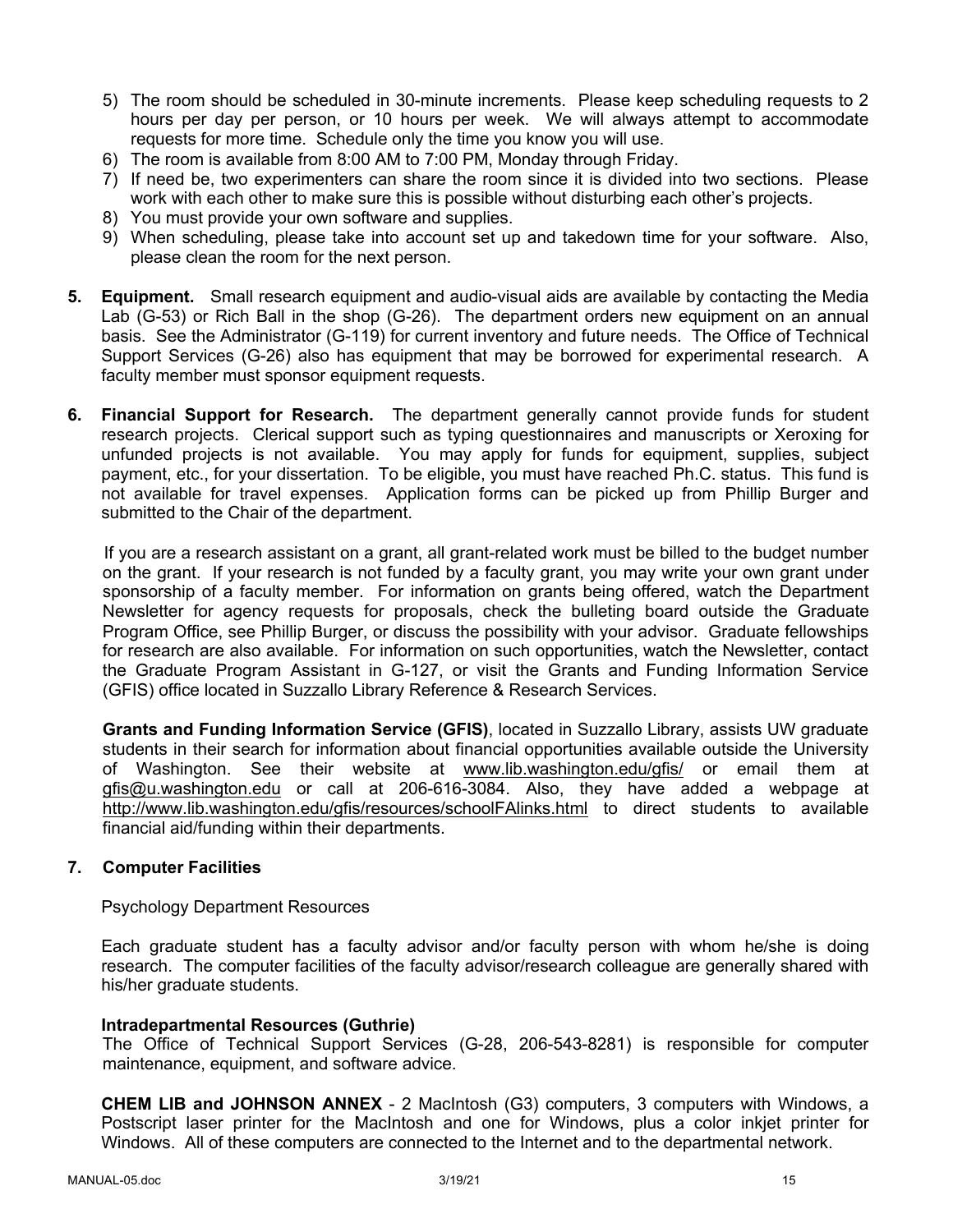**Room 53** (Media Lab) – 2 PCs and 2 MacIntosh computers with a b/w laser and a color printer. There is an array of web/image editing and presentation software available to graduate TA's and all faculty.

Additional printers are located in room 119 (Main Office) – HP6 Laserjet connected to both a MacIntosh, and a Dell. For practical reasons, for now and the foreseeable future, the Department is supporting only Macs, IBM and compatibles. The department has standardized on Microsoft Word for word processing software for the Mac's and PCs. We offer Lotus 123 and MS Excel for spreadsheets, and MS Access for database software. For statistical analysis, we support Systat and SPSS. We recommend SPSS because it is used in the required statistics course sequence.

#### **Extradepartmental Resources**

#### **Center for Social Science Computation and Research (CSSCR)**

Phone: 206-543-8110

e-mail: CSSCR@u.washington.edu web: http://julius.csscr.washington.edu/ Students should familiarize themselves with this upper campus "computer center." It is located in Savery Hall and exists to help social scientists with using computers in their research. The Center has a large number of terminals and printers, as well as microcomputer teaching classrooms. The Center offers basic courses free of charge in computing, e.g., SPSS X, MS Windows, etc. Consultants are available to assist you. Normally a Psychology graduate student serves as one of the consultants. The Center also has a special facility for graduate students equipped with highpowered computers and statistical packages, such as SAS, M-Plus, etc. The Psychology Department is part of this center. Please use it!

### **Center for Teaching, Learning, & Technology (Catalyst)**

Odegaard Undergraduate Library (OUGL) room 230, 206-616-8154 e-mail: catalyst@u.washington.edu web: http://www.catalyst.washington.edu

#### **Center for Instructional Development and Research (CIDR)**

422 Sieg Hall, 206 543-6588

e-mail: info@cidr.washington.edu web: http://depts.washington.edu/cidrweb/

**8. Undergraduate Research Assistants (499s**) The department requires Bachelor of Science, Psychology Majors to have some type of field or research experience. Undergraduate research assistants enroll in Psych 499 under the sponsorship of a faculty member. Often undergraduates help or work with graduate students. The Psychology Undergraduate Advising Office (G-114) manages the recruitment of undergraduate students for 499. Contact the Psychology Undergraduate Advising Office for further information or check the departmental website under undergraduate studies (http://web.psych.washington.edu/undergraduate/499.html).

**Concluding Comments.** Conducting good research requires substantial planning and ongoing administration. Your advisor and those listed above are available to aid you in your research endeavors. Research skills will play an important part in your graduate career, so get started early, plan well, and don't hesitate to ask for help.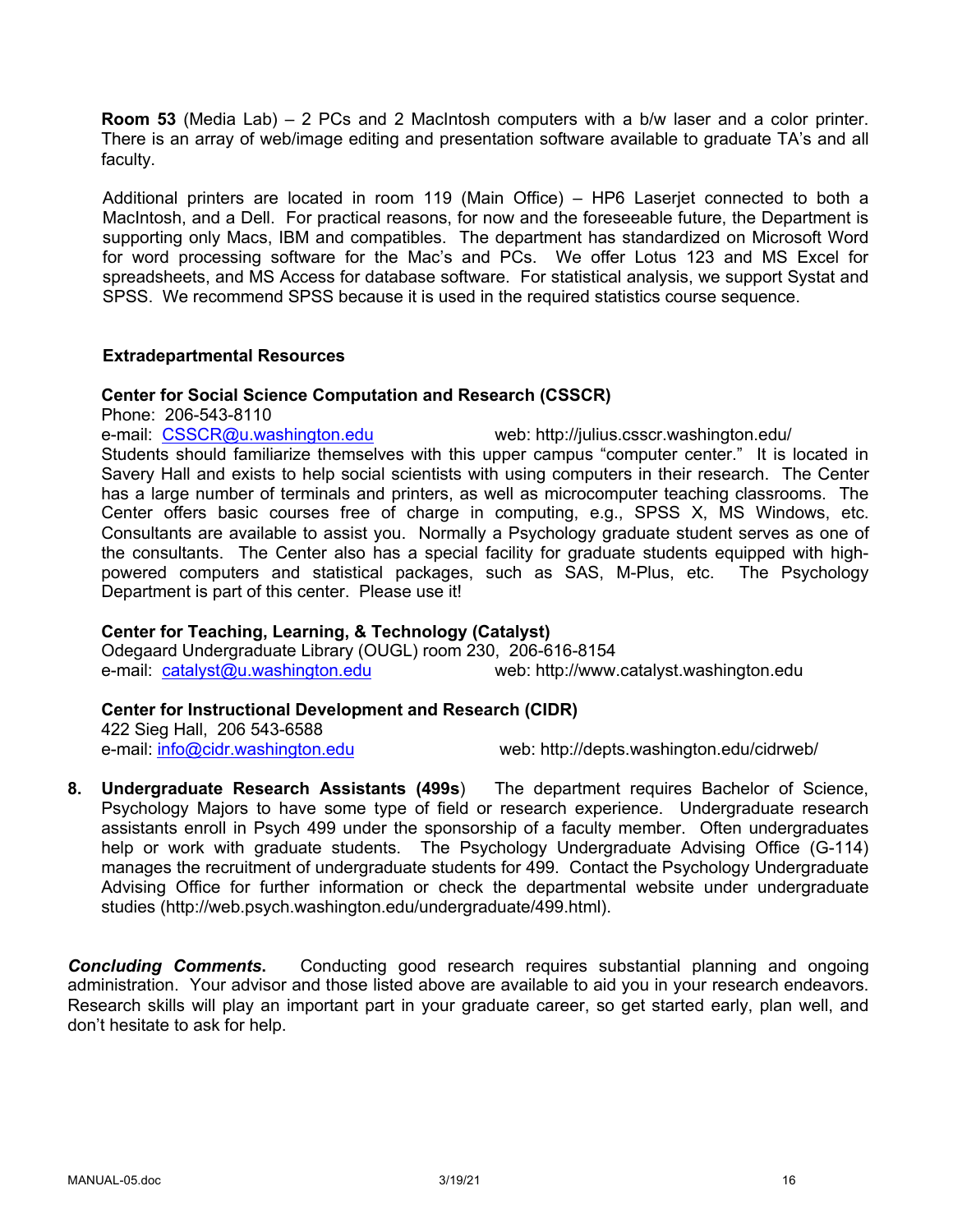#### **B. III. TAKING COURSES**

1. *Philosophy.* The Graduate Program was revised in 1999 and again in 2003. The new program features individualized programs centered around preparing you to meet your own self-defined goals. In keeping with this intention, **your individual coursework should be chosen carefully as part of the annual planning process**. You will need to invest some time in searching out the optimal set of courses to meet your goals. Lists of courses taught in our Department are available in the undergraduate advisory office and at the back of this manual. Your advisor and advanced graduate students will be good sources of suggestions, especially for courses outside the Department.

Graduate School is not like undergraduate school in the sense that there is no set program to be completed. You should not be thinking "What do I need to do to pass this course?" but rather "What do I need to do to prepare myself in the best possible way for my career?"

2. *Required courses.* The Department and the Areas have adopted some minimal course requirements for graduate students (described in detail in Section C below.) In the non-clinical areas a minimum of about 10 courses is required (depending upon how you count). In the clinical areas a greater number of courses is required, and learning to do psychological testing and psychotherapy are additional goals.

Most of your required coursework should be completed in your first two years of graduate study (three years for students in the clinical areas), before you take your General Exam.

- *3. Role of the Supervisory Committee.* Your Supervisory Committee will review your coursework in relation to your goals, and may also suggest or require additional coursework. This is one of the reasons that it is to your advantage to form your Supervisory Committee as early as feasible in your second year.
- *4. Seminars.* As you progress through graduate school, seminars requiring your active participation should replace lecture-type courses. At more advanced levels of graduate study, there is a temptation for students to narrow their focus to the topics studied in their advisors' labs. To counteract this tendency, we strongly urge advanced graduate students to continue to take a couple of advanced seminars each year in a broader range of topics. Lists of Departmental seminars are available quarterly. Seminars outside the Department will also be very valuable, but must be sleuthed out on your own.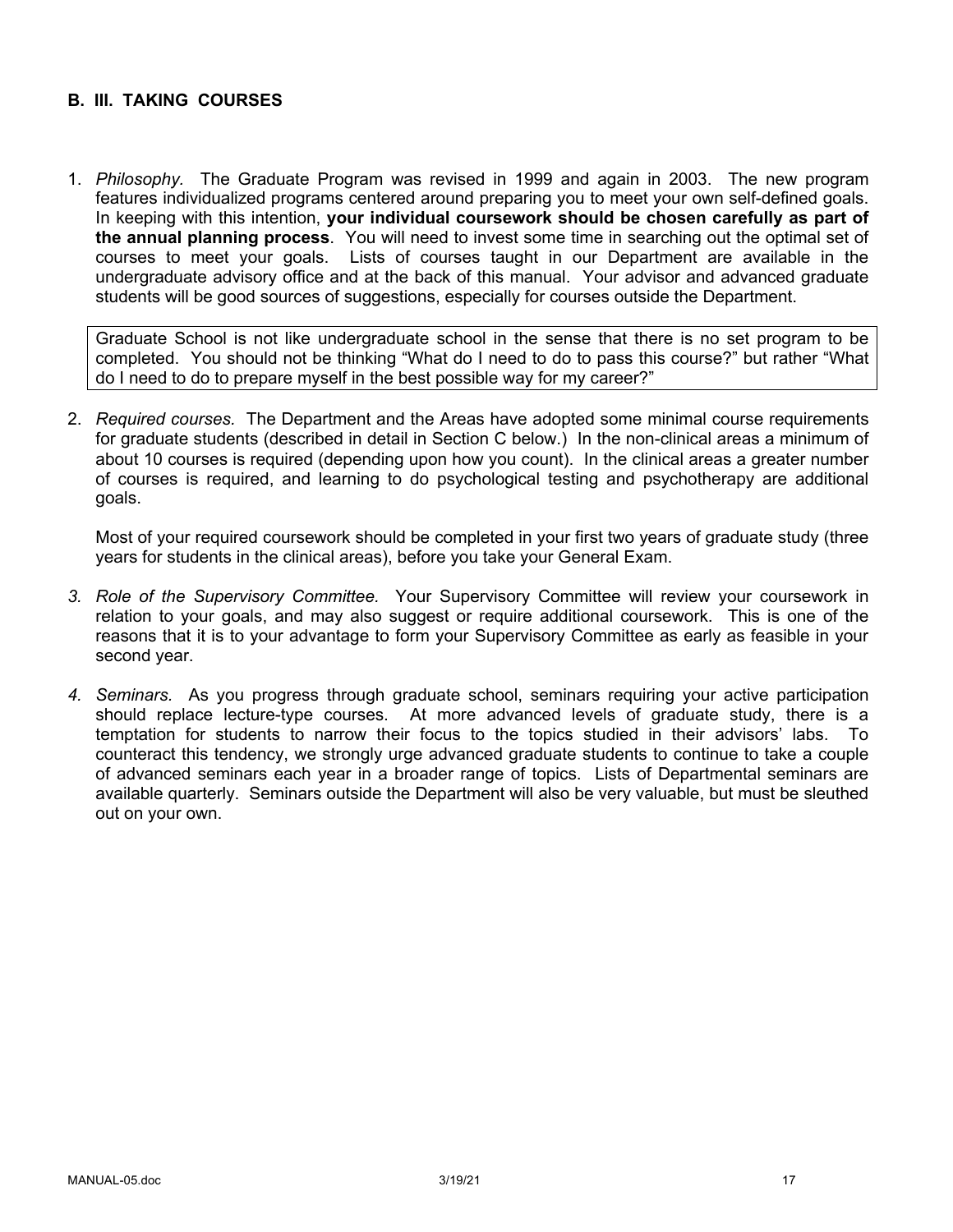### **B. IV. GRADING AND EVALUATIONS**

#### **Grades**

- 1. All courses fulfilling departmental requirements (300, 400, and 500 level courses only) must be taken for a grade unless the course as a whole is offered on a Credit/No Credit basis. As stated by the Graduate School, a grade of 2.7 is the minimal satisfactory grade for a course to fulfill departmental requirements. In order to earn a graduate degree, you will need at least 18 graded credits (with grades above 2.7) and a minimum grade point average of 3.0.
- 2. Some courses will be offered as Credit/No Credit and designated as such in the University Time Schedule. These courses cannot be counted toward the 18 graded credits required for the completion of a graduate degree.
- 3. You may opt to take courses other than those fulfilling departmental requirements on a Credit/No Credit basis. You must make that designation when you register for the course. The instructor must give you a numerical grade that will be changed by the Registrar's Office for transcript purposes. Again, these credits will not be counted in the 18 graded credits required for graduation.
- 5. Two sections of each independent study/research course (498, 499, 597, 598, 599, 600, 700 & 800) are offered; section "A" for graded credit, section "B" for Credit/No Credit. You should discuss which section to take with the person sponsoring your work. Grades in these courses are not considered in calculating your grade point average.

600 is for independent research and should be used mainly during the first year. 700 is for the Master's degree (9 credits required) – thesis required 800 is for the Dissertation (27 credits required) and should be used as soon as your committee is formed and/or you have begun your own independent research

5. An "N" grade is given in independent study/research courses when a project continues over several quarters and will not be graded until its completion. You must maintain continuous registration in that course until a grade is given, and you must be consistent in registering for either the graded or the Credit/No Credit section.

#### **Evaluation Procedures**

- 1. Your most important evaluations will be provided by your advisor and by your annual evaluation / feedback letter.
- 2. A copy of your transcript is received annually in the Graduate Office and is made a part of each student's file. If your quarterly or cumulative grade point average drops below 3.0, your name will appear on the "Low Scholarship List" sent by the Dean of the Graduate School to the Director of Graduate Training. The progress of those students will then be reviewed by the Graduate Training Committee at their next meeting (usually the 2nd week of the following quarter), and one of the five possible actions listed in Section 3 below may be taken.
- 3. In the unlikely event that your progress is less than satisfactory in any area of your program, you will receive feedback from the Director of Graduate Training, and in some cases, from the Dean of the Graduate School. There are five ways in which unsatisfactory progress can be communicated to a student. They are, in increasing order of seriousness: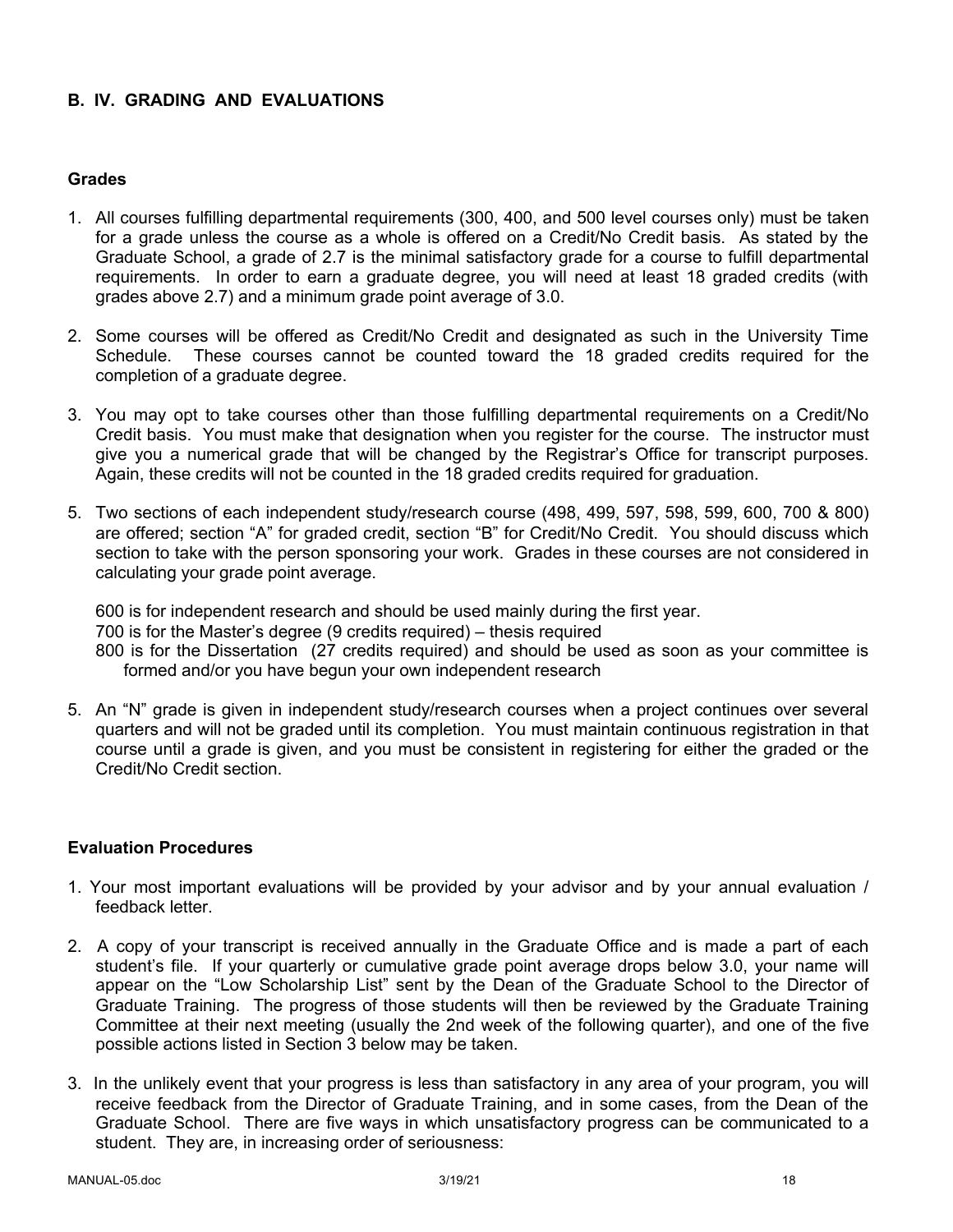- 1) a verbal warning from the student's advisor(s),
- 2) a written warning from the Director of Graduate Training ("Internal Watch list/Safety net"),
- 3) a change in the student's status to "Warn," (external/Graduate School)
- 4) a change in the student's status to "Probation," or (external/Graduate School)
- 5) a change in the student's status to "Final Probation." (external/Graduate School)

Procedures 1 and 2 are essentially "internal" warnings within the department, whereas procedures 3, 4, and 5 are actions taken by the Dean of the Graduate School.

"Probation" or "Final Probation" status results in a notation on your transcript and in a letter being sent to you by the Dean. Students in each of the three "external" categories (3, 4, and 5) will be informed in a letter from the Director of Graduate Training of the steps they must take to return their standing to that of a student in good standing. A student is not usually dropped from the University unless he/she has spent at least one quarter in the status of "Final Probation." Students in Probation or Final Probation status are less likely to receive assignments as teaching assistants (see "Policies for the Assignment of Teaching Assistants" in this manual).

- 4. At the request of any faculty member, Supervisory Committee, or individual student for him- or herself, the Graduate Training Committee will review the academic status of any graduate student and will make any appropriate recommendations.
- 5. You should receive your annual evaluation in the early summer. Should you have questions about your evaluation, see your advisor or the Director of Graduate Training.

## **B. V. SUPERVISORY COMMITTEE**

Your Supervisory Committee's roles are to guide you in the preparation of your graduate program, to conduct your General Examination, and to conduct your Final Examination.

- 1. *Composition of the Supervisory Committee*: You must set up a Supervisory Committee consisting of at least four and not more than seven members. This Committee must be officially formed at least four months prior to the time the warrant for the General Exam is presented to the Graduate School. It is advisable to have one or more members over the minimum number to assure a necessary quorum for meetings and examinations. The following are considerations for composition of the committee:
	- a) Members of the committee must be members of the appointed Graduate Faculty. One or two members may be appointed who are not on the Graduate Faculty, if the majority of the members are Psychology Graduate Faculty members, and if a CV is provided to the Graduate Program Advisor for the non-Graduate Faculty member. Not every faculty member is a member of the Graduate Faculty, although most are. Some new assistant professors, lecturers, and research associates are not. If in doubt, ask the person you are considering having your committee, check with the Psychology Graduate Program Office, or call the Graduate School's Student Services Office at 206-543-8720. You may also check the following website: http://www.grad.washington.edu/gradfac/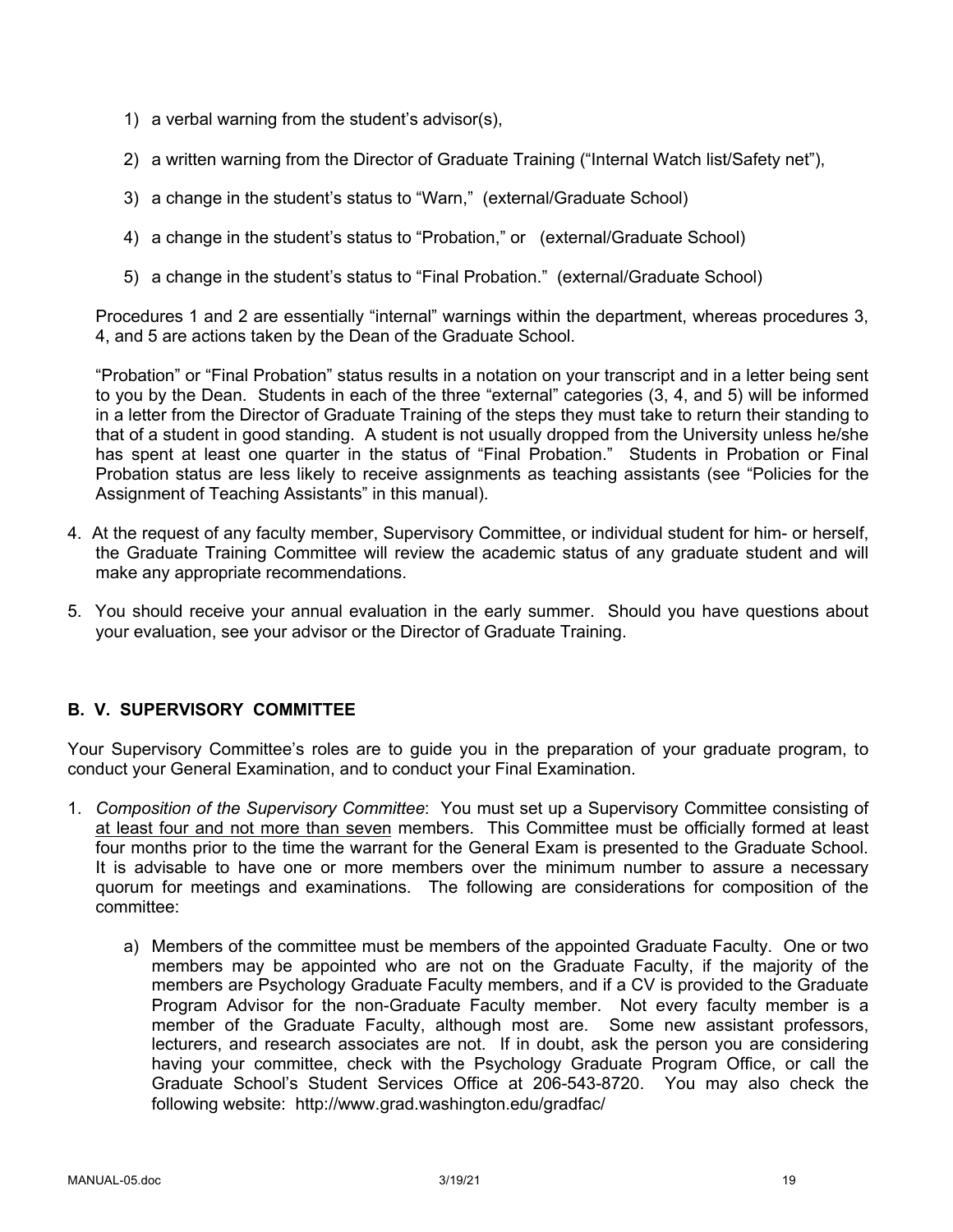- b) A majority of your members must be from your major area, e.g., Clinical, Behavioral Neuroscience, etc. Normally, at least three of your members are core faculty in the Psychology Department, but members of other departments are also eligible.
- 2. *When to Form Your Supervisory Committee*: Your supervisory committee should be formed either at the end of your first year or as early as feasible in your second year in the UW Ph.D. program. It is advisable to form this committee early so that your committee members can have a voice in the curriculum you follow in preparation for your General Examination (see "General Examination" section in this manual.)
- 3. *Procedures for the Formation of Your Supervisory Committee*:
	- a) Get an "Application for Ph.D. Supervisory Committee" form from the Graduate Program Office, G-127.
	- b) Discuss your committee with each potential member and get a signature on the form for each member who is willing to serve on the committee. An e-mail concurrence may be attached to the request form in lieu of a signature.
	- c) Return the form to the Graduate Program Office. The suggested Committee will be submitted to the Graduate School for approval. An e-mail notice of the formation of your committee will be sent to all members once the approval process is complete.
- 4. *Graduate School Representative (GSR)*: The Graduate School will appoint a Graduate School Representative who is from a field other than Psychology. The GSR represents the broad concerns of the Graduate School. The role of the GSR includes monitoring the conduct of the student's exams, resolving conflicts, and facilitating communications between committee members and the student. The GSR is charged with the additional responsibility of reporting directly to the Dean of the Graduate School on the content and quality of the General and Final Examinations. The main function of the GSR is to ensure that the process allows for fairness to all parties. **The GSR is a voting committee member**.
- 5. *Changing (Reconstituting) Your Committee*: Within reason, it is possible to change the members of your committee. For example, if your dissertation focus has changed, a different committee member may be more appropriate. The Graduate School will not honor requests to change the GSR if the reason for the change is a scheduling difficulty. If you and your advisor decide that a change is needed, follow the steps outlined below.
	- a) Get a "Request for Supervisory Committee Reconstitution" form from the Graduate Program Office, G-127.
	- b) Indicate the changes to be made, and your reasons for making these changes.
	- c) Get the signatures of any members who are being added to, or removed from, the committee. An e-mail concurrence may be attached to the request form in lieu of a signature.
	- d) Return the form to the Graduate Program Office. The suggested changes will be submitted to the Graduate School for approval. Approval of changes will be sent by e-mail to all committee members.
- 6. Meetings with your Supervisory Committee
	- a) As early in your second year as feasible, you should meet with your Supervisory Committee to plan the course work, reading, and other activity you will undertake in preparation for your General Examination, which is normally taken during the  $3<sup>rd</sup>$  year.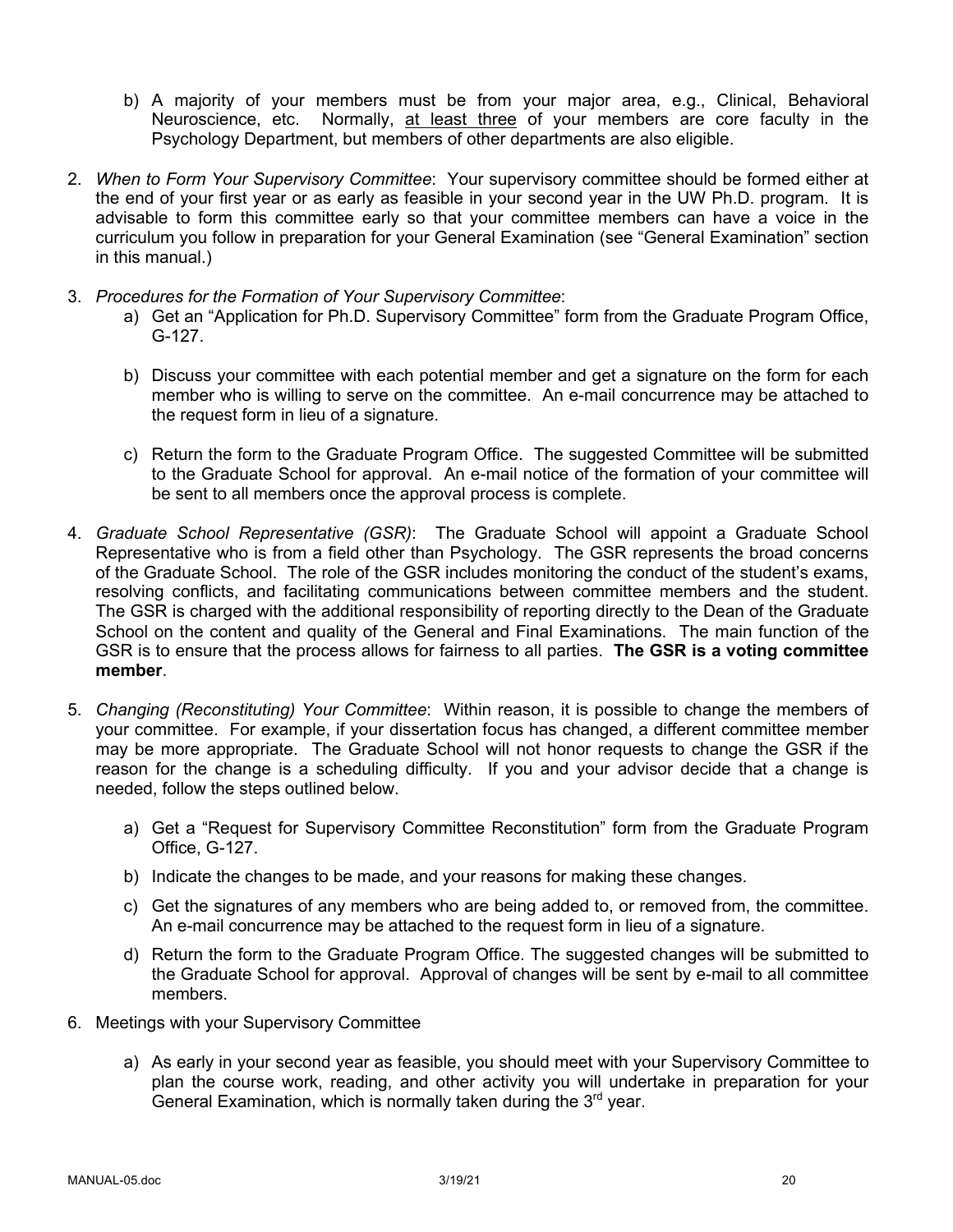- b) The committee (a minimum of 4, including the chair, the GSR, and any two other members of your supervisory committee) will meet for the oral portion of your General Examination.
- c) Normally, a meeting is held to approve your dissertation proposal. The GSR is not required at this meeting, only at the General and Final Oral examinations.
- d) The committee (a minimum of 4, including the chair, the GSR, and any two other members of your supervisory committee) will meet for your Final Examination, during which you will defend your dissertation.
- e) Other meetings may be scheduled as you, and the chair of your committee deem necessary.
- f) The GSR does not need to be present at routine supervisory meetings (e.g., to plan a course of study). The GSR is required to be present at the General Exam and at the oral defense of the Dissertation (Final Exam).

#### **READING COMMITTEE**

The Reading Committee is a separate subset of your Supervisory Committee and must be appointed separately.

You should form your Reading Committee when you are close to defending your dissertation. The purpose of this committee is to read the dissertation and agree that you are ready to defend it in an oral examination. Choose any three members of your supervisory committee (not including the Graduate School Representative) who will agree to be on the committee. They will read the various drafts of your dissertation, make comments and suggestions for improvement, and finally sign the request to schedule the final exam along with all the other members of your committee. See the section on Final Examination for details on forming this committee.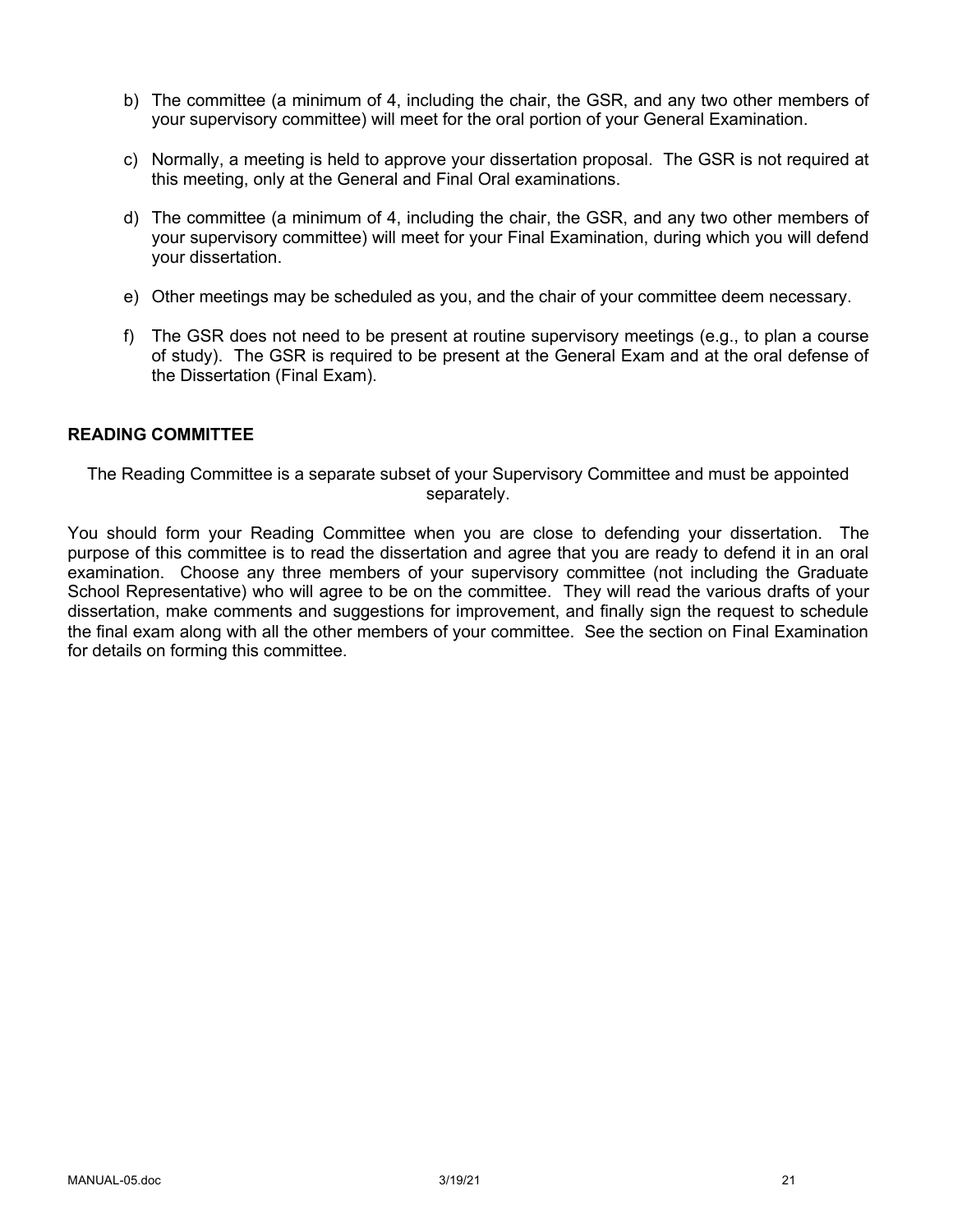#### **B. VI. MASTER'S DEGREE**

The Psychology Department has an approved, *thesis only,* Master's Degree option that can be completed along the way toward the Ph.D. and is not a requirement of the Department. You may, however, set a requirement to include a master's degree in your Plan (see Annual Plan in Section A. IV, or appendices).

#### **There is no non-thesis Master's Degree available to graduate students in the Psychology Department.**

In the quarter in which you expect to complete a Master's degree, you must submit an application to the Graduate School on-line at the following address: http://www.grad.washington.edu/stsv/mastapp.htm. You will be notified automatically if you meet the basic Graduate School requirements. If not, you will be notified of any contingencies to be met before a warrant may be issued or the degree is awarded. The printed warrant will be kept in your student file in Guthrie 127 until requested by you or your committee for signatures. Any two members of your supervisory committee, or your advisor and one other graduate faculty member, are required to sign the warrant for your Master's Degree. The signed warrant must be returned to the Graduate Program Advisor in Guthrie 127.

Your application is good for one quarter only. If you do not submit your thesis for the Master's degree by the last day of the approved quarter, you must re-apply.

#### *Requirements for the Master's Degree*

- 1. A minimum of 36 credits, 9 of which must be thesis credits.
- 2. At least 18 of the 36 credits must be numbered 500 or above; at least 9 must be for course work, 9 must be for thesis (700).
- 3. Numerical grades in at least 18 credits of work at 300, 400, and 500 level courses at the UW, with a minimum grade point average of 3.0.
- 4. A thesis approved by your "Supervisory Committee", which consists of at least two members of the Psychology faculty. This is not necessarily the officially appointed Supervisory Committee discussed earlier. If you have not yet formed your official Supervisory Committee it is necessary only to have your advisor and one other Graduate Faculty member from the Psychology Department sign the warrant for your Master's Thesis.
- 5. A final Master's examination, either oral or written, may be required by your Supervisory Committee.
- 6. Any additional requirements as set by your advisor, your Supervisory Committee, the Graduate Training Committee, or as stated in your Plan.
- 7. Completion of all work for the Master's Degree within six years.
- 8. You must be registered at the University either full- or part-time in the quarter in which you complete the requirements for the degree.
- 9. Your signed warrant and completed thesis must be accepted by the Graduate School by the last day of the quarter in order for you to receive your degree that quarter. You are then eligible to participate in UW graduation ceremonies if you so desire.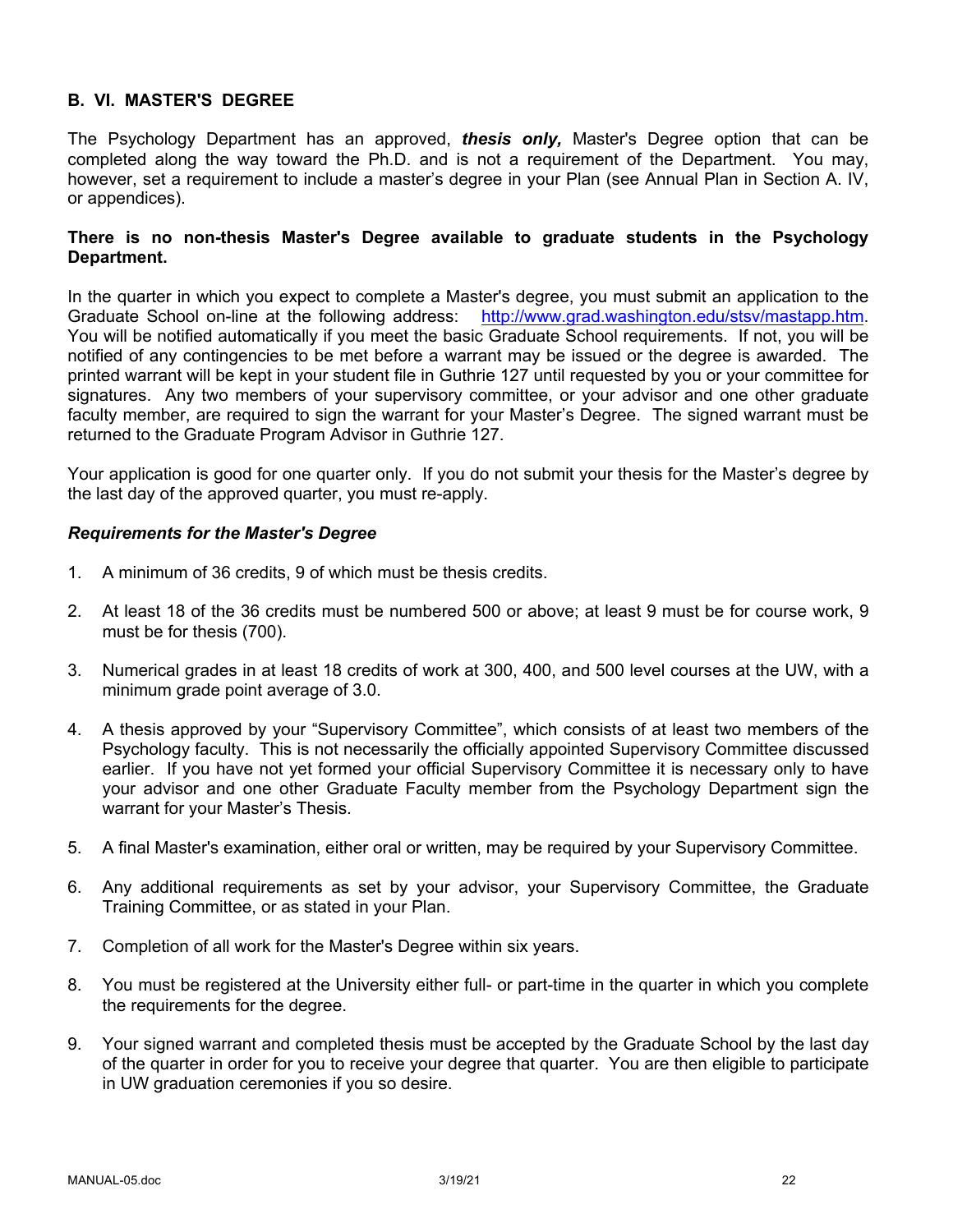#### **B. VII. GENERAL EXAM**

- 1. The General Exam is a requirement of the Graduate School. The General Catalog states that you should take your General Exam when your background of study and preparation is sufficient to justify undertaking the examination. Although there may be more than one part to the examination, the only requirement from the Graduate School is an oral examination attended by at least four members of your committee, including the Chair and the GSR (see Section B. V. 4.). Your entire committee should be given the opportunity to participate in setting both the format and the content of your exam.
- 2. You must have completed two years of graduate study and be well along in your course requirements before you take the General Examination. The Graduate School requires that all coursework, including departmental requirements, be completed at this time. Exceptions may be granted with the signed approval of your advisor.
- 3. You must have formed a Supervisory Committee at least four months prior to taking your exam.
- 4. You must be registered at the UW for a minimum of 2 credits for the quarter in which you complete the General Examination.
- 5. You should plan to take the General Exam as early as feasible in the  $3<sup>rd</sup>$  year of study. Any student who has not passed the General Examination prior to the beginning of the fourth year of study may be recommended for Probation. If you have not passed the General Examination by the beginning of the third quarter of your fourth year, you may be recommended for Final Probation. (Exception: Students in the Clinical areas will have a nine-month extension of these deadlines.)
- 6. You must schedule the oral part of the examination. Arrange a date and time for the exam that is agreeable with all your committee members. The request form is available in the Graduate Program Office (G-127). Present the request for the General Examination, signed by you, your chairperson, and all members of the committee, to the Graduate Program Advisor so that it may be forwarded to the Graduate School at least three weeks before the date of the meeting. A warrant is then prepared by the Graduate School and sent to the GPA.
- 7. The approved warrant arrives in the Psychology Graduate Program office approximately one week before the General Exam date. Either you or your Supervisory Committee Chair will arrange to obtain the warrant on or before the exam day. The warrant is signed by all committee members present (minimum of four required) at the exam and returned to the Psychology Graduate Program Office.
- 8. Upon satisfactory completion of the General Examination, the warrant will be signed by the Supervisory Committee, returned to the Graduate Program Office, and filed with the Graduate School. If this is filed by the last day of the quarter you will be designated as a doctoral Candidate (Ph.C.) for that quarter. Otherwise you become a Candidate at the end of the following quarter.
- 9. If you do not pass, the exam must be rescheduled.
- 10. The General Examination and Final Examination may not be taken in the same quarter. You may take the General Examination one quarter and take the Final Exam the next.

#### **Summary of Procedures for the General Examination**

1. Form your Supervisory Committee, preferably during Autumn Quarter of your second year of study at the UW. (See "Supervisory Committee" Section B. V.) Meet with your Supervisory Committee as early as feasible in your second year to plan the curriculum that will prepare you for your examination and to plan the format of the exam. The Graduate School requires at least four months between the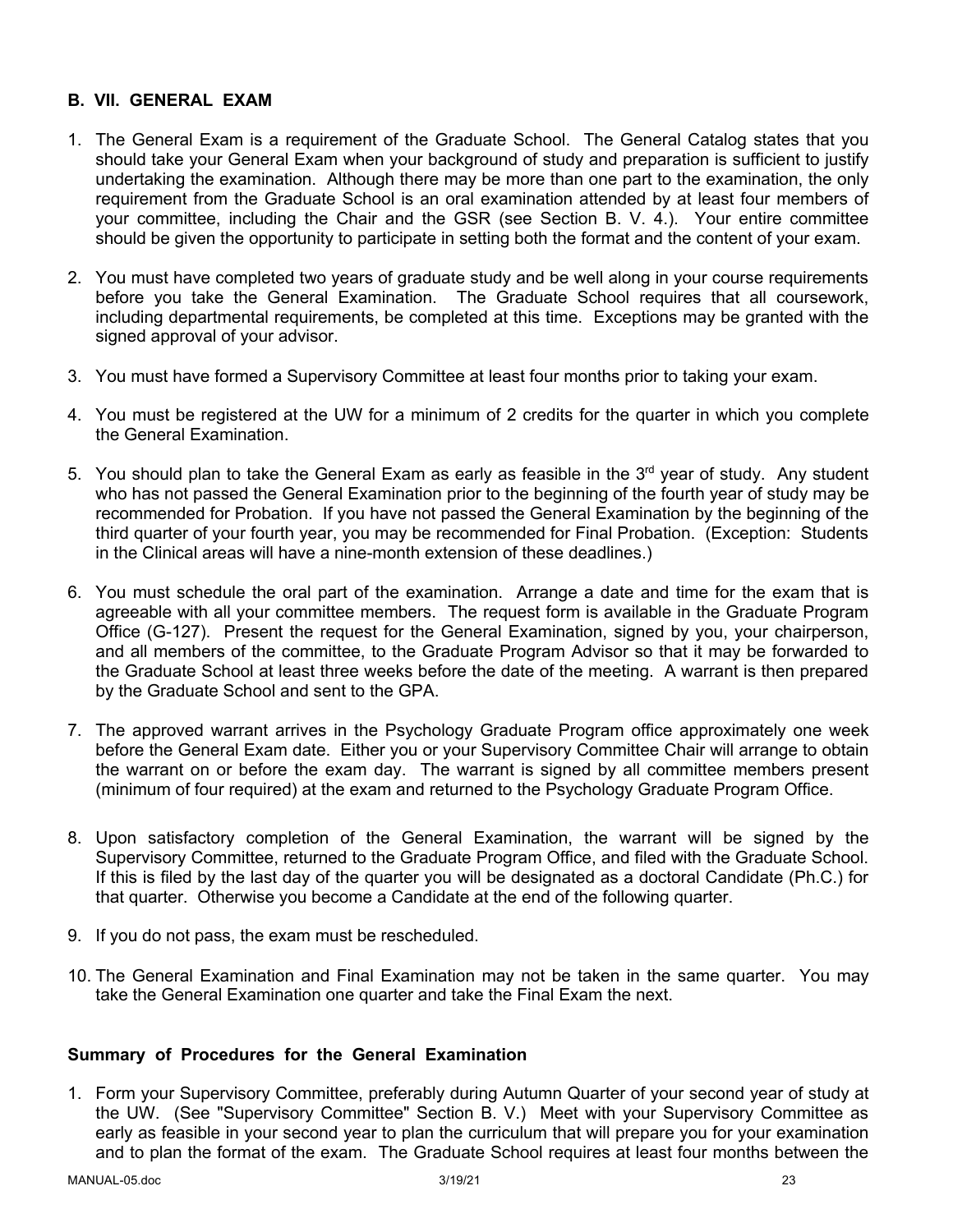time your committee is officially appointed by the Graduate School and the date of your oral General Examination.

- 2. General Exams take several forms. For example, a take-home essay exam or the preparation of a paper may precede the oral exam. Plan the format with your advisor and Supervisory Committee. See below.
- 3. Fulfill all requirements that precede the scheduling of an oral General Examination. Complete the coursework questionnaire, obtained from the Graduate Program Office (G-127), showing that you have met all course requirements or, with your advisor's approval, will soon do so. Return this form to the Graduate Program Office **before** you request the scheduling of your exam.
- 4. After the preliminary stages have been completed satisfactorily, arrange a date and time for the oral exam that is agreeable with all your committee members. Reserve the date and time and a room with William Kaplan in the Psychology Departmental Office. Give the date and time arranged to the Graduate Program Assistant (Sandi Dormont, G-127) who will help you prepare and send the General Examination application to the Graduate School for official scheduling of the examination.

#### **5. THE GENERAL EXAMINATION REQUEST MUST BE SIGNED BY YOU AND ALL YOUR COMMITTEE MEMBERS, AND RECEIVED AT THE GRADUATE SCHOOL AT LEAST 21 CALENDAR DAYS BEFORE THE EXAM DATE. Plan ahead accordingly.**

6. On the day of the oral General Examination, you or your Chairperson should get the warrant from the Graduate Program Assistant (G-127) to take to the meeting, if the warrant has not already been placed in your Supervisory Chair's mailbox. After your Supervisory Committee has signed it, return the warrant to the Guthrie 127.

### **Format of the General Examination**

The format of general exams varies among Areas and among individual students.

**Reading List/Written Exam/Oral Exam**: This is the most common format. If this format is chosen, the student should start by consulting all members of his/her Supervisory Committee about the breadth and depth of the exam, and the range of topics that will be covered. Several months before the exam, a reading list should be prepared, with inputs from the Advisor and all Committee members. When the student feels he/she has sufficient mastery of the subject matter on the reading list, the Advisor requests questions for the written part of the exam from all Committee members. The Advisor compiles the exam and gives it to the student on a pre-specified date, with a pre-specified due date. The student's answers are then distributed to all members of the Committee. If the Committee members agree that the answers are satisfactory, the student schedules the oral portion of the exam. Successful performance at the oral exam completes the General Examination.

**Clinical General Exam Requirements:** The Clinical and Child Clinical Areas have a fixed format and content for the general exam. Three things are required:

1. A written publication-quality empirical article conducted since beginning graduate school at the University of Washington on which the student has played a key role, both conceptually and analytically. This will usually be the student's second year project. However, in cases where the second year project is not publication worthy, another piece of work can be used to meet this requirement. The requirement is that students will have to actually send the article out to a peerreviewed journal.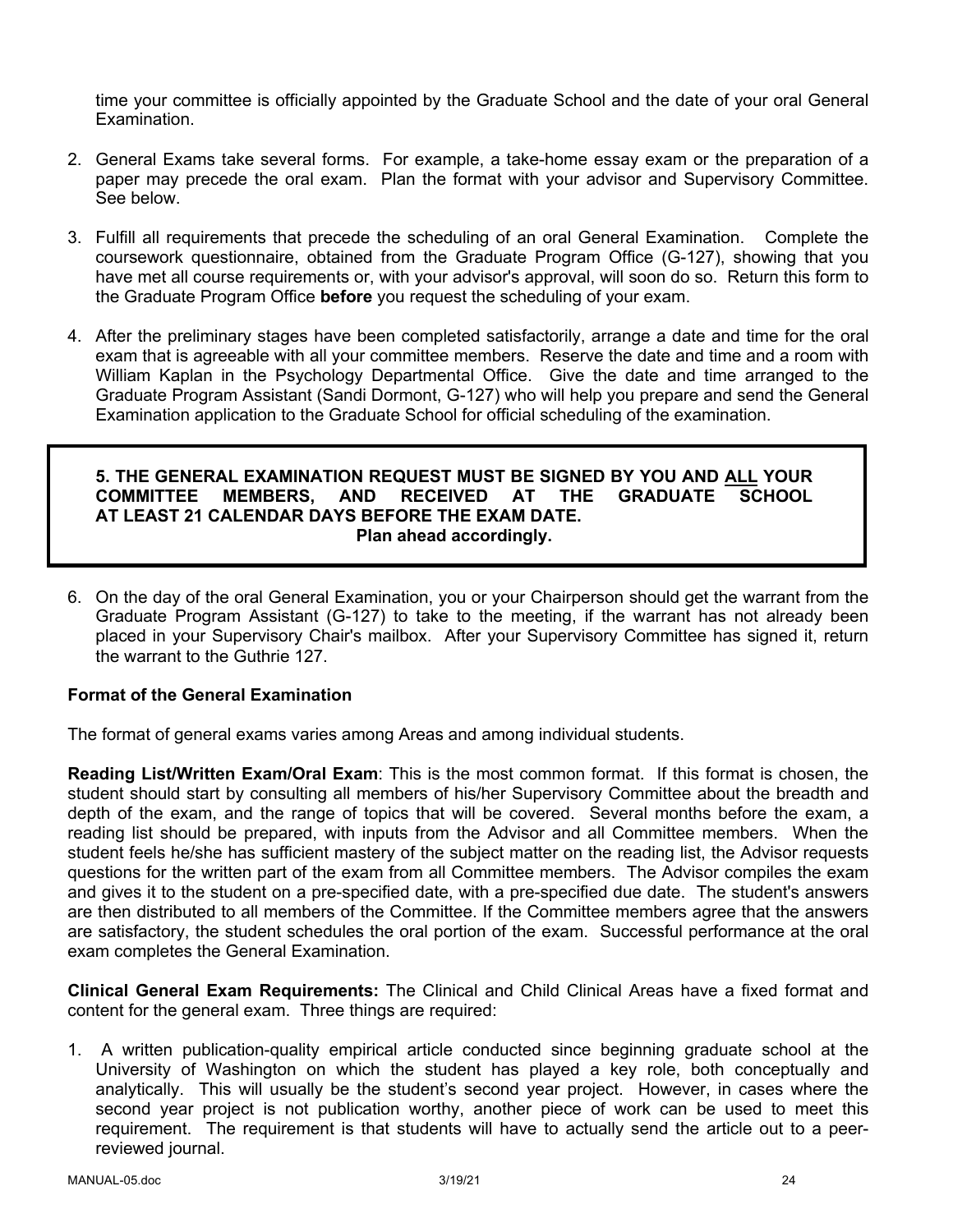- 2. A comprehensive written review of the literature on a topic relevant to clinical psychology of the student's choosing. This can either be presented as a Psychological Bulletin type paper or in the form of a dissertation proposal.
- 3. An oral defense of the literature review/dissertation proposal. This oral defense will usually include both a presentation by the student and a period of questioning from the committee.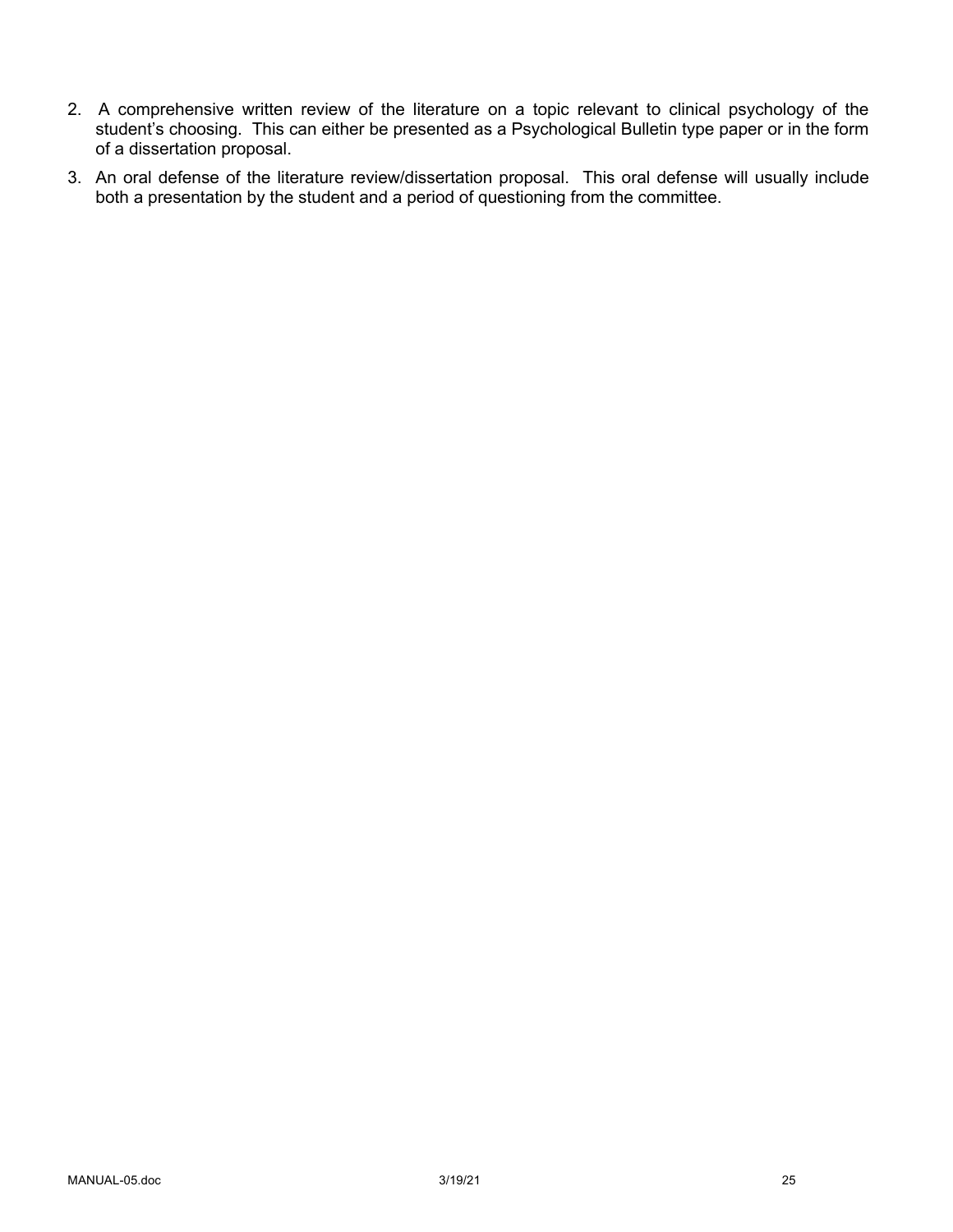#### **B. VIII. DISSERTATION AND FINAL EXAMINATION**

The dissertation and defense of it, in the Final Examination, are the final requirements for the Doctoral Degree. These requirements are undertaken after you have received Candidate status, i.e., passed your oral General Examination at least one quarter previously. The dissertation should demonstrate "original and independent investigation and achievement [and]... should reflect not only mastery of research techniques, but also ability to select an important problem for investigation." From Graduate School Manual, p.46).

- 1. You must register and receive credit for a minimum of 27 credits of dissertation research (800) distributed over a minimum of three quarters. At least one of these quarters should be after you have passed your General Examination. Your Final Exam cannot take place in the same quarter as your General Exam.
- 2. As you near completion of your dissertation, obtain the signatures of three members of your Supervisory Committee whom you would like to be on your **Reading Committee**. Get the necessary form from the Graduate Program Assistant (G-127) and return the signed form to her. An official request will be prepared and sent to the Graduate School for approval. The Graduate School will then appoint an official Reading Committee. This should be done before you schedule your Final Examination. (See also Section B. V.)
- 3. To schedule your Final Examination, arrange a day and time agreeable with your committee members. Reserve a room via William Kaplan (Main Office). A minimum of 4 members, one of whom is the Graduate School Representative (GSR), and one of whom is the chair, must be present at the examination.
- 4. Obtain a "Request for Scheduling the Final Examination" form from the Graduate Program Office (G-127). ALL members of your Supervisory Committee including your Supervisory Chair must sign this after they have read a draft of your dissertation. Return the form to the Psychology Graduate Program Office. The scheduling request is then submitted to the Graduate School by the GPA *at least 21 calendar days* before the proposed examination date.
- 5. When the Graduate School Student Services Division approves the request, a Final Examination Warrant will be sent to the Psychology Graduate Program Assistant.
- 6. The approved warrant arrives in the Psychology Graduate Program office approximately one week before the Final Exam date. Either you or your Supervisory Committee Chair will arrange to obtain the warrant on or before the final exam day. The final warrant is signed by all committee members present (minimum of four required) at the exam and returned to the Psychology Graduate Program Office.
- 7. The signed Final Examination Warrant indicating satisfactory performance on your exam and two final copies of your approved dissertation must be accepted by the Graduate School's Student Services Division, Communications Bldg, within 60 calendar days of the defense or you must re-defend. You must be registered at least part-time for the quarter in which you submit your dissertation. If the dissertation is turned in after the quarter ends, you must register for the following quarter. The Graduate School strictly enforces the deadline for dissertation submission and the enrollment requirement.
- 8. The Graduate School requires that the University publish your dissertation in adherence with strict formatting guidelines. A document entitled "Policy and Style Manual for Theses and Dissertations" (http://www.grad.washington.edu/stsv/stylman/policy\_style.pdf) is available on the Graduate School webpage and must be followed to the letter. Failure to meet the formatting requirements may mean retyping portions of the dissertation. If you wait until the last minute to have this checked, you may have to enroll for another quarter just to turn in your dissertation! Don't let this happen to you.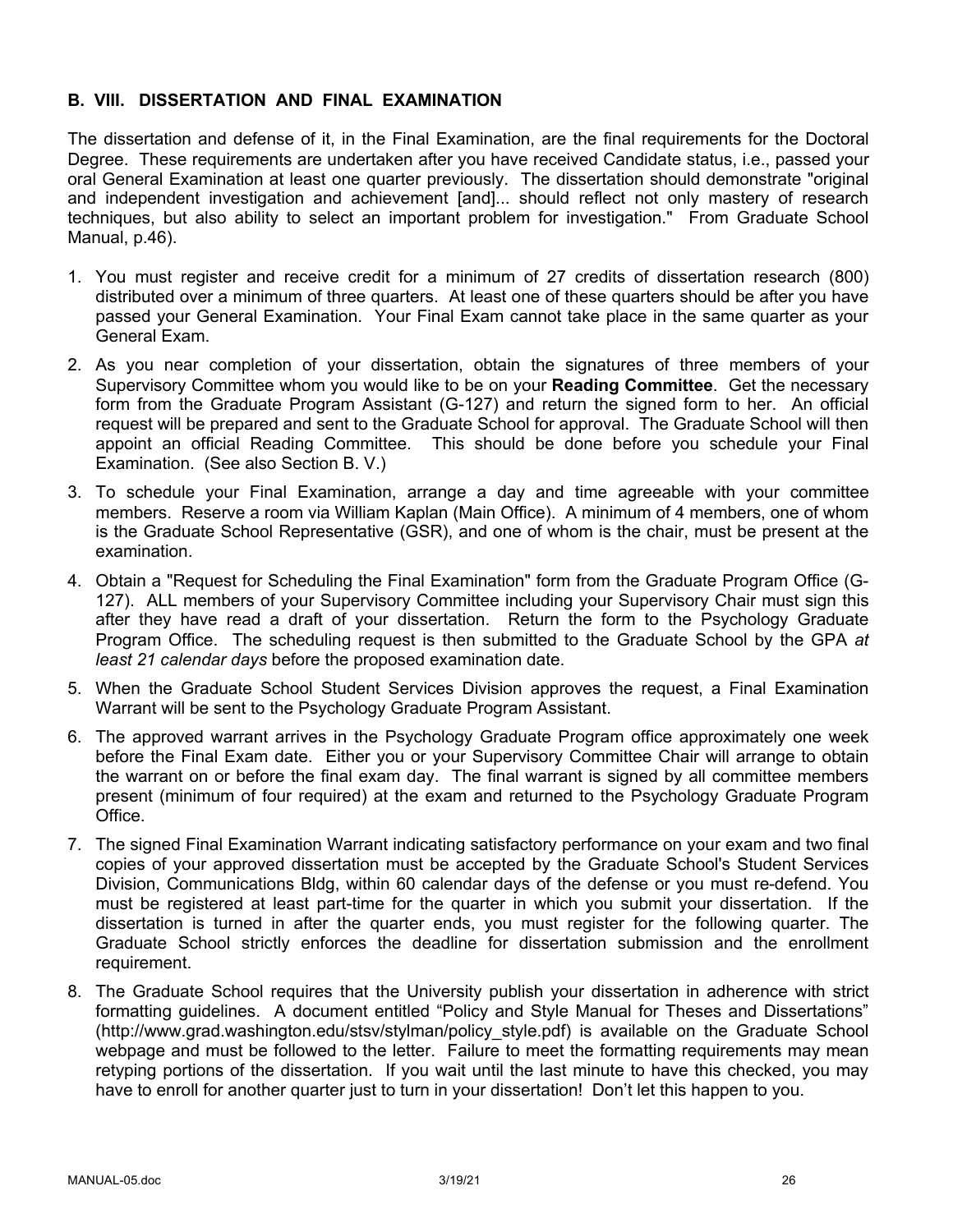9. The Graduate School also requires that the University publish your dissertation. **You are responsible for the cost**, which includes a \$25 binding fee. You must also pay for publishing your abstract (additional \$50) or the entire dissertation (additional \$52). If you choose to publish the entire dissertation, you may also copyright it for an additional charge. Plan to spend a minimum of \$75-100.

#### **Requirements for Doctoral Degree which must be met before a Final Examination will be scheduled**

- 1. Completion of all required courses of the Psychology Department including statistics, Within-Area and Outside-of-Area requirements, plus any additional requirements imposed by your area or supervisory committee.
- 2. Presentation of 90 credits, at least 60 of which must be taken at the University of Washington.

At least half of your program must be in courses 500 or above.

- 3. You must have at least 18 graded credits of course work (300, 400, or 500 level courses only) at the UW which averaged to at least 3.0
- 4. Creditable passage of the General Examination at least one quarter before the Final Examination.
- 5. Minimum of 27 dissertation credits (800), taken over a period of at least three quarters, at least one of which follows the General Examination.
- 6. The Final Examination must be successfully completed, and the dissertation accepted by the Graduate School.
- 7. Completion of all work for the doctoral degree within ten years. This includes all time spent on-leave, on internship, etc.
- 8. You must be registered at the University either full- or part-time (minimum 2 credit hours) during the quarter in which you take your Final Examination. You have 60 days from the date of your Final Examination in which to submit your dissertation to the Graduate School. However, if you do not submit your dissertation in the same quarter in which you defended it, you must also be registered for the quarter in which you do submit your dissertation to the Graduate School. (Exception for Clinical Students only – see Final Exam before Internship below)

**Clinical Students:** The APA requires a PRE-DOCTORAL INTERNSHIP for a clinical degree. If your Ph.D. is conferred *prior* to completion of internship, that would violate APA regulations. When it comes time for licensing, you may find yourself ineligible. Please see below for your options to avoid this situation.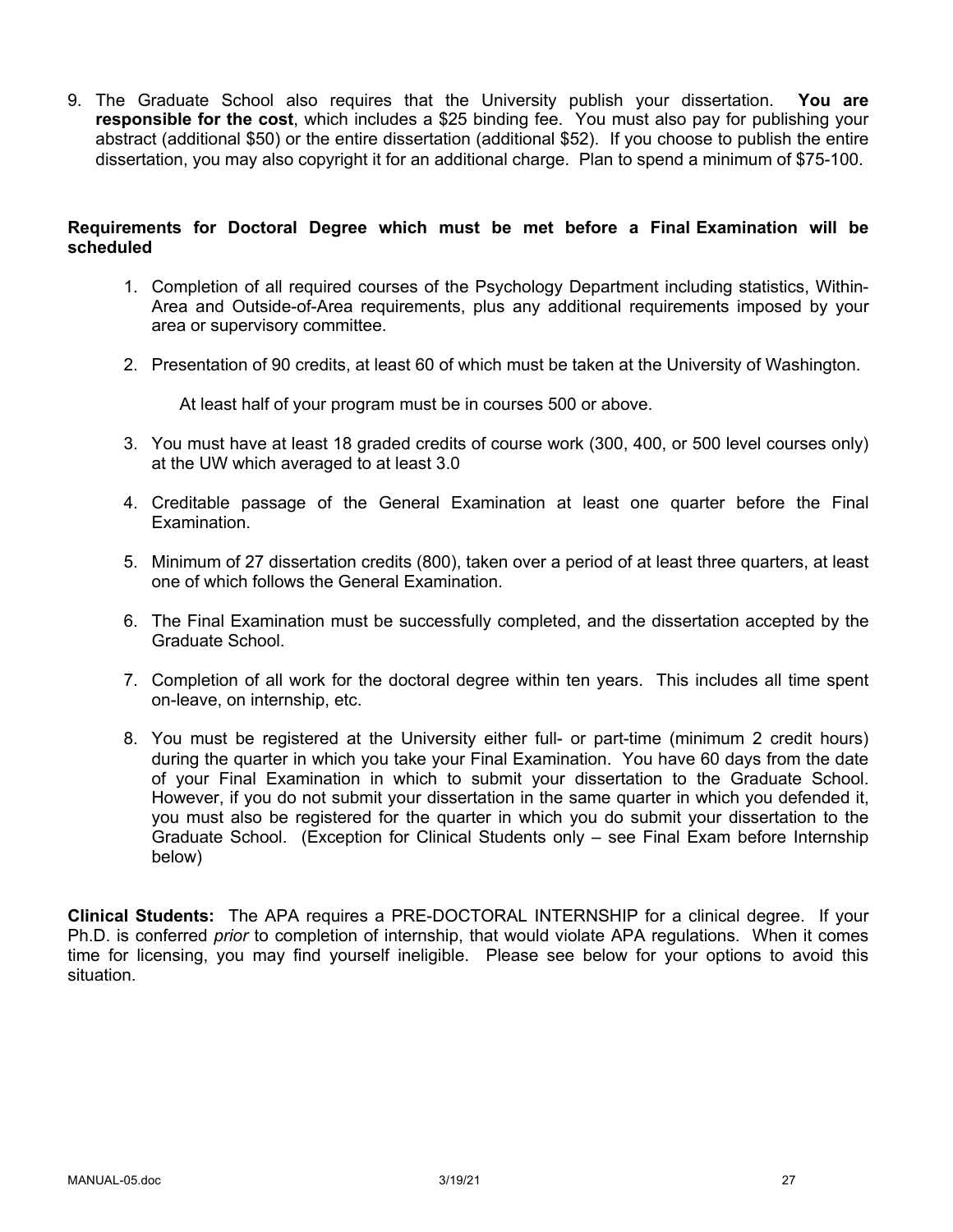#### **FINAL EXAM (Dissertation Defense) BEFORE OR DURING INTERNSHIP OPTION**

If you take your final exam (defend your dissertation) before you go on internship, you have only one choice for turning in the final draft to the Graduate School:

You must submit a Petition to the Dean to extend the deadline for submitting your dissertation beyond the 60 days allowed. This petition must include a timetable for completion of the internship and submittal of the dissertation. Then you, your advisor, or a trusted friend holds everything – dissertation and signed warrant – until the final quarter of your internship, or the following quarter. Once your internship has been successfully completed, you should get a letter from your internship supervisor stating that this is the case and send copies to both the Clinical Director and the Graduate Program Assistant in the Psychology Department. You then return, submit the paperwork to the Graduate School, and get your degree. (Or have that trusted friend submit the paperwork for you in your absence.) Registration is NOT necessary.

#### **FINAL EXAM (Dissertation Defense) AFTER INTERNSHIP OPTION**

If you **do not** take your final exam (defend your dissertation) before you go on internship, you must be registered for a minimum of two credits in the quarter in which the degree is conferred (i.e., the internship is demonstrated to have been successfully completed, and the dissertation is submitted to the Graduate School). This requires reenrollment for a minimum of two credits, which can now be done on the web through MyUW.

The cost will be around \$600 for the minimum two credits.

#### **IMPORTANT**

You should also be aware that there are other fees involved in submitting the dissertation including copying, microfilming, and copyrighting costs, so plan on an extra \$75 - \$100.

Also note that the degree is awarded at the END of the quarter in which it is earned. This becomes crucial when you have a job that begins in September and requires the Ph.D., but your degree is not effective until December!

**These requirements and others, can be found at the Graduate School's Student Services website:** http://www.grad.washington.edu/area/area\_stud.htm**.**

**Please remember that in most cases departmental requirements take precedence over the minimal requirements listed by the Graduate School.**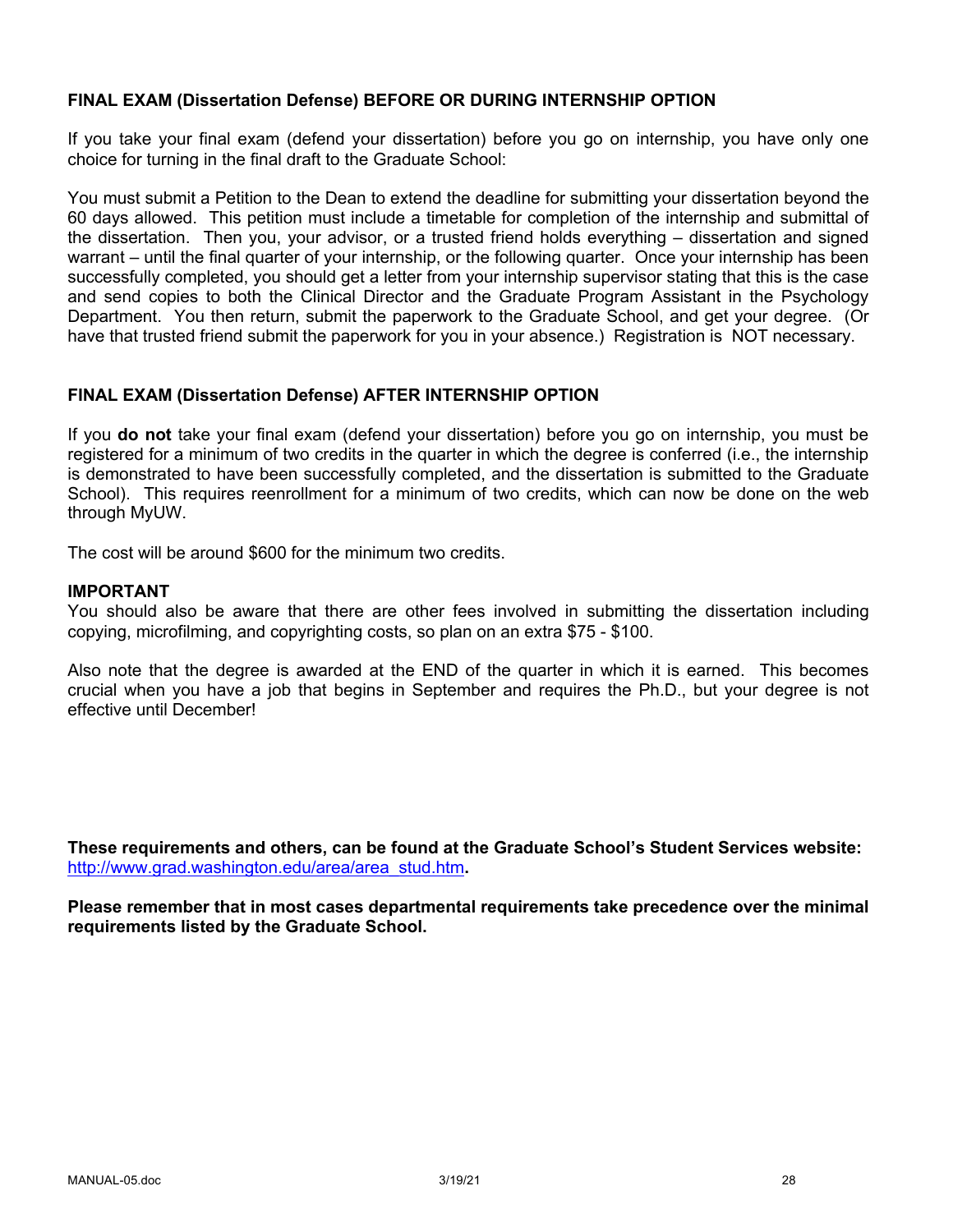### **B. IX. TEACHING AND RESEARCH EXPERIENCE**

Your graduate experience should involve training in research and in teaching. Adult and Child Clinical students also receive specific training in clinical methods and ethics. It is important to include all of these elements in your training program.

#### **Research Training:**

All students are expected to acquire research skills. Your advisor(s) will play a major role in guiding your research training. Talk with your advisor as soon as possible to develop a plan for your first year of research. Students (other than those in the clinical areas) must complete a research project and present it at the departmental Research Festival at the end of their first year of study. Clinical students present their research at the Research Festival at the end of their second year in the program. All research conducted by graduate students must have a faculty sponsor, typically your advisor. Your research training should be an ongoing activity throughout your graduate career.

#### **Teaching Training:**

Developing a teaching portfolio reflecting a variety of teaching experiences will be invaluable to those students aiming for positions at institutions that emphasize undergraduate teaching and/or research/teaching based universities. Teaching skills are also beneficial for anyone who plans to present talks at research meetings and/or train graduate students in research. You should plan your teaching training in the same way you plan your research preparation.

Teaching experience is ideally gained by undertaking a progressive series of teaching experiences. The following graduated plan is the ideal:

- 1. TAing a course without sections, such as Psych101
- 2. TAing a course with section meetings for which the TA is responsible for facilitating discussions, planning and presenting some course material and/or conducting reviews of lecture material.
- 3. TAing a course in which the TA gives an extensive lecture to the entire class in addition to the usual responsibilities for section meetings.
- 4. TAing a course with multiple weekly section meetings developed and conducted by the TA, such as Psych 209
- 5. TAing a lab course within your area of study. While many of these labs have predetermined syllabi, the TA has a great deal of freedom in determining how the material is presented and how student progress is assessed.
- 6. Serving as an independent course instructor. This role can be undertaken as instructor of a course regularly taught within the department or it may involve the development of an entirely new course. Such positions require that a student have successfully passed their General Exam and have previous training in teaching most often gained by classroom experience and in a course in pedagogy. (Such a course is offered within the department each Spring by M. Passer. Dean Feetham of the Graduate School also offers GRDSCH 610: Teaching Mentorship)

Following this ideal plan is not always possible due to scheduling conflicts and funding uncertainties. But it is to your advantage to seek all types of teaching experiences especially those requiring greater involvement and independence.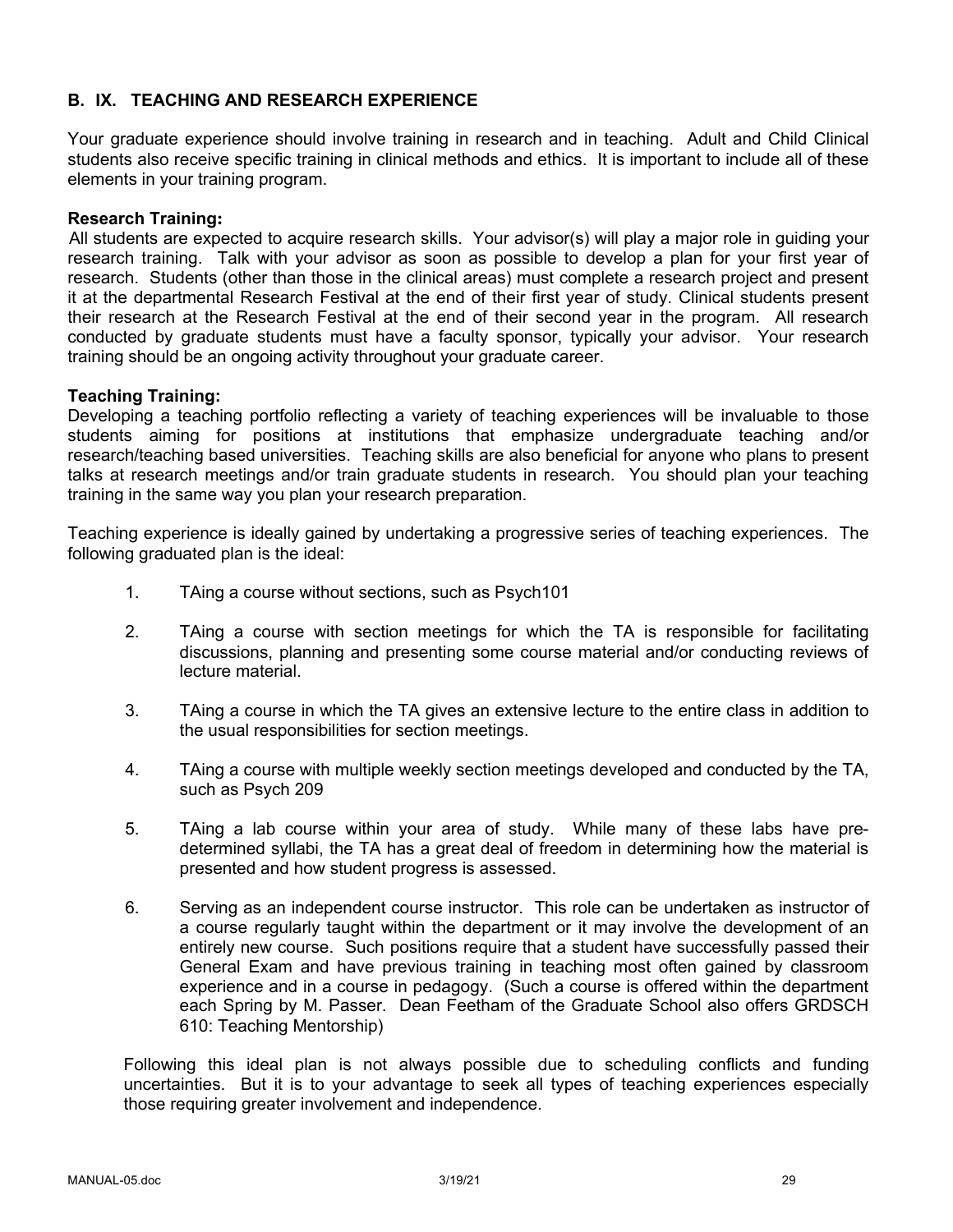**Teaching Portfolio:** You should keep careful records of all your teaching experiences noting the tasks you performed for each course. Syllabi for the courses and any course materials you develop (review sheets, exams, etc.) should be included in your portfolio. Student and instructor evaluations of your performance should be sought for each course and included in your portfolio. While this may seem like busy work as you begin the process, the portfolio will serve you well as you apply for jobs and move up the academic ladder.

Syllabi and reading lists of course you take but don't TA should be kept in a separate file. These will be useful if you are ever asked to develop a similar course. Clinical students will need such information if they apply for licensure.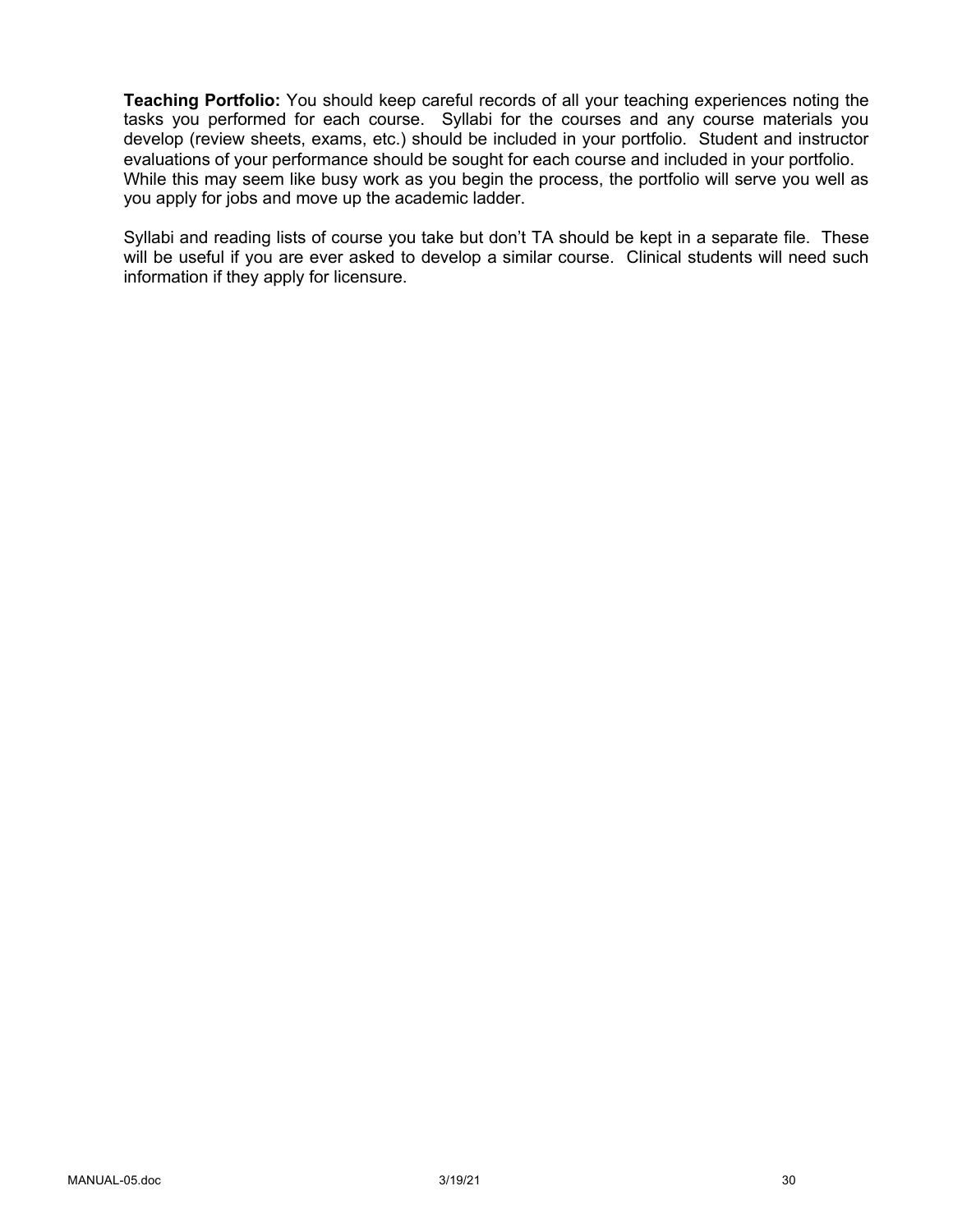### **C. AREAS OF STUDY AND AREA COURSE REQUIREMENTS**

### **C. I. DEPARTMENTAL REQUIREMENTS**

The Department of Psychology has course requirements for all graduate students. They are:

- **1.** *Orientation Week:* Psych 500 A (1 credit) & *Psychology Colloquium:* Psych 500 B (1 credit) First year students are required to take Psych 500A, Psychology Orientation. This course is held at the end of September, during the week prior to the official start of the academic year. All first and second year students are strongly encouraged to take Psych 500B, Proseminar in Psychology. These occur throughout the year at a regularly scheduled time.
- **2.** *Statistics and General Methodology: During the first year*, you must successfully complete (accomplished by achieving a grade of at least 2.7) or place out of two basic statistics courses and two laboratories:

| Psych 522 | Laboratory in Statistical Computation I      |
|-----------|----------------------------------------------|
| Psych 523 | Laboratory in Statistical Computation II     |
| Psych 524 | Introduction to Statistics and Data Analysis |
| Psych 525 | Linear Models and Data Analysis              |

In addition, students in most Areas are required to take one or more additional courses in statistics, mathematics, or computational science. These courses are specified by the individual Areas (see below).

**3.** *Area Course Requirements:* All students are required to take a set of 6 or more courses, as required by the individual Areas (see below). Some of these are specific courses, whereas others are left open. Any courses not pre-specified by the Area should be chosen, in consultation with your Advisor and Co-Advisor, to broaden and deepen your understanding of your chosen research field. These courses can be selected from anywhere on campus, within our outside the Psychology Department.

When appropriate, students are encouraged to use these courses to broaden their perspectives within Psychology by taking Core Concepts courses in Areas outside their own. Suggestions for appropriate out-of-Area Core Concepts courses are made by most of the individual Areas (see below SECTION C. II).

- **4.** *Seminars and Advanced Seminars*: All students are strongly encouraged to attend a Seminar (Psych 550-558) as specified by their Area, and some areas require attendance (see below). Students are also strongly encouraged to attend the Departmental Colloquium (Psych 550A).
- **5.** *Substitutions***:** In consultation with their Advisors and co-Advisors, students are encouraged to work out a coherent program of coursework that serves their goals. Substitutions for required courses can be requested by including the substitutions and a rationale for them in your Annual Plan, The signed Annual Plan should then be submitted to your Graduate Training Committee Representative for review.

Due to APA accreditation requirements, substitutions are more constrained in Clinical and Child Clinical than in other Areas. Requests for substitutions in these Areas should be vetted with the Director of Clinical Training.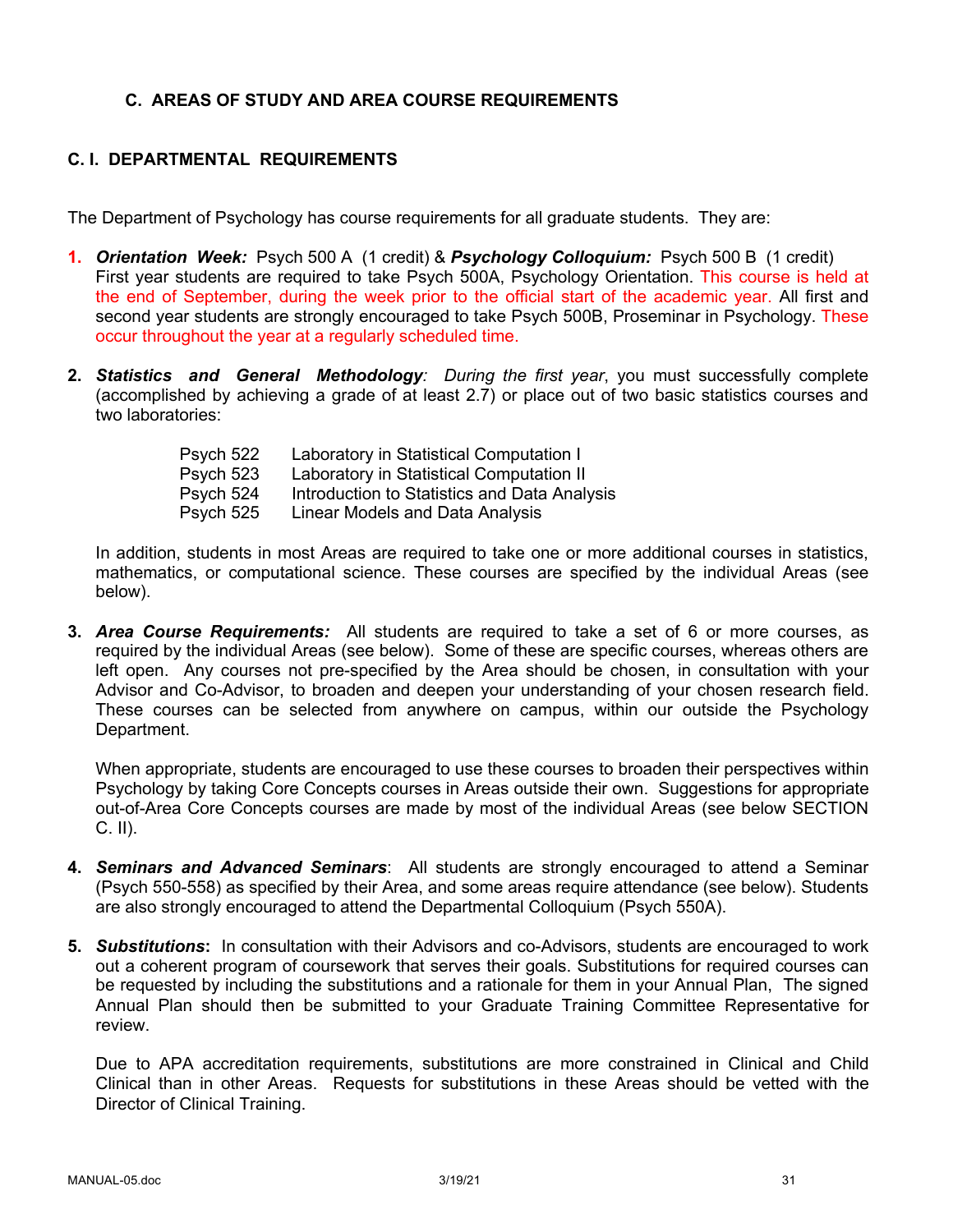**6.** *Supervisory Committee.* Your Supervisory Committee will review your coursework at the time of your General Exam, and may recommend or require additional courses.

#### *Additional Course Requirements***: Beyond these Departmental requirements, your Area, advisor, and Supervisory Committee will recommend or require additional coursework designed with your stated goals in mind.**

All required course work in these areas should be taken for a grade, unless the course itself is offered only on a credit/no credit (CR/NC) basis. **As stated by the Graduate School, at least half of your program must be in courses 500 or above.**

#### *Area Representatives - Graduate Training Committee (GTC) members*

The Area/Program Representatives and Area Heads for 2002-2003 are shown below \*\*GTC UPDATED, STILL NEED TO VERIFY AREA HEADS-sandi I can't find the list of these- I saw them in your office, but did I get a copy? Sorry if I did. . . \*\*

| <b>Animal Behavior</b>                  | Area Rep (GTC)<br><b>Joe Sisneros</b> | Area Coordinator (Head)<br>Mike Beecher |
|-----------------------------------------|---------------------------------------|-----------------------------------------|
| <b>Adult Clinical</b>                   | Jane Simoni                           | Jane Simoni                             |
| <b>Behavioral Neuroscience</b>          | Sheri Mizumori                        | Ilene Bernstein                         |
| <b>Child Clinical</b>                   | Liliana Lengua                        | <b>Bob McMahon</b>                      |
| <b>Cognition and Perception</b>         | John Miyamoto                         | Lee Osterhout                           |
| Developmental                           | Betty Repacholi                       | Andy Meltzoff                           |
| Social Psychology and Personality       | Yuichi Shoda                          | Yuichi Shoda                            |
| <b>Graduate Student Representatives</b> | Hilary Mead & Heather Knapp           |                                         |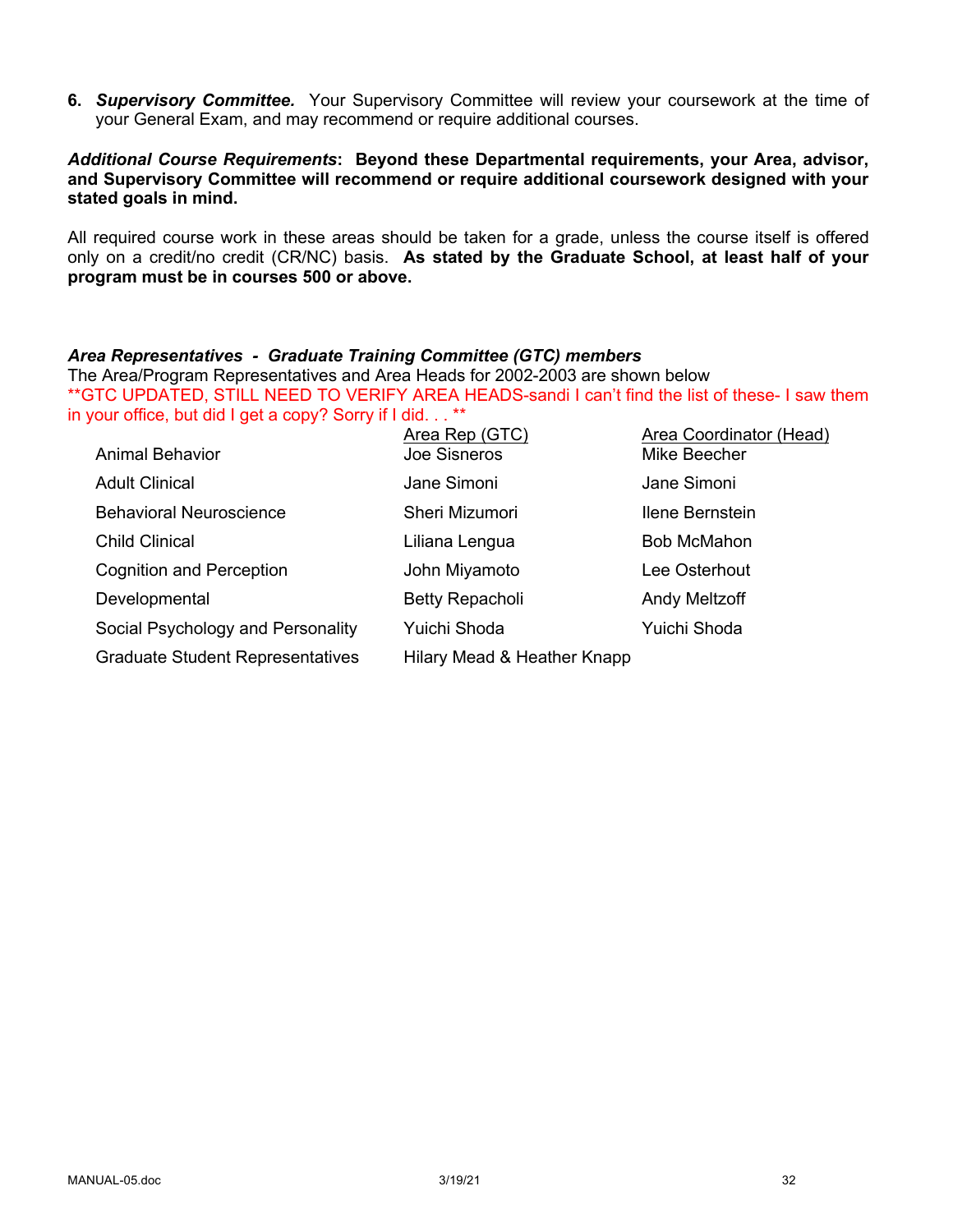### **C. II. AREA REQUIREMENTS**

In addition to the Departmental course requirements, the individual Areas may add requirements. Following are the current requirements by Area.

#### **Animal Behavior**

#### **For Animal Behavior students, Departmental requirements #2, #3, and #4 are augmented as follows:**

2. Statistics/Mathematics/Computational courses. No fifth quantitative course is required at the present time.

3. Area course requirements. All Animal Behavior students are required to take the following three courses:

- Psych 502 Core Concepts in Animal Behavior
- Psych 503 Core Concepts in Behavior Genetics
- Psych 562 Evolutionary Psychology

**The Area also requires three additional courses**, selected to broaden and deepen your understanding of your research specialty. These courses should be chosen in consultation with your Advisor and Co-Advisor. They can be additional Core Concepts courses in any Area, or other courses chosen from anywhere on campus, within or outside the Psychology Department.

The following Out-of Area Core Concepts courses may be particularly appropriate for Animal Behavior students:

504 - Core Concepts in Behavioral Neuroscience

- 505 Core Concepts in Cognitive Neuroscience
- 513 Core Concepts in Biological Basis of Development

4. Seminars and Advanced Seminars. All Animal Behavior students are required to take at least three quarters of Psych 551, Seminar in Animal Behavior.

All Animal Behavior students are strongly encouraged to participate in additional Seminars and Advanced Seminars, both within and outside their Area, throughout their graduate careers.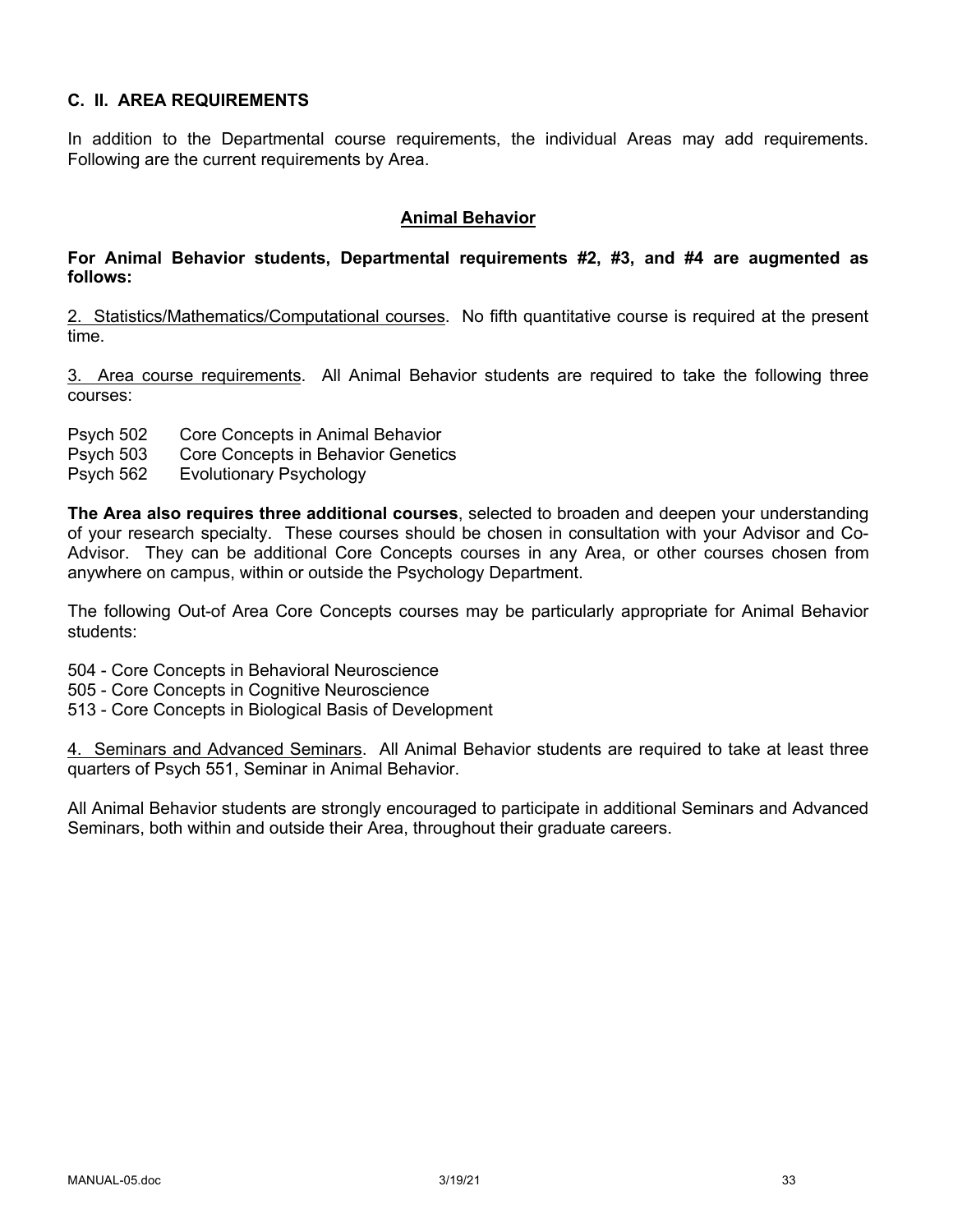#### **Behavioral Neuroscience (BNS)**

#### **For BNS students, Departmental requirements #2, #3, and #4 are augmented as follows:**

2. Statistics/Mathematics/Computational course. No fifth quantitative course is required by BNS at the present time.

3. Area course requirements. All BNS students are required to take 8 courses, as follows:

#### **All three of the following courses:**

Psych 421 Neural Basis of Behavior (if needed for background) Psych 504 Core Concepts in Behavioral Neuroscience NeuBeh 502 Introduction to Neurobiology

#### **Plus two of the following three courses:**

NeuBeh 501 Introduction to Neurobiology NeuBeh 503 Introduction to Neurobiology Conj 531+532 Molecular Basis of Cellular Function

#### **Plus three additional Psychology courses selected from the following:**

Psych 565 Quantifying Brain Structure

And/or no more than one of the following undergraduate courses:

- Psych 423 Sensory Basis of Behavior
- Psych 424 Vision and Its Physiological Basis
- Psych 426 Neurobiology of Learning and Memory
- Psych 427 Behavioral Endocrinology
- Psych 430 Development of Brain Connections

And/or one or more of the following Core Concepts courses:

- Psych 502 Core Concepts in Animal Behavior
- Psych 503 Core Concepts in Behavior Genetics
- Psych 506 Core Concepts in Cognitive Neuroscience
- Psych 513 Core Concepts in Biological Basis of Development

4. Seminars and Advanced Seminars. All BNS students are required to take at least three quarters of Psych 552, Seminar in Behavioral Neuroscience: Research Presentations.

#### *In addition, all BNS students are required to take at least one Advanced Seminar (usually 542, Advances in Behavioral Neuroscience), chosen in consultation with your Advisor and Co-Advisor.*

All BNS students are strongly encouraged to participate in additional Seminars and Advanced Seminars, both within and outside their Area, throughout their graduate careers.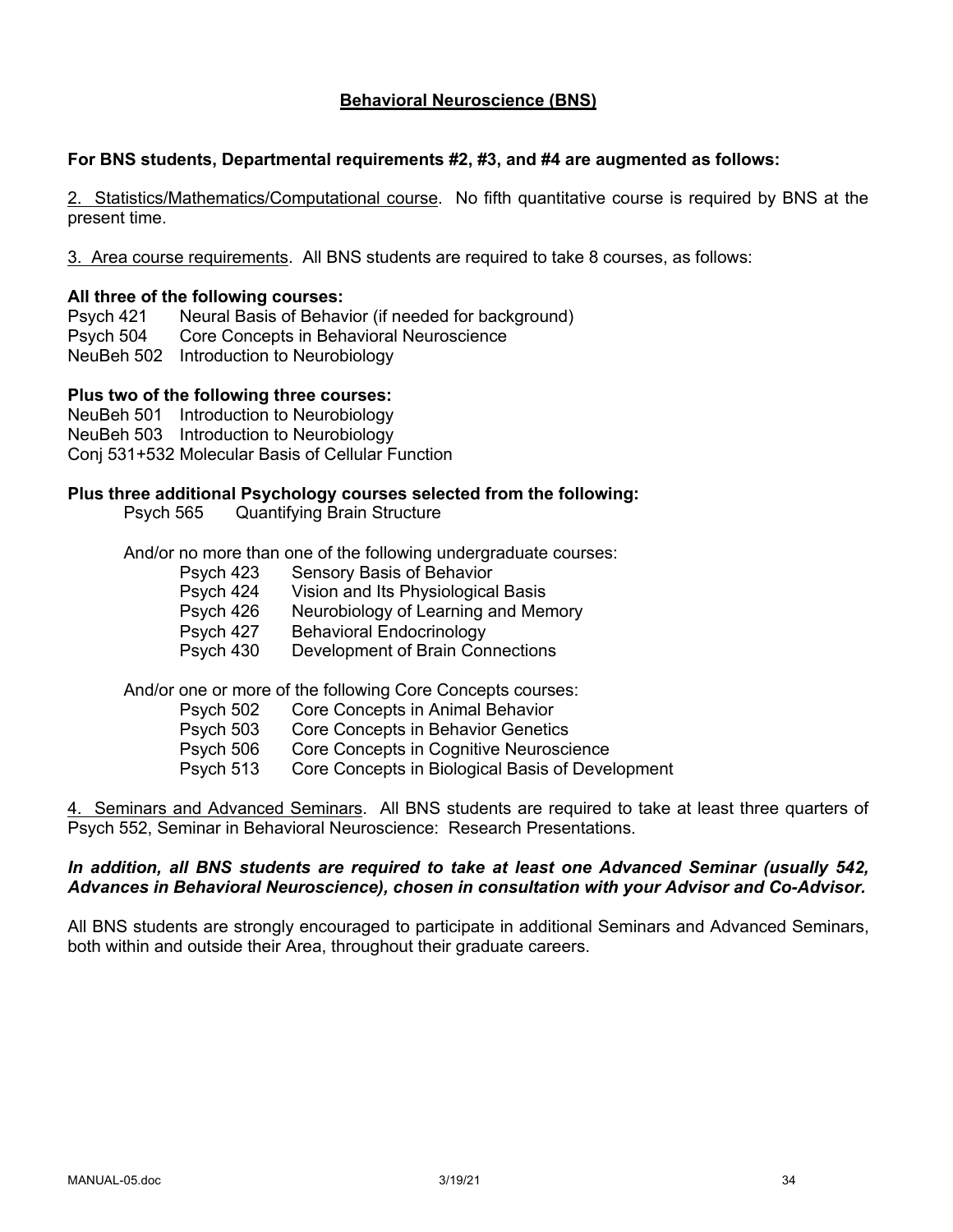### **Child Clinical**

#### **For Child Clinical students, Departmental requirements #2, #3, and #4 are augmented as follows:**

2. Statistics/Mathematics/Computational courses. In addition to the four courses required by the Department, Child Clinical students are required to take Psych 529, Advanced Research Methods, and Psych 531, Research Methods in Clinical & Community Psychology.

3. Area course requirements. Child Clinical students are required to take extensive coursework, as follows:

#### **Four courses in Child Clinical Psychology:**

Psych 571 Child Psychopathology

Psych 572 Approaches to Child Treatment

- Psych 576/590 Assessment of Intelligence/Practicum in Assessment
- Psych 573 Psychological Assessment of Children

#### **Four Core Concepts courses:**

- Psych 513 Core Concepts in Biological Bases of Development
- Psych 514 Core Concepts in Cognitive and Linguistic Development
- Psych 515 Core Concepts in Personality and Social Development
- Psych 517 Core Concepts in Systems of Psychotherapy

#### **One course in Minority Mental Health:**

Psych 580 Minority Mental Health

#### **Three courses in Clinical Issues and Methods:**

- Psych 591 Issues in Clinical Psychology
- Psych 587 Clinical Methods: Interviewing
- Psych 588 Clinical Methods: Ethics

### **Clinical Practica on a continuing basis:**

589 Psych 589 Advanced Clinical Practicum (2nd year students **must** register for AWSS, total of 8 credits) Psych 593A\* Clinical Lectures/Practicum\* (for  $2^{nd}$  yr students - 1 - 6 cr/qtr; Colloquium attendance reqd)<br>Psych 593B\* Clinical Lectures/Practicum\* (for  $3^{rd}$  yr and above; 1-6 cr/qtr) Psych 593B\* Clinical Lectures/Practicum\* One Outside Practicum (**must** register for Psych 597)

\*Required for all students seeing clients in the clinic.

#### **One treatment seminar:**

Psych 543 Advanced Seminar in Child Clinical Psychology: Behavioral Family Therapy

4. Seminars and Advanced Seminars. First year Child Clinical students are required to take three quarters of Psych 553, Seminar in Child Clinical Psychology, and encouraged to take Psych 550A, Seminar in Psychology (the Departmental Colloquium).

All Child Clinical students are strongly encouraged to participate in additional Seminars and Advanced Seminars, both within and outside their Area, and participate in courses outside the department, throughout their graduate careers.

#### **Other Requirements for Child Clinical Students**: *A One-year internship*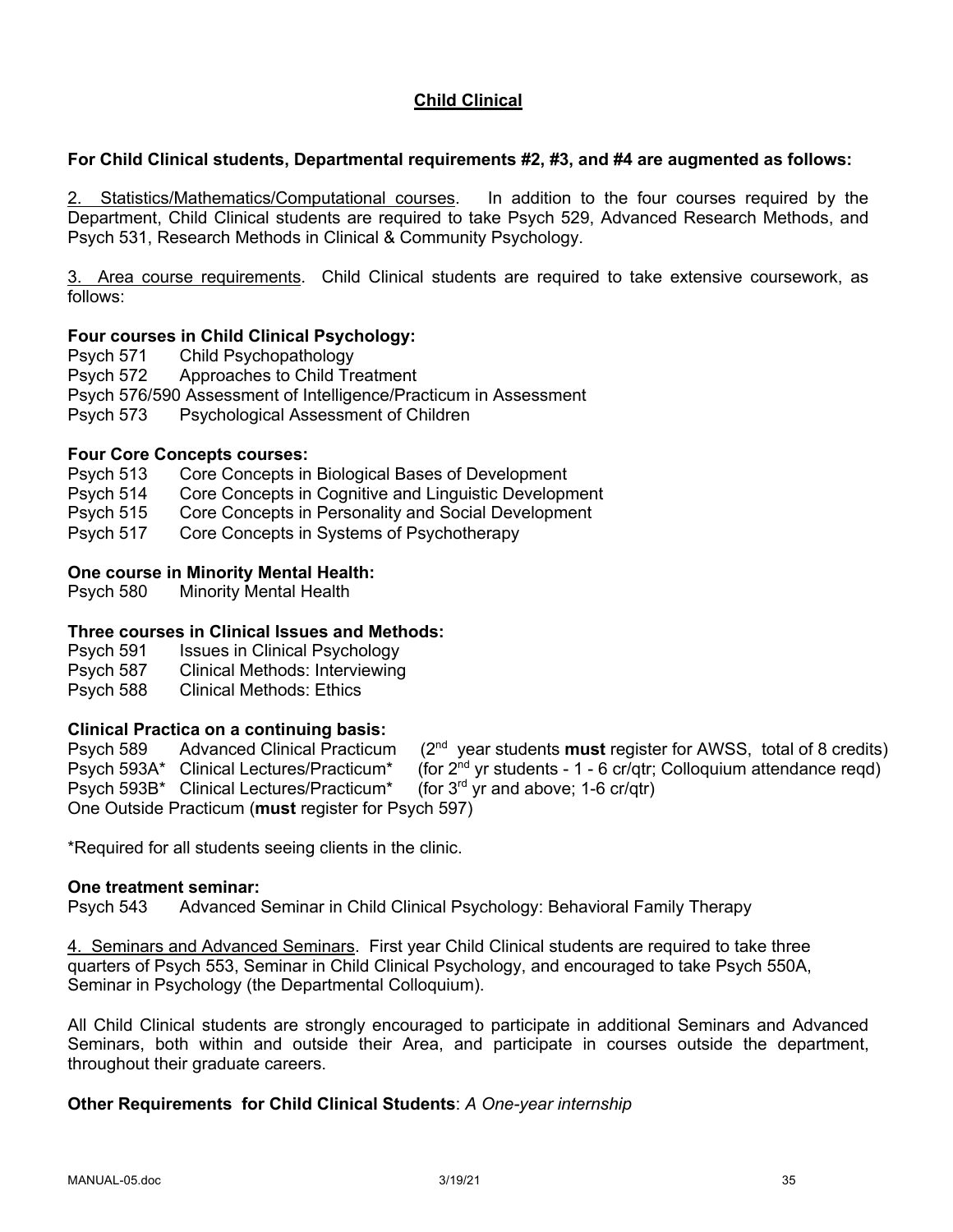## **Adult Clinical**

### **For Adult Clinical students, Departmental requirements #2, #3, and #4 are augmented as follows:**

2. Statistics/mathematics/computational courses. No fifth quantitative course is required at the present time.

3. Area course requirements. Clinical students are required to take extensive coursework, as follows.

### **Five Core Concepts Courses:**

Psych 517 Core Concepts in Systems of Psychotherapy

- Psych 518 Core Concepts in Behavior Disorders
- Psych 519 Core Concepts in Psychology of Behavior Change
- Psych 511 Core Concepts in Personality (594 may be substituted)
- Psych 515 Core Concepts in Personality and Social Development (571 or 572 may be substituted)

#### **Six Additional Out-of-Area Courses:**

Six or more additional courses must be taken from curriculum offerings outside the clinical Area. These courses must meet the APA curriculum guidelines for "breadth of scientific psychology," covering biological, affective-cognitive, and social aspects of behavior. **Note: One course each in Social, Affective/Cognitive and Biological Psychology is required***.* These can be Core Concepts courses, or any other courses with appropriate content. They should be chosen in consultation with your Advisor and Co-Advisor.

Core Concepts courses that can be used to meet the APA breadth requirements are as follows:

Affective-Cognitive breadth:

507 Core Concepts in Cognitive Psychology

Social breadth:

510 Core Concepts in Social Psychology (meets breadth in Social)

Biological breadth:

- 502 Core Concepts in Animal Behavior
- 503 Core Concepts in Behavior Genetics
- 504 Core Concepts in Behavioral Neuroscience
- 506 Core Concepts in Cognitive Neuroscience

The balance of the six-or-more courses is to be determined by mutual agreement between the student and his/her Advisor and Co-advisor. These courses should be selected with an eye toward developing cohesive themes of subspecialty expertise pertinent to the student's future research and clinical endeavors. Note: Psych 594, 571, and 572 cannot be used as out-of-Area courses.

### **One Course in Minority Mental Health:**

Psych 580 Minority Mental Health **or** other **approved** courses

### **Three courses in Clinical Issues and Methods:**

- Psych 591 Issues in Clinical Psychology (register A&W gtrs during 1<sup>st</sup> year)
- Psych 587 Clinical Methods: Interviewing
- Psych 588 Clinical Methods: Ethics

### **Two Courses in Assessment**: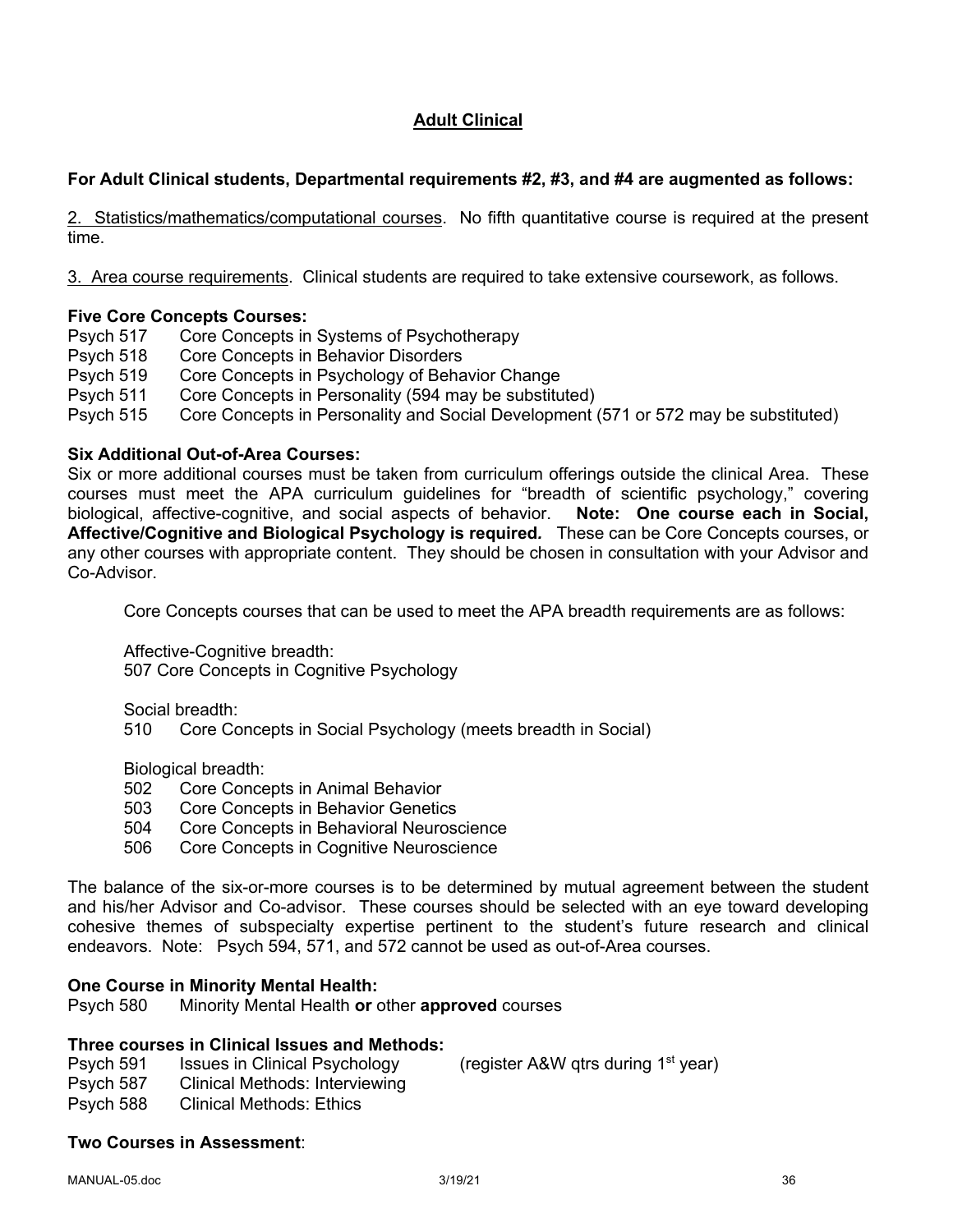Psych 586 Clinical Personality Assessment Plus one of the following three courses**:**  576 (w/ 590 practicum), 578 (w/ 590 practicum), **or** 579 (Behavioral Assessment)

### **Clinical Practica on a continuing basis:**

Psych 589 Advanced Clinical Practicum (2<sup>nd</sup> year students **must** register for AWSS, total of 8 credits)<br>Psych 593A\* Clinical Lectures/Practicum\* (for 2<sup>nd</sup> vr students - 1 - 6 cr/atr: Colloguium attendance read) (for  $2^{nd}$  yr students - 1 - 6 cr/qtr; Colloquium attendance reqd)<br>(for  $3^{rd}$  yr and above; 1-6 cr/qtr) Psych 593B\* Clinical Lectures/Practicum\* One Outside Practicum (**must** register for Psych 597)

\*Required for all students seeing clients in the clinic.

4. Seminars and Advanced Seminars. First year Clinical students are required to take three quarters of Psych 550A, Seminar in Psychology (the Departmental Colloquium).

All Clinical students are strongly encouraged to participate in Seminars and Advanced Seminars, both within and outside their Area, throughout their graduate careers.

**Other Requirements for Adult Clinical Students:** *A One-year internship*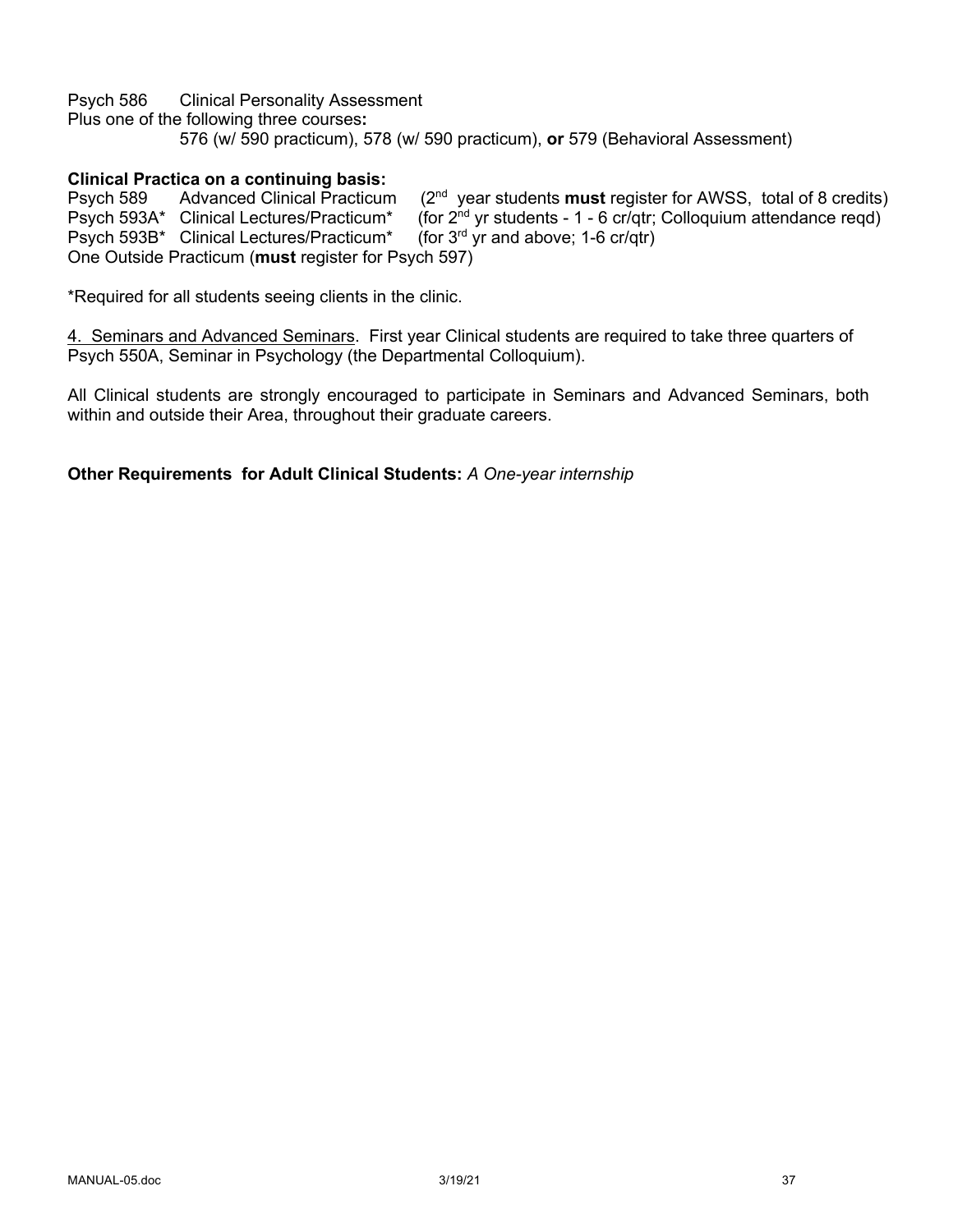#### **Cognition/Perception**

#### **For Cognition/Perception students, Departmental requirements #2, #3, and #4 are augmented as follows:**

2. Statistics/Mathematics/Computational courses. In addition to the four courses required by the department, Cognition/Perception students are required to take one additional quantitative course, within our outside the Department. This course should be selected in consultation with your Advisor and Co-Advisor.

3. Area course requirements. Cognition/Perception students are required to take the three Cognition/Perception Core Concepts courses:

- Psych 506 Core Concepts in Cognitive Neuroscience
- Psych 507 Core Concepts in Cognitive Psychology
- Psych 508 Core Concepts in Perception

**The Area also requires three additional courses**, selected to broaden and deepen your understanding of your research specialty. These courses should be chosen in consultation with your Advisor and Co-Advisor. They can be additional Core Concepts courses in any Area, or other courses chosen from anywhere on campus, within or outside the Psychology Department.

The following out-of Area Core Concepts courses may be particularly appropriate for Cognition/ Perception students:

- Psych 504 Core Concepts in Behavioral Neuroscience
- Psych 510 Core Concepts in Social Psychology
- Psych 514 Core Concepts in Cognitive and Linguistic Development
- Psych 515 Core Concepts in Personality and Social Development

4. Seminars and Advanced Seminars. First year Cognition/Perception students are required to take three quarters of Psych 555, Seminar in Cognition/Perception.

All Cognition/Perception students are strongly encouraged to participate in additional Seminars and Advanced Seminars, both within and outside their Area, throughout their graduate careers.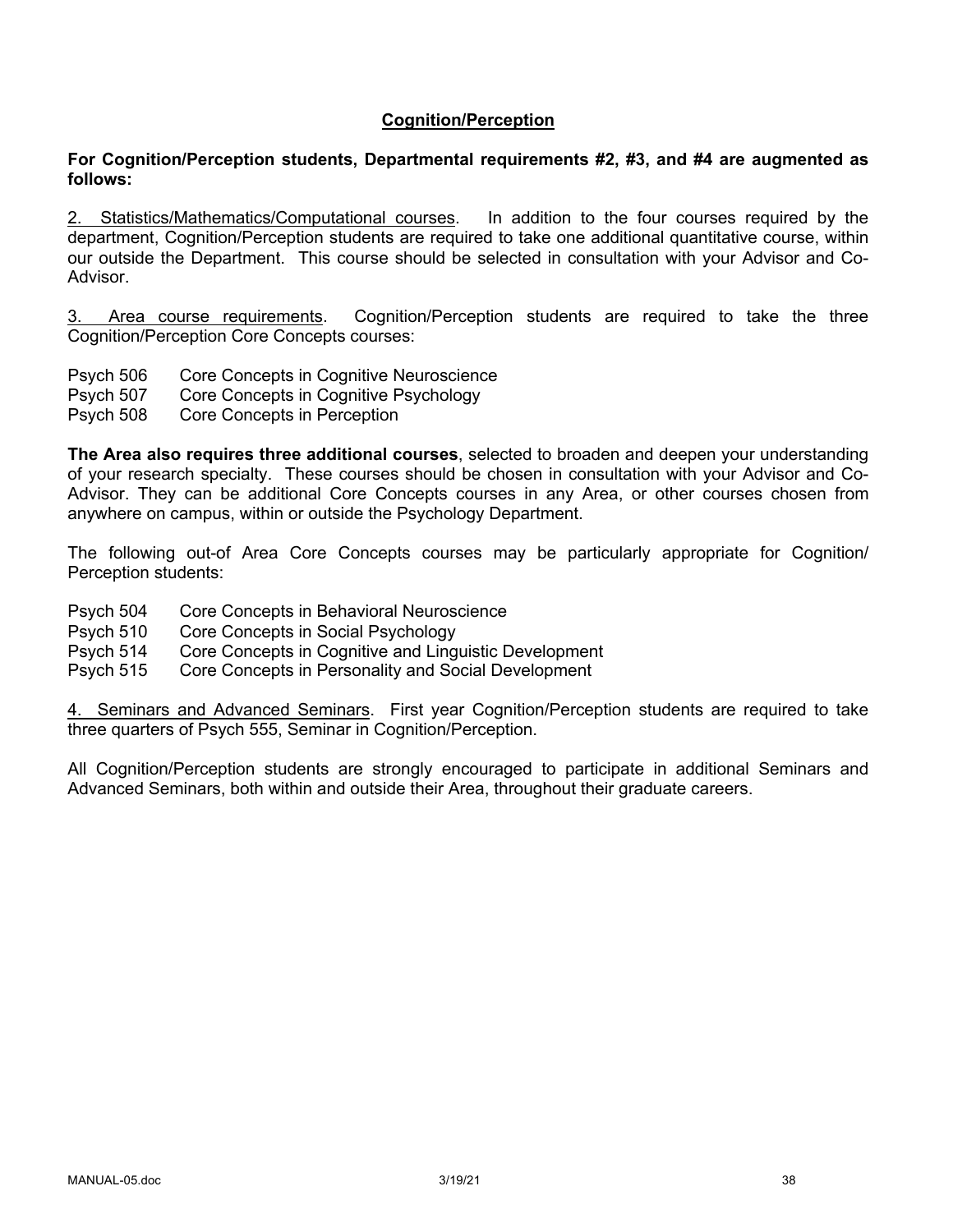#### **Developmental**

#### **For Developmental students, Departmental requirements #2, #3, and #4 are augmented as follows:**

2. Statistics/Mathematics/Çomputational courses. In addition to the four courses required by the Department, Developmental students are required to take Psych 529, Advanced Research Methods.

3. Area course requirements. Developmental students are required to take the three Developmental Area Core Concepts courses:

- Psych 513 Core Concepts in Biological Basis of Development
- Psych 514 Core Concepts in Early Cognitive and Linguistic Development
- Psych 515 Core Concepts in Personality and Social Development

The Area also requires three additional courses, selected to broaden and deepen your understanding of your research specialty. These courses should be chosen in consultation with your Advisor and Co-Advisor. They can be additional Core Concepts courses in any Area, or other courses chosen from anywhere on campus, within or outside the Psychology Department.

The following out-of-Area Core Concepts courses may be particularly appropriate for Developmental students, depending on the student's research specialty:

- Psych 503 Core Concepts in Behavior Genetics
- Psych 504 Core Concepts in Behavioral Neuroscience
- Psych 507 Core Concepts in Cognitive Psychology
- Psych 510 Core Concepts in Social Psychology
- Psych 511 Core Concepts in Personality

#### *In lieu of a Core Concepts course in Child Clinical Psychology, Psych 553, Seminar in Child Clinical Psychology, is also recommended for Developmental graduate students.*

4. Seminars. First year and all Pre-Generals Developmental students are required to take Psych 556, Seminar in Developmental Psychology on a quarterly basis. *Also see the note about Psych 553 above.* 

All Developmental students are strongly encouraged to participate in additional Seminars and Advanced Seminars, both within and outside their Area, throughout their graduate careers.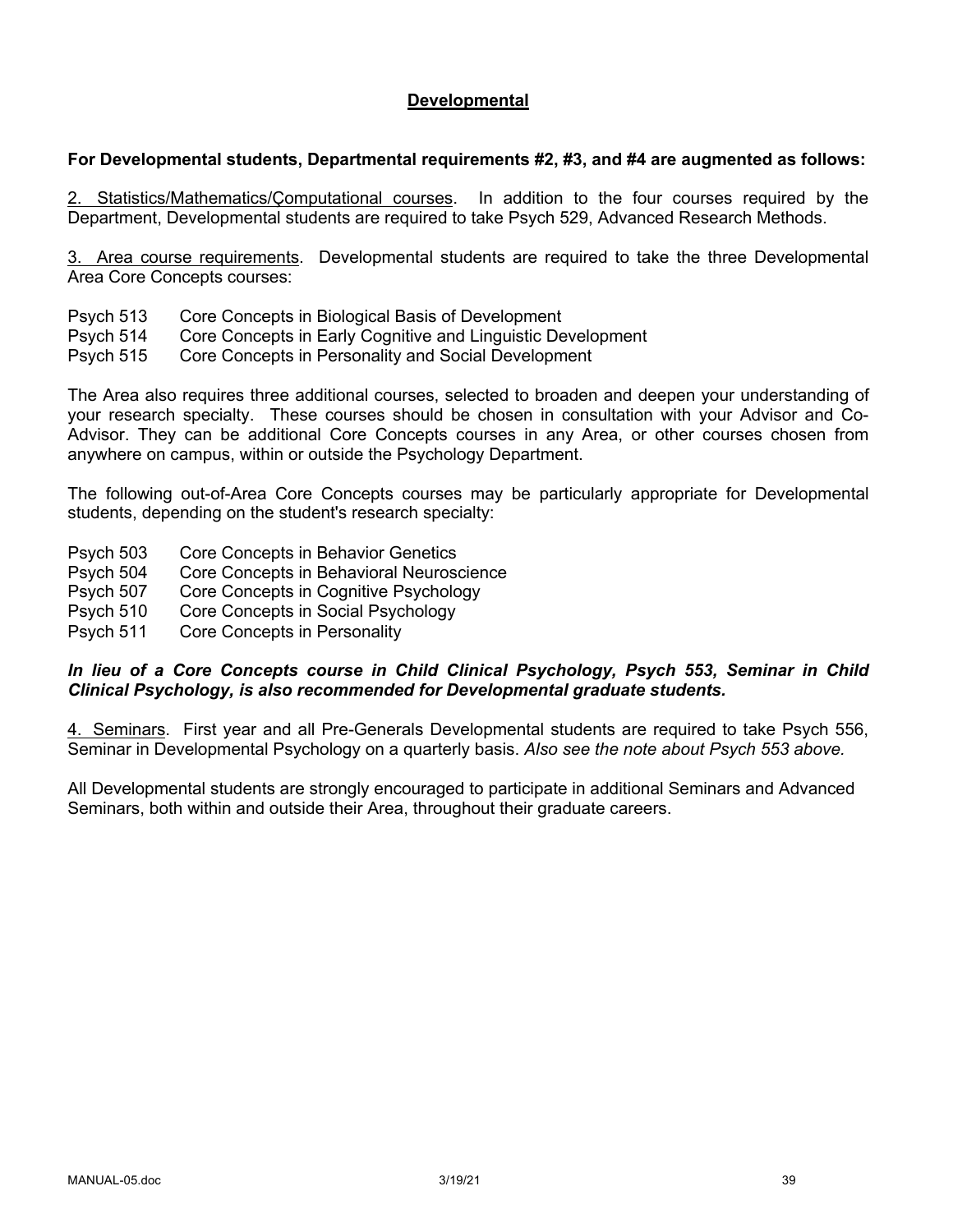#### **Social/Personality**

#### **For Social/Personality students, Departmental requirements #2, #3, and #4 are augmented as follows:**

2. Statistics/Mathematics/Çomputational courses. In addition to the four courses required by the Psychology Department, Social/Personality students are required to take one additional quantitative course, within or outside the Department.

3. Area course requirements. Social/Personality students are required to take the two Social/Personality Core Concepts courses:

- Psych 510 Core Concepts in Social Psychology
- Psych 511 Core Concepts in Personality

**The Area also requires four additional courses,** selected to broaden and deepen your understanding of your research specialty. These courses should be chosen in consultation with your Advisor and Co-Advisor. They can be additional Core Concepts courses in any Area, or other courses chosen from anywhere on campus, within or outside the Psychology Department.

4. Seminars. Social/Personality students are required to take one departmental Seminar (Psych 550 - 558) every quarter throughout their graduate careers. Psych 557, Seminar in Social/Personality, is required at least once per year.

Students are strongly encouraged to participate in additional Seminars and Advanced Seminars, both within and outside their Area, throughout their graduate careers.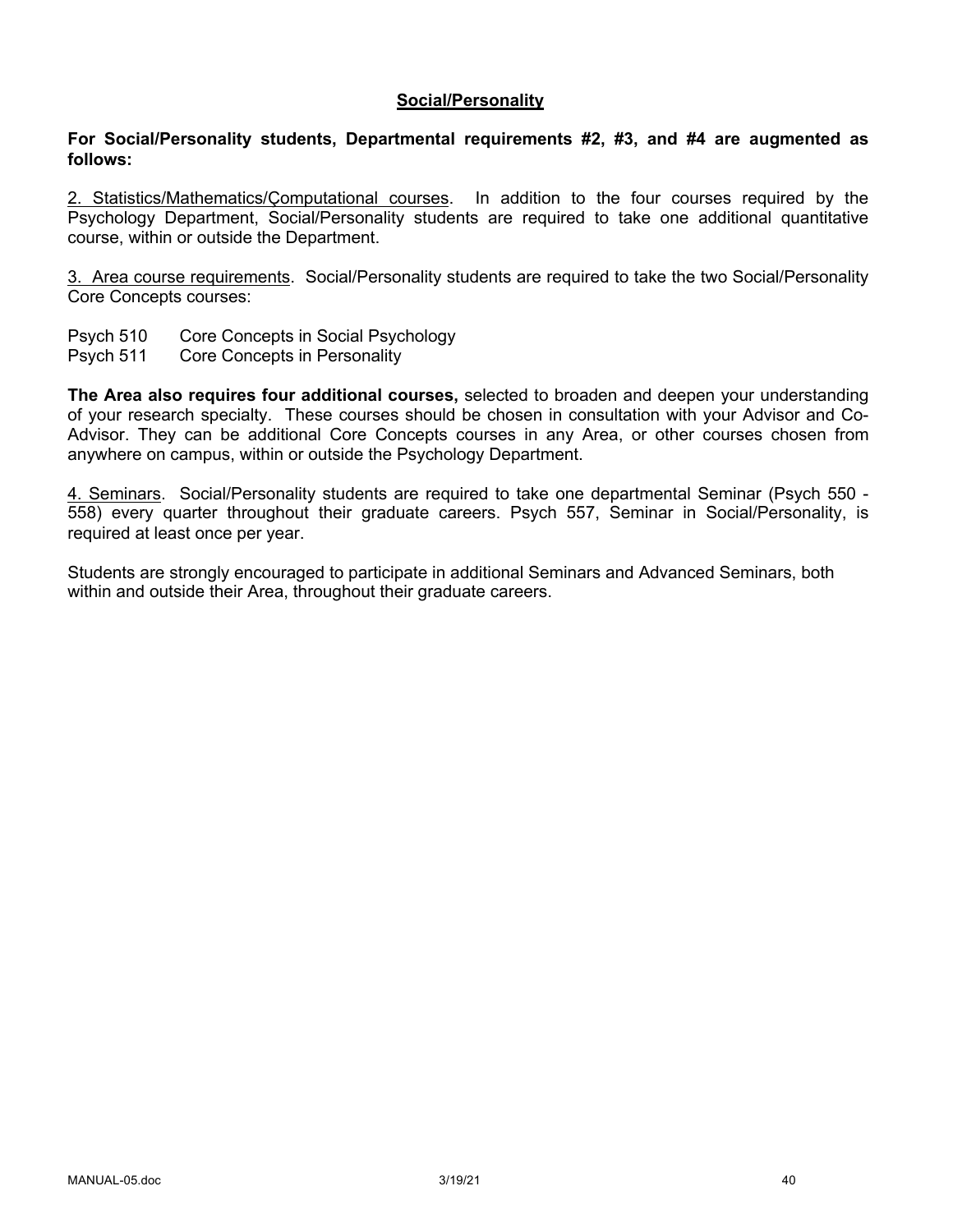## **C. III. OTHER SPECIALTY PROGRAMS**

In some cases, concentrations of work have been developed outside of the Department's Area structure. Three current specialty programs are listed below. Consult the coordinator if you are interested in these programs.

#### **Quantitative (coordinated by John Miyamoto)**

A student wishing to pursue a concentration in Quantitative Psychology should incorporate several of the following courses into his/her program.

| Psych 502 | Mathematical Modeling for Psychol & the Neurosciences | (3) |
|-----------|-------------------------------------------------------|-----|
| Psych 508 | Research Methods in Social Psychology                 | (4) |
| Psych 515 | <b>Multivariate Statistics</b>                        | (4) |
| Psych 518 | Single Subject Design and Research                    | (3) |
| Psych 519 | Statistical Methods in Longitudinal Research          | (3) |
| Psych 552 | Seminar in Quantitative Techniques                    | (2) |
| Psych 565 | <b>Quantifying Brain Structure</b>                    | (3) |
| Psych 583 | Research Methods in Clinical & Community Psychology   | (4) |

Courses from other departments may be used to satisfy this concentration with approval of the Quantitative Area Representative and/or the Director of Graduate Training. The courses selected must be rigorous and contain substantial mathematical, statistical, or computational content. You are encouraged to examine the course offerings in Psychology and other departments such as Statistics, Educational Psychology, Biostatistics, Computer Science, Mathematics, and Applied Mathematics.

### **Sport Psychology (coordinated by Frank Smoll and Ron Smith)**

Although the applied sport psychology program has been eliminated, students admitted to the traditional areas of Adult or Child Clinical may still receive research training and supervision in sport psychology. Students in Social-Personality and Developmental can also receive supervised research training in sport psychology. A student wishing to pursue a concentration in Sport Psychology should incorporate several of the following courses into his/her program.

| Psych 426 | Neurobiology of Learning and Memory        | (4) |
|-----------|--------------------------------------------|-----|
| Psych 428 | Human Motor Control and Learning           | (5) |
| Psych 436 | Developmental Aspects of Sport Competition | (4) |
| Psych 437 | Motor Development                          | (4) |
| Psych 438 | Social Psychology of Sport                 | (4) |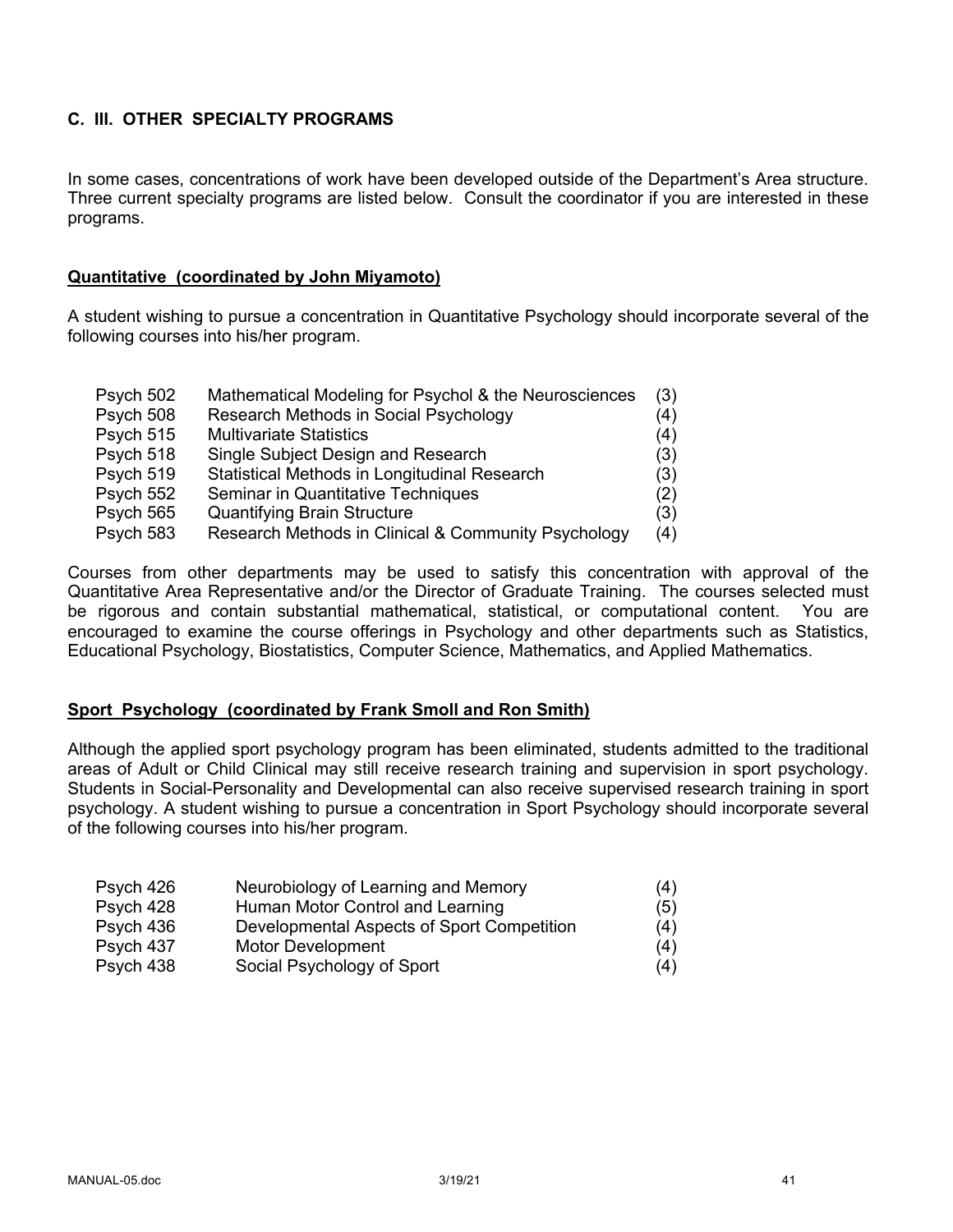#### **Psychology of Diversity Group (coordinated by Jane Simoni)**

A student wishing to pursue a concentration in the Psychology of Diversity should contact the faculty listed below for advice on incorporating appropriate courses into his/her program.

Psychology of Diversity Faculty: Jane Simoni (Coordinator) see Adult Clinical area Ana Mari Cauce, see Child Clinical area William George, see Adult Clinical area Anthony Greenwald, see Cognition and Perception area Yuichi Shoda, see Social and Personality area

### **Self-Regulation Specialty Group (coordinated by Liliana Lengua)**

Self-regulation is broadly defined as the set of processes involved in an individual's modulation of one's own cognitions, emotions, and behaviors; that is, how people control what they think, feel, and do. This specialty program emphasizes a multidisciplinary approach to the understanding of self-regulation. It offers graduate students training in a range of theoretical and methodological approaches to examining self-regulation through exposure to the research of faculty in several different areas of psychology including clinical, developmental, and social psychology.

Our research includes the following approaches to self-regulation: Executive Function; Appraisals and Attributions; Theory of Mind; Coping Strategies; Temperament; Psychophysiology; Social Cognitive; and **Metacognition** 

A student wishing to pursue a concentration in Self Regulation should contact the faculty listed below for advice on incorporating appropriate courses into his/her program.

Self-Regulation Specialty Group Faculty: Liliana Lengua (Coordinator), see Child Clinical area Ted Beauchaine, see Child Clinical area Stephanie Carlson, see Developmental area Yuichi Shoda, see Social and Personality area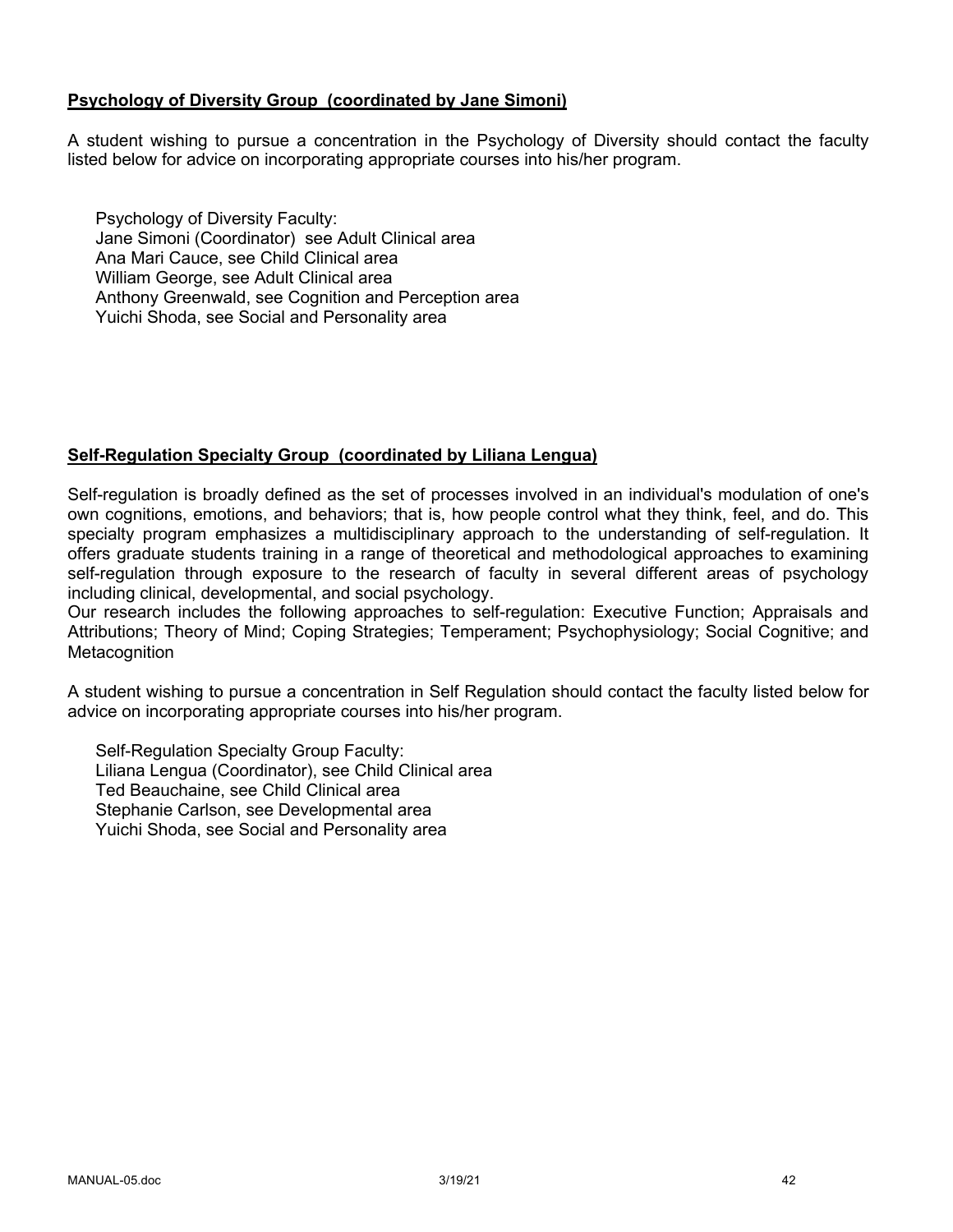### **D. POLICIES AND PROCEDURES**

## **D. I. WHOM TO SEE FOR WHAT YOU NEED**

During your graduate career you will occasionally have the need to draw upon the services and facilities offered by the Psychology Department. The faculty and other graduate students usually help you discover the ins and outs of locating these potential services. The following list of the staff and their responsibilities is included to give you an idea of whom to talk to as your needs as a graduate student change and develop.

**Ana Mari Cauce**, Chair (G-227, 3-6789)

e-mail: cauce@u.washington.edu

- $\bullet$  For problems not solvable, or solved by anyone else.
- ◆ Schedule an appointment through Beth Rutherford (G-121, 5-8035, bethr@u.washington.edu)

**Nancy Kenney**, Associate Chair and Director of Graduate Training, Graduate Program Coordinator (GPC) (G-306, 3-4612) Please see Section A. II. e-mail: nkenney@u.washington.edu

**Sandi Dormont**, Graduate Program Assistant, GPA (G-127, 3-9329) Please see Section A. II. e-mail: dormont@u.washington.edu

**Michele Jacobs**, Administrator (G-119, 3-2027) e-mail: mjacobs@u.washington.edu (If Michele is on vacation, see Phillip Burger)

- Maintenance or repairs needed in Guthrie Hall and the Annexes
- ◆ Security problems in Guthrie Hall and the Annexes
- Questions concerning space allocations (academic, research, and operations)
- Liaison with Personnel Office
- ◆ Telecommunications/Ethernet questions
- $\bullet$  Issues building permits
- ◆ Mailing Services barcode coordinator.
- $\bullet$  If you can't find someone to answer your questions, she can usually help

**Phillip Burger**, Associate Administrator (G-129, 3-8879)

e-mail: pburger@u.washington.edu

(If Phil is on vacation, see Ozan Mizrakli)

- ◆ Monitors state funded budgets and does projections
- $\bullet$  Maintains detailed files on departmental expenditures
- Monitors Fellowship Awards, Endowment accounts and departmental gift accounts. Answers questions concerning institutional allowance funds (i.e., small amounts of money for dissertation research)
- $\bullet$  Checks budgets on all outgoing proposals, maintains files on all proposals submitted
- Information regarding grant proposals re: fringe benefits, indirect costs, proposal application materials
- $\bullet$  Travel some money for airfare is available for graduate students once per biennium
- $\bullet$  Assistant to the Administrator: handles immediate problems in her absence
- Petty Cash Custodian: handles Petty Cash reimbursements: advises whether purchases may be reimbursed under Petty Cash. (Phillip Burger and Kim Chen share Petty Cash responsibilities)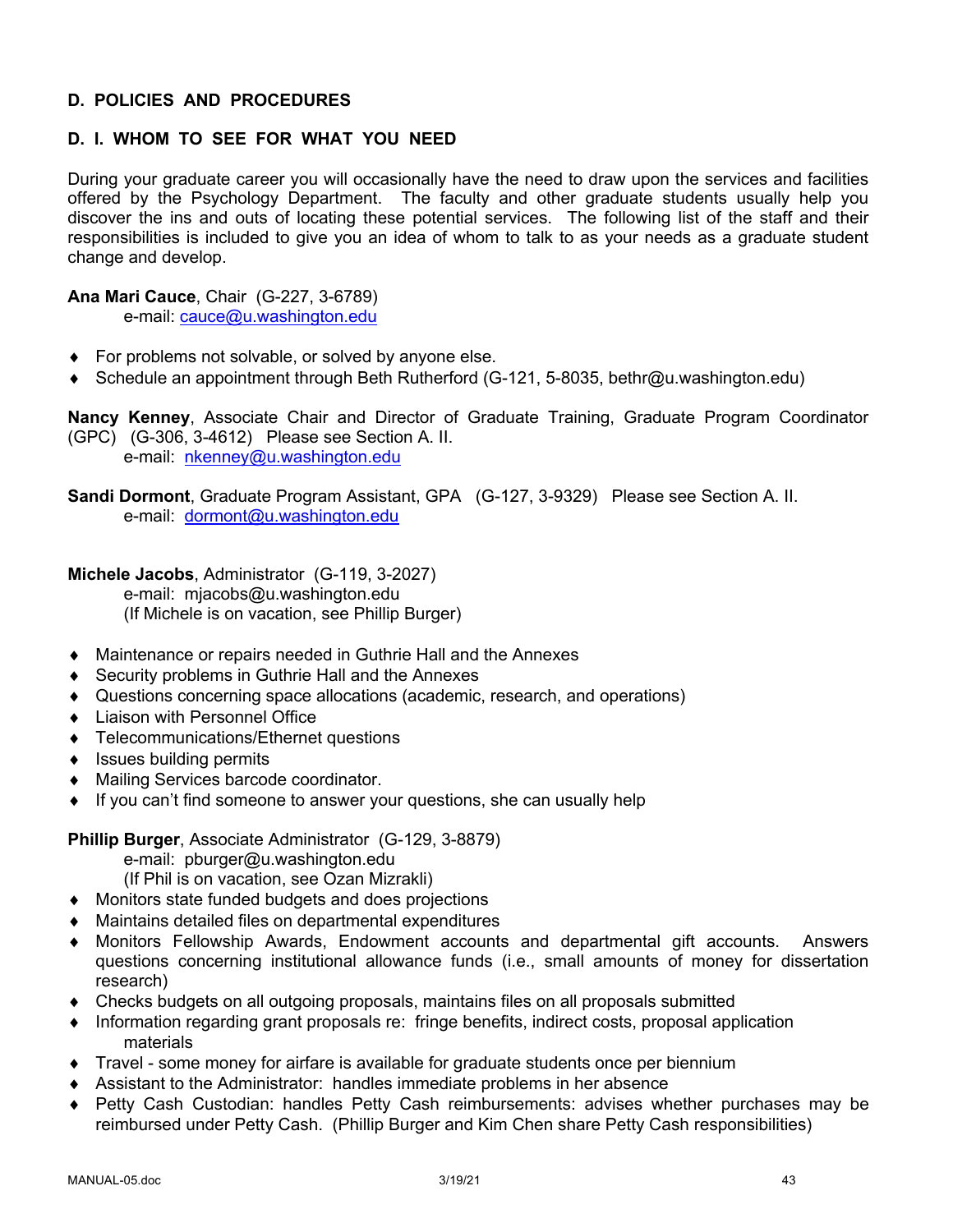### **Ozan Mizrakli**, Fiscal Specialist (G-130, 6-4574)

e-mail: mizrakli@u.washington.edu

- Monitors majority of externally and UW funded research grants and contracts
- Questions concerning purchasing supplies/equipment for grant use
- $\bullet$  Questions on travel covered by grants (if you are employed as an RA on a grant)
- $\triangleleft$  General questions or problems related to grants

**Kim Chen**, Fiscal Technician (G-132, 6-5275)

- e-mail: kc4@u.washington.edu
- ◆ Assistant to Phillip Burger and Ozan Mizrakli
- $\triangle$  Prepares travel paperwork
- $\triangleleft$  Handles all purchase order requests, including stores orders
- ◆ Petty Cash Custodian

**Merle Jones**, Payroll Coordinator (G-126, 3-3366)

- e-mail: merlej@u.washington.edu
- Prepares payroll forms and has a complete listing of your departmental employment and service records
- Answers questions concerning payroll checks for TAs and RAs
- $\bullet$  Supervises distribution of payroll checks
- ◆ Reference Station (University policies and procedures)
- Copy System Administrator: issues copy accounts, including personal accounts, and updates copy user numbers for access to departmental copy machines

**Beth Rutherford**, Assistant to the Chair (G-121, 5-8035)

e-mail: bethr@u.washington.edu

- $\bullet$  Schedules appointments for the Chairperson (Ana Mari Cauce)
- ◆ Supervises the Curriculum Scheduling Coordinator
- ◆ University and Departmental policies
- $\bullet$  Bearer of a wealth of information on all aspects of the department

## **William Kaplan** (G-119A, main office, 3-2640)

e-mail: wkaplan@u.washington.edu

- ◆ Questions concerning mail delivery to Guthrie
- $\triangleleft$  Editor of weekly department Newsletter
- $\bullet$  Exam and other class material processing for TAs
- ◆ Has "Reprint Request" cards
- $\bullet$  Office machine scheduling (Zenith, Mac, Xerox)
- $\triangleleft$  Keys to rooms in Guthrie
- To reserve rooms 57, 211, and 315 in Guthrie, or rooms in other buildings
- $\bullet$  Problems with the copy machines
- $\triangleleft$  Text book orders and desk copies
- $\bullet$  Change of grades or removal of incompletes
- $\bullet$  Office hours publication
- ◆ Course entry codes for variable credit classes (Y600, Y700, Y800)
- ◆ Seminar Description Editor
- ◆ Overnight Express mail service
- Colloquium advertisements
- $\triangleleft$  Grade sheet distribution
- ◆ Messenger service (on campus)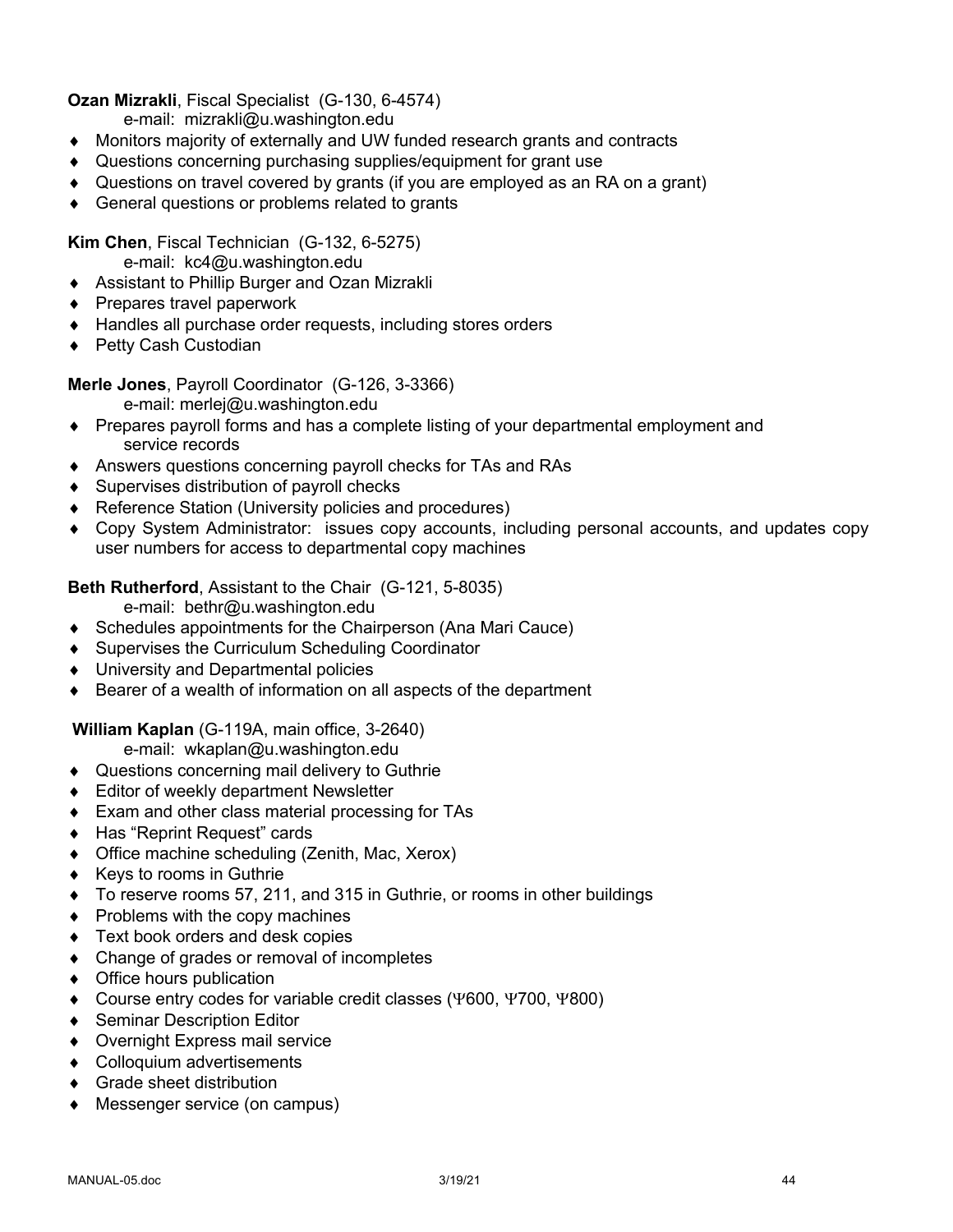### **Undergraduate Advising Staff** (G-114B, 3-2698)

**Carrie Perrin,** Director, Counseling Services

e-mail: cyoung@u.washington.edu

- $\triangle$  Recruit potential undergraduate research assistants
- ◆ Advise undergraduate Psychology majors
- ◆ Undergraduate academic policies
- $\bullet$  Tutor training and recruitment
- ◆ Student ratings of courses, professors, and TAs
- $\bullet$  Evening Degree advising
- ◆ Statistics tutoring pool
- $\bullet$  Unusual registration problems for undergraduates

## **Technical Support Services Staff** (G-29, Basement, 3-8281)

**Rich Ball,** Senior Computer Specialist (G-26, 3-8281) e-mail: richb@u.washington.edu

- ◆ Computer hardware and software support
- $\bullet$  Departmental equipment checkout and return
- $\bullet$  Departmental shipping and receiving
- Questions concerning A/V and other equipment owned by the department
- $\bullet$  Departmental equipment inventory

## **Doug Kalk, Ph.D.** Senior Computer Specialist (G-27, 3-8281)

- e-mail: dougkalk@u.washington.edu
- ◆ Computer hardware and software support
- ◆ Hardware/software integration

## **John Hauser,** Senior Computer Specialist (G-27, 3-8281)

e-mail: jhauser@u.washington.edu

- $\bullet$  Directs operations in the department's Media Lab (Rm 53), which supports teaching in the department
- $\bullet$  Coordinates checkout of departmental laptops & other presentation equipment
- $\bullet$  Provides instruction in presentation, multimedia, and web editing software
- ¨ System administrator and Consultant for Rat Lab (Rm 51), Human Performance Lab (Rm 55), and Presentation & Lecture Lab (Rm 57)
- $\triangleleft$  Assists with first year presentations
- $\bullet$  Departmental consultant for web-related issues
- ◆ Departmental Webmaster

## **Ombudspersons:** C. Fagan, M. Linehan

## **Graduate Training Committee:**

Jane Simoni (Adult Clinical) Liliana Lengua (Child Clinical) John Miyamoto (Cognition & Perception) Betty Repacholi (Developmental)<br>
Yuichi Shoda (Social and Personality) Sandi Dormont (Graduate Progran

Davida Teller (Chair)<br>
Joe Sisneros (Animal Behavior) Sheri Mizumori (Behavioral Neuroscience) Sheri Mizumori (Behavioral Neuroscience) Sandi Dormont (Graduate Program Assistant)

Heather Knapp and Hilary Mead (Student Representatives)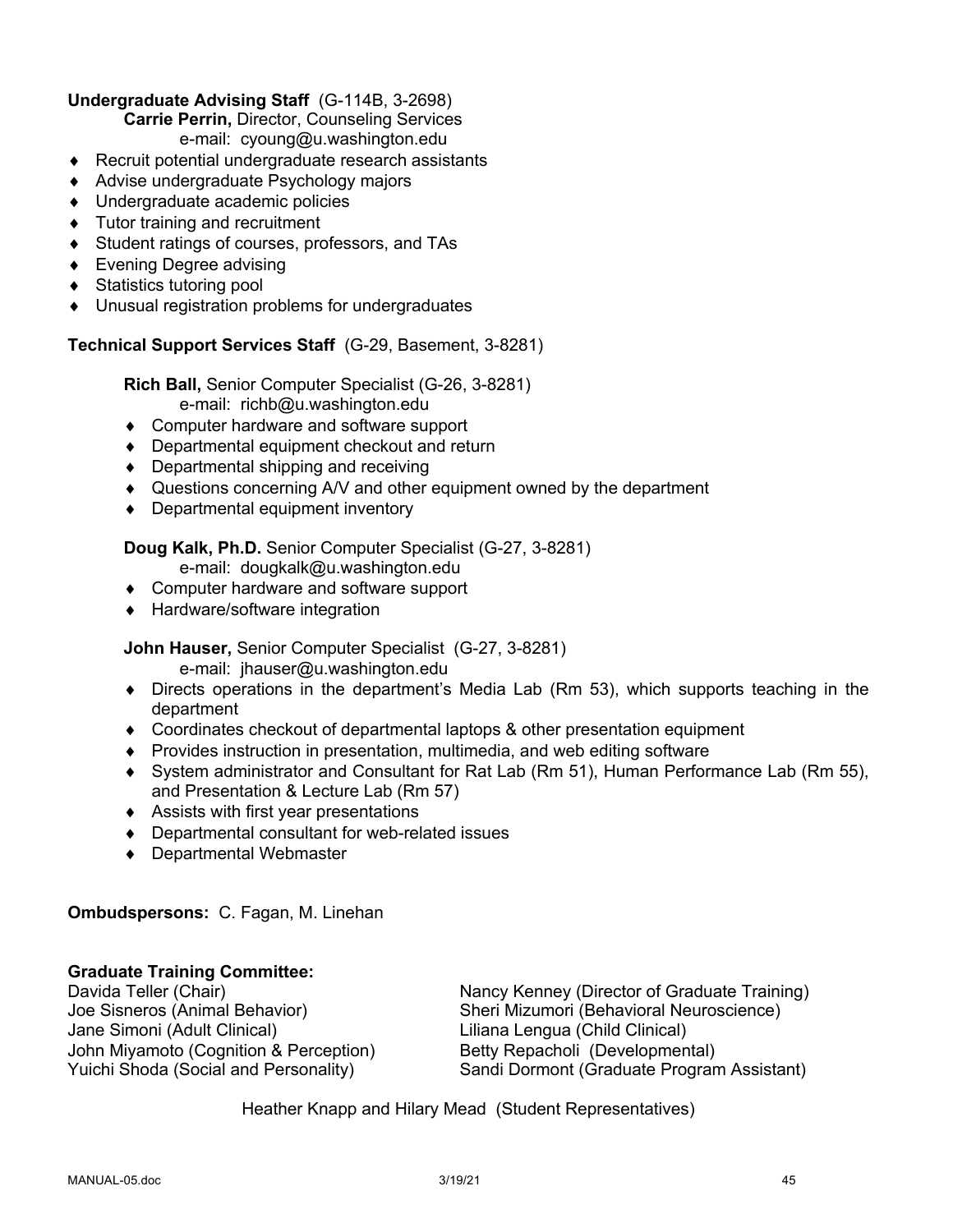#### **D. II. MINORITY CONCERNS COMMITTEE**

#### **Minority Concerns Committee**

This student-organized group is composed of graduate students and faculty of all racial and ethnic backgrounds from the Department of Psychology who wish to provide a supportive network for ethnic minority students and their allies. The members work to promote awareness of and scientific understanding of culture and ethnicity in psychology and advocate for cultural diversity in the training and teaching of psychology.

If you are interested in speaking with a minority student from the Psychology Department, you may contact:

MECA: Multi-Ethnic & Cultural Association (206) 616-1018 E-mail: meca@u.washington.edu Faculty Advisor: Bill George: bgeorge@u.washington.edu Graduate Student contact person: Jean Yi, jeanyi@u.washington.edu

There is also a Psychology of Diversity Interest Group Faculty contact: Jane Simoni, jsimoni@u.washington.edu Graduate Student contact person: Hilary Mead, mead@u.washington.edu Join their listserve at: https://mailman1.u.washington.edu/mailman/listinfo/psychdiversity

#### **Minority Student Representation**

We currently have 29 graduate students from diverse ethnic backgrounds representing twenty-one percent of the graduate student population. \*\*NEED CURRENT STATS FROM SANDI for 05/06 year\*\*

#### **Minority Faculty Representation**

| Ana Mari Cauce, Ph.D.    | Sheri Mizumori, Ph.D.           |
|--------------------------|---------------------------------|
| Jaime Diaz, Ph.D.        | Jaime F. Olavarria, M.D., Ph.D. |
| William H. George, Ph.D. | Joseph Sisneros, Ph.D.          |
| Jeansok Kim, Ph.D.       | Yuichi Shoda, Ph.D.             |
| John Miyamoto, Ph.D.     | Janxin Leu, Ph.D.               |

### **D. III. CHANGING AREAS**

Occasionally, after some time in our graduate program, a student decides that he or she wishes to transfer to another Area or program within the Department of Psychology. Transfers into the Clinical Area are discouraged and virtually impossible. In any case, such a transfer requires an application process and is subject to the following conditions:

- 1. The student finds a new faculty advisor within the Area or program to which he or she wishes to transfer. This faculty member must be willing to serve as the student's advisor and to supervise the student's research in the new Area or program.
- 2. If the student requesting the transfer was admitted to the department with a promise of financial support and is within the first four years of graduate training, *the Area to which the student is transferring* assumes responsibility for providing TA or RA support through the remainder of the student's first four years in the department. However, it is assumed that the transfer is in the student's best interest, and the Department as a whole can be asked to assist in solving a support problem if it arises.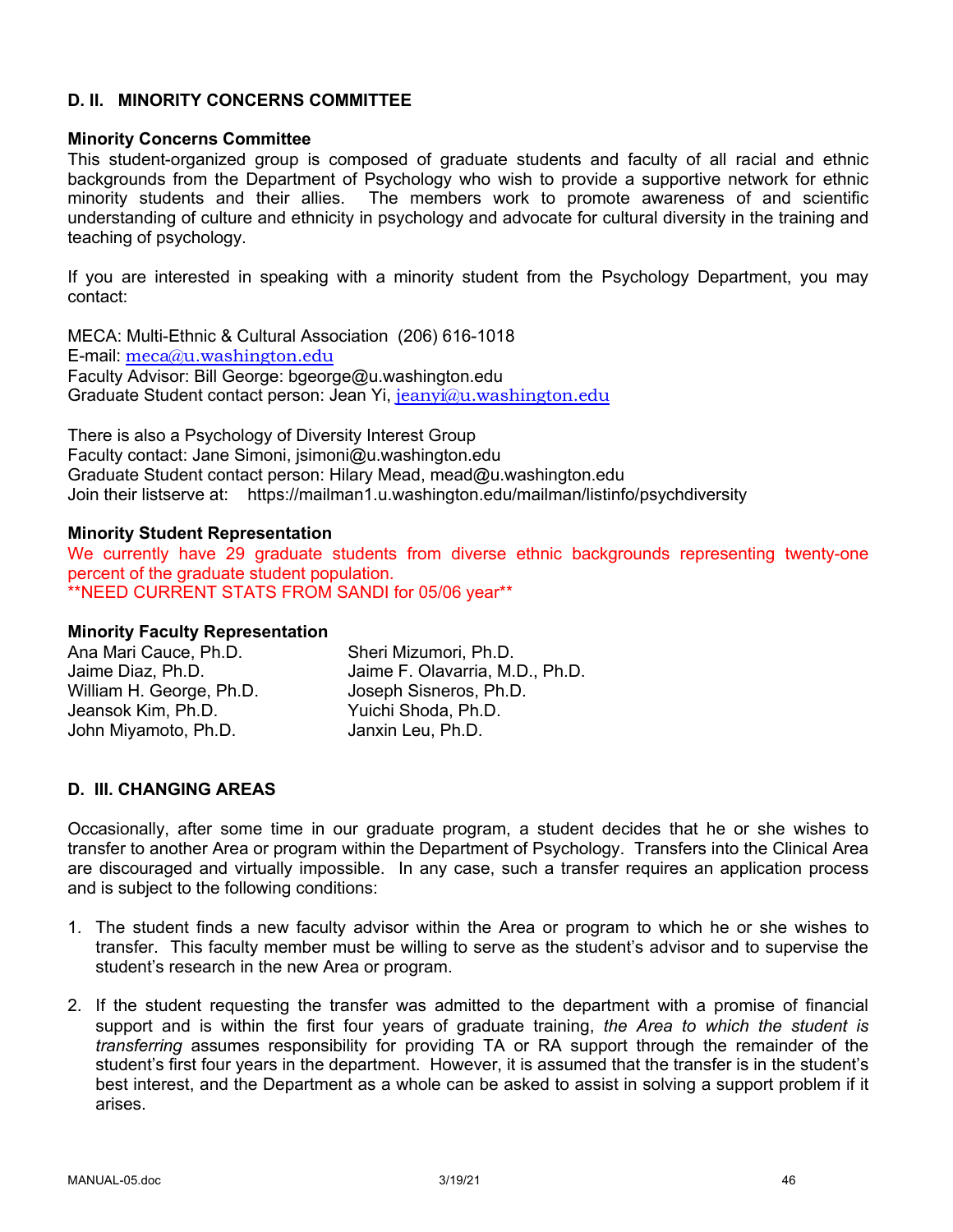3. The faculty of the Area or program into which the student wishes to transfer approve the transfer. In most cases, applications for such transfers will be considered by the faculty of an Area or program during January of each year, in the same meetings in which preliminary discussions of admissions for the following year are held. Financial support for the transferring student becomes part of the admissions plan for the Area.

A student who wishes to make such a transfer should apply no later than January 1 to the new Area or program. Applications received after that date will not normally be acted upon until January of the following year.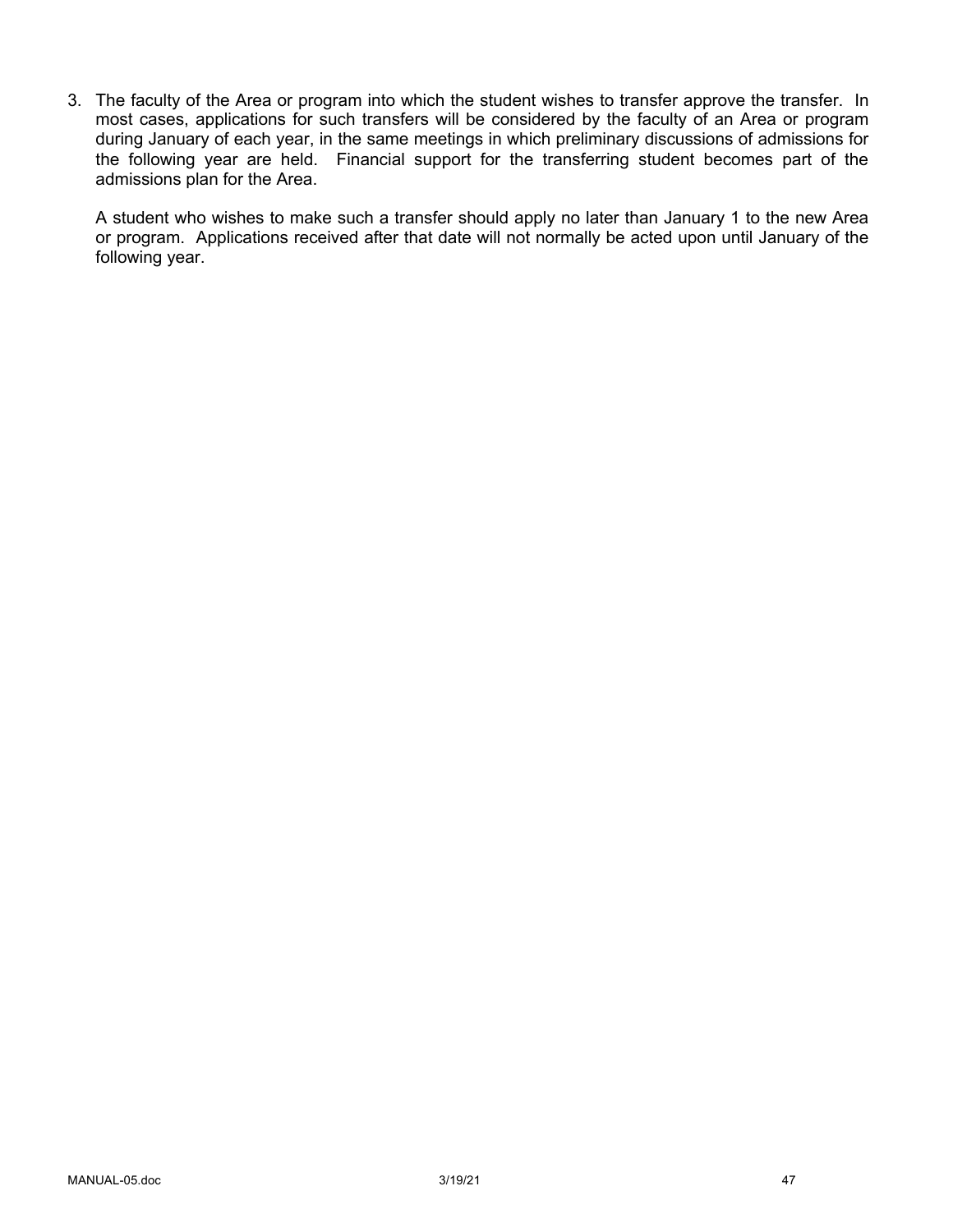## **D. IV. ON-LEAVE STATUS**

**Each quarter (except summer) you must either register for classes or petition for on-leave status.** On-leave petition cards may be obtained from the Graduate Program Office, Guthrie 127. Your advisor must approve the on-leave request unless it is for going on internship. The on-leave petition must by returned to the Graduate Office in Guthrie for signing by the Director of Graduate Training, Nancy Kenney. You then submit the card together with the \$35 fee to the Registration Office, 225 Schmitz Hall, by the 5th calendar day of the quarter in which you begin your leave period. If you have already registered for that quarter, you must officially withdraw at 225 Schmitz to avoid liability for tuition and fees. You cannot go on leave for that quarter unless you withdraw prior to the first day of the quarter. See http://www.washington.edu/students/reg/0304cal.html for more details or call 206-543-4000.

#### *Procedure for re-enrollment*

UPON EXPIRATION OF YOUR LEAVE period, you may either petition to extend your leave or, if you wish to enroll, simply register for courses before the beginning of the quarter in which you wish to return.

### YOU MUST EITHER BE **REGISTERED** OR **OFFICIALLY ON-LEAVE** EACH ACADEMIC QUARTER.

Failure to register or extend your leave of absence will result in dropping you from University enrollment. You must then re-apply to the Graduate School and submit a \$50 application fee before the application deadline. Moreover, readmission is not automatic, but must be approved.

If you were registered or officially on-leave during the 3 previous academic quarters, then you need not register or go on-leave for summer quarter. (If you were on-leave the previous summer and all 3 academic quarters as well, then you DO need to register or extend your on-leave status.) However, it is recommended that you notify the Registration Office of your status.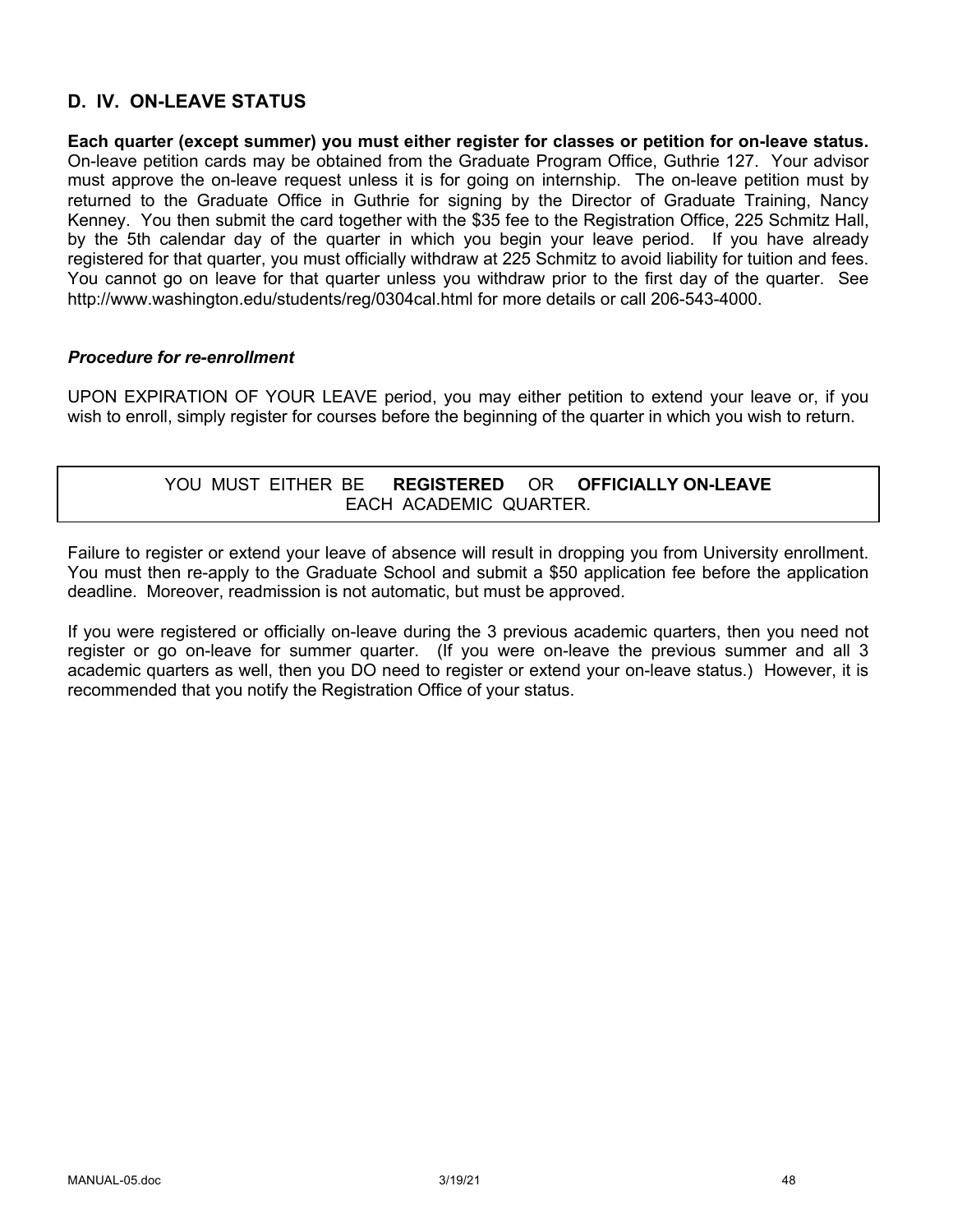### **D. V. GRIEVANCE PROCEDURE**

The Psychology Department is committed to supporting graduate students and working to resolve any problems and/or conflicts that may arise. Students are encouraged to address situations proactively. It is recommended that you attempt to resolve any problems or conflicts informally. At this level, the subject remains confidential.

Depending upon the nature of your concern, the appropriate avenue for addressing the situation may vary. Within the department it may be best to confer with your advisor(s) first. If this is not appropriate, or you do not reach a satisfactory resolution, see your Area Representative, your Area Coordinator (Area Head) or the Graduate Training Coordinator, and finally, the Department Chair. At any time, you may also contact the Departmental Ombudspersons for advice. C. Fagan, and M. Linehan are the appointed Ombudspersons for 2004-2005.

If necessary, however, a formal complaint may be made in writing. Once a statement is put in writing it becomes part of the record and at that point is available to anyone with an interest in the subject, including those involved in the situation. This can be done either within or outside the department.

If you fail to resolve the difficulties within the department, there are avenues available to you outside the department as well; for example, the Human Rights Office (206-543-7217) and the Ombudsman for Sexual Harassment (206-543-0283). Consult with these outside offices after you have failed to resolve your difficulties within the department.

There is also a detailed grievance procedure in your union contract. Please consult with your local representative if the measures above do not result in satisfaction.

#### **D. VI. UNIVERSITY POLICY REGARDING SCHOLARLY INTEGRITY**

Because of the importance of issues of scholarly or scientific misconduct to the operations of the University and because significant expertise is required to address such issues, the University has established an Office of Scholarly Integrity (OSI) under the Vice Provost and Dean of the Graduate School (206-543-6616). This Office assumes primary responsibility for investigating and resolving allegations of scientific and scholarly misconduct by its faculty, staff, and students. Please refer to Executive Order #61 and to the University Handbook, Volume II, Section 25-51, and your union contract for further information.

Inappropriate activities include:

Intentional misrepresentation of credentials

Falsification of data

**Plagiarism** 

Abuse of confidentiality

Deliberate violation of regulations applicable to research

Other practices that seriously deviate from those commonly accepted by the scientific community in proposing, carrying out, or reporting results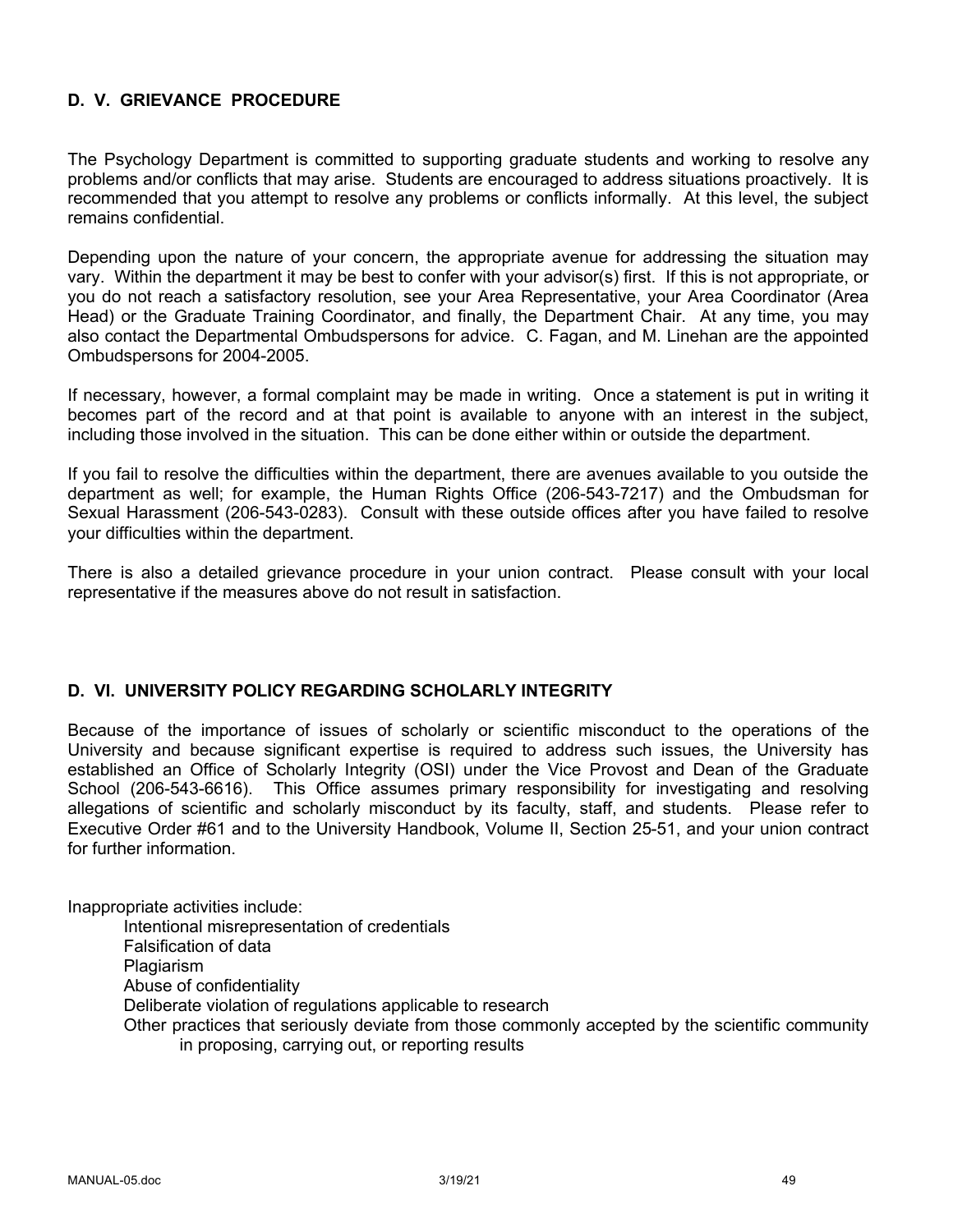## **E. FUNDING AND MONEY MATTERS**

### **E. I. TA and RA Policy**

#### **a. TA Assignment Procedures**

Many of these procedures are now governed by the union contract between the UW and the graduate students' representative UAW. For details see: http://www.washington.edu/admin/hr/laborrel/contracts/uaw/addons/

- 1. In the fall of each year, the Psychology Department surveys the courses to be taught in the following year and the grants pending and makes an estimate of the number of TA and RA slots likely to be available. This estimate is used, in conjunction with commitments already made to continuing students, in deciding how many new graduate students will be accepted for the following year. Definite offers of support are not made to new students until the funds for each position are assured.
- 2. Each quarter, all current graduate students and faculty are asked to state preferences for funding and assistance for the following quarter. Preferences for Autumn Quarter are collected during Summer Quarter. New first year students serving as TAs are automatically assigned a course.
- 3. Make sure to return the TA request form by the deadline listed when the quarterly request forms are distributed.
- 4. Based on stated preferences, and funding priorities (see Priorities section below), formal appointment offers are made for both TA and RA positions just prior to the beginning of the quarter for which they are effective. It is not possible to make these any further in advance primarily due to the uncertainty of course registration and research funds.
- 5. *Students on Probation.* If a student is on External Warn, Probation, or Final Probation status with the Graduate School, he or she cannot be a candidate for a TA Fellow or Lead TA position. If a student is on internal warn status, he or she can only be appointed to the Lead TA or TA Fellow positions after consultation with, and approval of, the student's advisor(s) and the Director of Graduate Training. After each meeting of the Graduate Training Committee (GTC), the faculty member in charge of recruiting and assigning the Lead TA and TA Fellow positions will be informed about students who are currently not in good standing (or are in questionable standing) in our program.

**SUMMER QUARTER WARNING**: The promise of support given to incoming students is for the regular academic year. Summer Quarter operates on a separate budget and is outside of this promise. Therefore, most students have to look elsewhere for summer support. It follows that the TA priority system, being based on the promise of a support letter, does NOT apply to Summer Quarter. The most important criteria in selecting for summer TAs are, competence, instructor preference, and student preference.

There are only one-fourth as many Teaching Assistantships available during Summer Quarter as there are during each of the three quarters of the academic year. This does not include several courses taught entirely by senior graduate students. Hence, we can NOT give TAs to all those graduate students who request them for Summer Quarter. You should consult your advisor and the faculty member who heads your area for other possible sources of Summer Quarter financial support.

Graduate students who rely on TAs should, from the beginning of the year, work on alternative sources of summer support. If, for example, you are offered a Research Assistantship that supports you in some but not all of the four quarters, if possible, try to arrange for the RAship during summer quarter as one of those quarters. (See also, Summer Employment, Section E.IV.)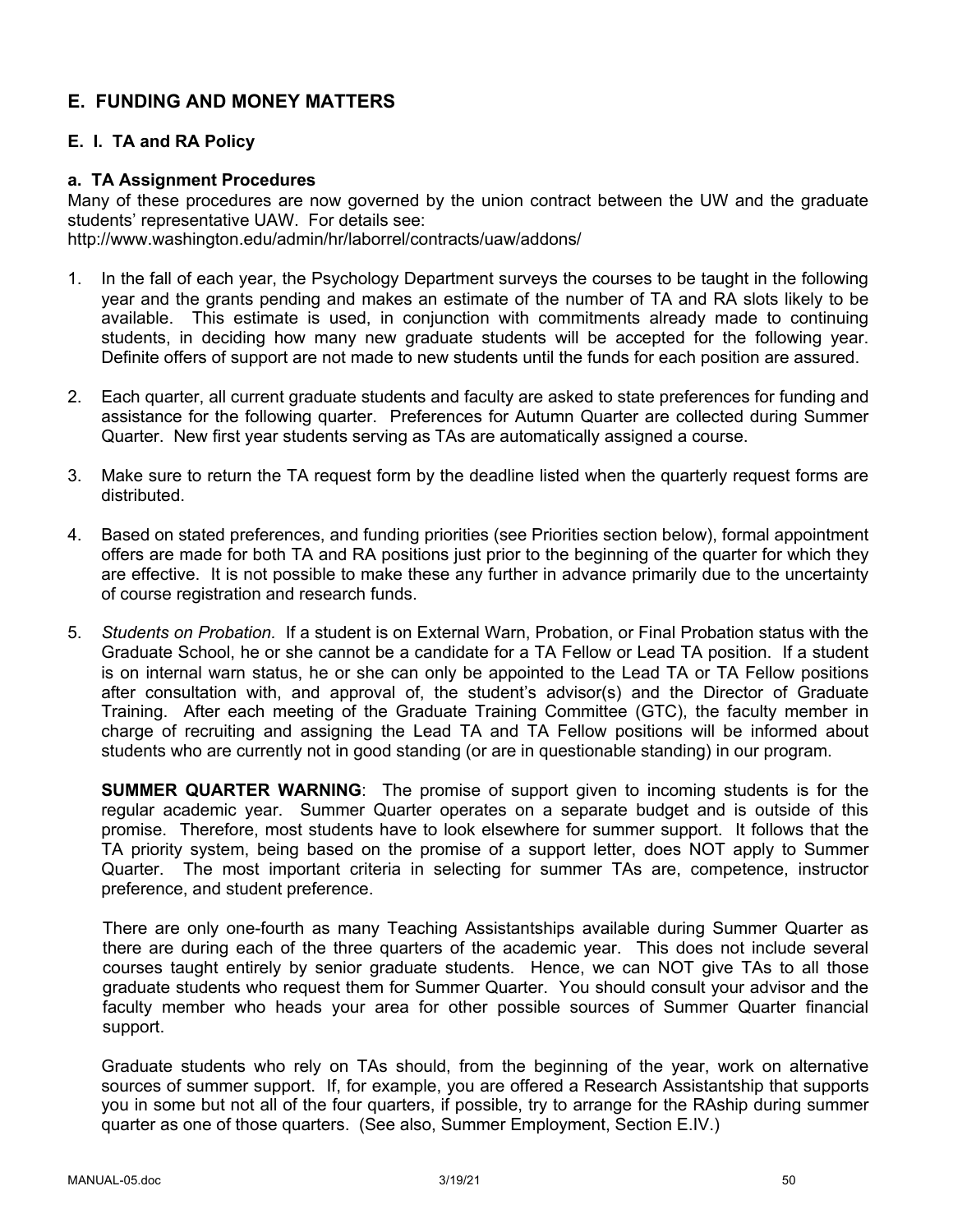## **E. I. b. TA Assignment Priorities**

Teaching Assistantship assignments are made near the end of the quarter prior to the actual appointment. This process requires students to complete a form on which they specify their requests for TA positions for the following quarter. TAs are then assigned courses by the Director of Graduate Training in collaboration with the Graduate Program Assistant and the Associate Chair, according to the following criteria: a) the student's qualifications to teach the course, b) the student's priority ranking (see below), c) the preferences of the instructor (from among qualified potential TAs) and of the graduate students (from among available courses), and d) the student's demonstrated teaching ability. The overriding consideration in assigning TAs is the quality and enhancement of instruction.

The following priority system is applied in the TA assignment process:

- Priority I First-year students who were given an explicit promise of support during that year as an inducement to enter the program. These students are top priority for TAs only in the Autumn, Winter, and Spring Quarters of their first year. In Summer Quarter, they are on a par with students in priority levels II and III. Only Priority I students are guaranteed a TAship during the academic year.
- Priority II Second-, Third-, and Fourth-year students who were admitted with explicit promises of support or, who were later placed at this priority level by the faculty in their area or program, and who are not on Probation or Final Probation with the Graduate School.

In some cases, Priority III students may be given preference over Priority II students in making TA assignments, e.g., courses requiring special knowledge or skills such as statistics or clinical seminars.

Priority III Students who were admitted with no promise of support, students beyond their 4th year of study, and students on Probation or Final Probation.

*An internal action, i.e., department watch or warn status, does not affect a students' priority level.*

As far as possible, student and instructor requests for positions will be matched within the guidelines shown above. Instructors and students are given up to six choices of requests for appointments. If the first choice request is not possible, attempt is made to provide the second or third choice. As instructors are held responsible for the conduct of courses, every effort is made to provide them with the personnel they request. Any student who is assigned to a class that he or she did not request can contact the Director of Graduate Training to discuss the assignment or request a review of the assignment.

*TA Evaluations and Prioritities for Future TA Assignments*: As the assignment of TAs is primarily to provide undergraduate teaching services, formal evaluation of students in terms of their competence as TAs will be considered in the making of future assignments. All TAs teaching quiz sections **must** be evaluated by the students in their classes. In addition, instructors will be requested to evaluate their TAs each quarter. Evaluations, along with formal letters of appointment for each TA, will be placed in a separate folder for each student and will be made available for review upon request.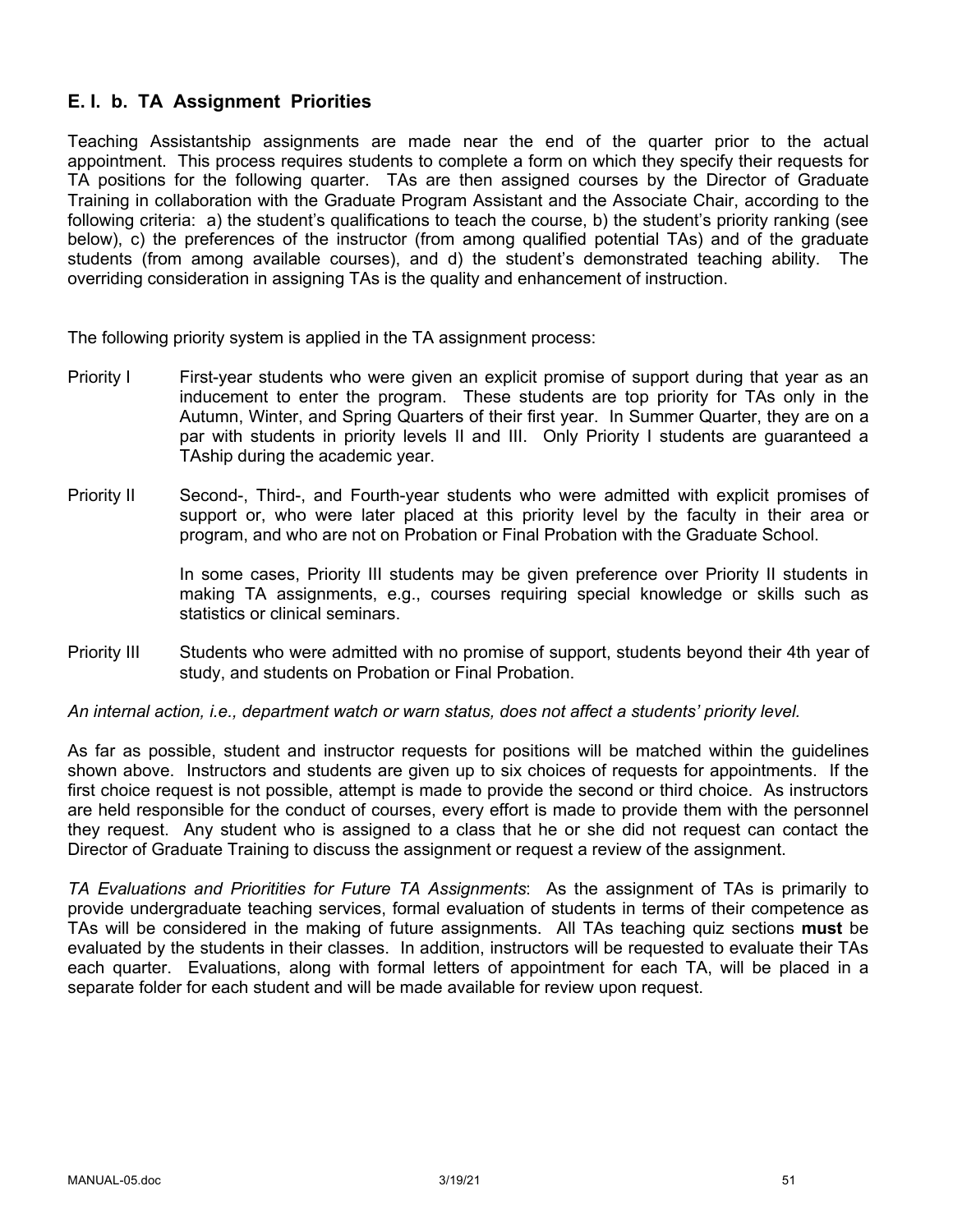#### **E.I. c. Teaching Experience Requirement**

Since the Psychology Department has required that students obtain teaching experience if they wish recommendations for teaching jobs, students requesting TA positions who have not previously held such a position will have some priority over students who have been teaching regularly. This, of course, will be weighed with other factors, including the needs of the course in question.

Evening and summer appointments are of two general kinds: assistant to the instructor of the course in large classes or laboratories; or instructor of the course. In the former case, we restrict the level to the payroll rate determined by the student's progress in the program (see salary levels below). In the latter instance, we appoint the graduate student at the Predoctoral Teaching Associate II regardless of program status. For budgetary reasons, we are limited to a very small number of such positions to cover both kinds of appointments.

#### **E.I. d. Research Assistantships**

If a student is requested by the Principal Investigator and wishes to accept the appointment, that student will be awarded the RA position. This is done because PIs are responsible for the conduct of the research. If the PI does not have a particular request, students are sent by the Director of Graduate Training to interview for the position, based on the same priorities that are stated for assigning Teaching Assistantships.

The RAs' responsibilities are to the principal investigator and the respective research project providing the salary (which may or may not coincide with the student's own personal research interests). **These appointments should never be confused with fellowships which allow the student research freedom**.

#### **E.I. e. Fellowships and Traineeships**

Clinical Psychology traineeships typically are given to first year students to help them handle a heavy first year course load. Other fellowships and traineeships which may be under Departmental control are awarded by the Chair, after consultation with appropriate faculty and as dictated by the conditions of the fellowship in question.

Graduate students are encouraged to apply for any other advertised fellowship or traineeships for which they are eligible. Watch the Departmental newsletter, or your e-mail, for announcements of awards, internships, etc., being offered by other agencies. See information on-line at: http://www.lib.washington.edu/gfis

In many instances, all or part of the student's tuition and fees are paid by the fellowship or training grant. *Questions concerning payment of tuition should be clarified before the onset of the appointment.*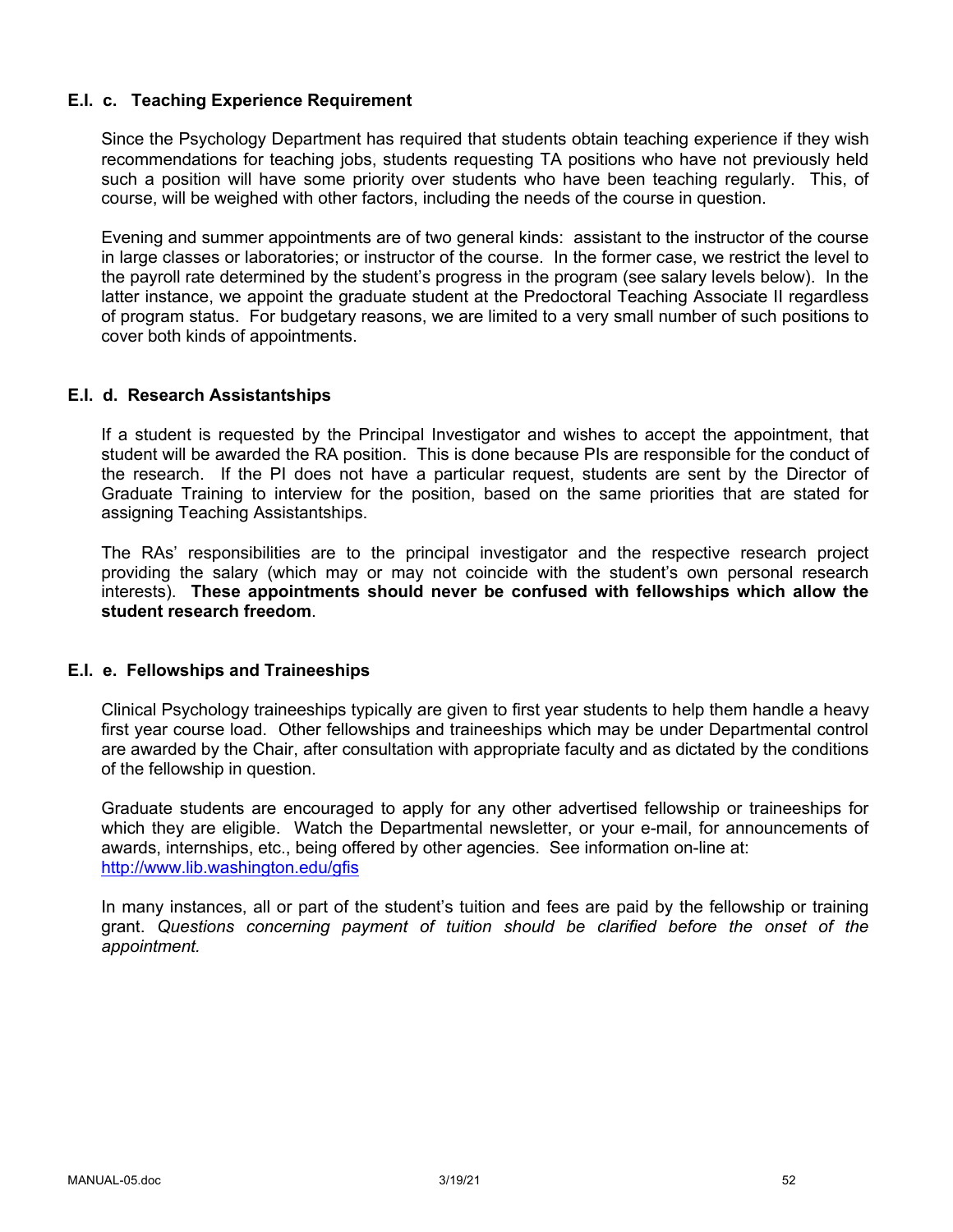### **E. II. PAYROLL PROCEDURES**

#### **E. II. a. Payroll**

Assignments to TA positions are made on a quarterly basis only. After the TA or RA assignment has been made and the level established, employment forms are prepared by Merle Jones (G-126). The payroll form (Personnel Action Form, PAF) must be completed for all employees. Students for whom this is a new appointment must complete and sign the Employee Personnel Data / Campus Contact Data Form, a W-4 form, a Conviction / Criminal History form, and INS form I-9 (Employment Eligibility Verification).

**Income Tax Information.** You will receive a W-2 form (statement of income and taxes withheld) in January following the calendar year worked. If you were on the payroll during the months of November or December, your W-2 will be distributed to your mailbox in Guthrie. If you are off the payroll during the last couple months of the calendar year through the time that the W-2's are issued, then your W-2 would be sent to your permanent address. **Please be sure to inform the payroll coordinator of any address changes.**

#### **E. II. b. Paydays and Paychecks**

Paychecks for salaried, monthly, and hourly appointees (TAs, RAs, Fellows, Trainees) are issued on the 10th and 25th of each month. Time sheets for hourly employees are to be submitted on the 11th day of the month, with payday following on the 25th; and on the 26th of the month, with payday following on the 10th of the next month. Checks are picked up by the "home department," reviewed for accuracy and completeness, and are usually available in the Psychology Department by 11:00 a.m. on the respective payday. Confirmation for those who have direct deposit are available on the UW website at MyUW. Actual paychecks are **never left in open mailboxes** but must be picked up and signed for by the individual recipients in the main Psychology office (G-119).

Each employee has a "home department" where the individual's composite check, money from all sources and issued each payroll, is sent. Sometimes things go awry and expected paychecks are missing or incorrect. Reasons range from late submission of payroll papers or time cards, to balkiness of a sickly computer. Any question concerning your paycheck should be directed to the Payroll Coordinator, Merle Jones (G-126). Emergency checks can be arranged, and in most cases take about a week.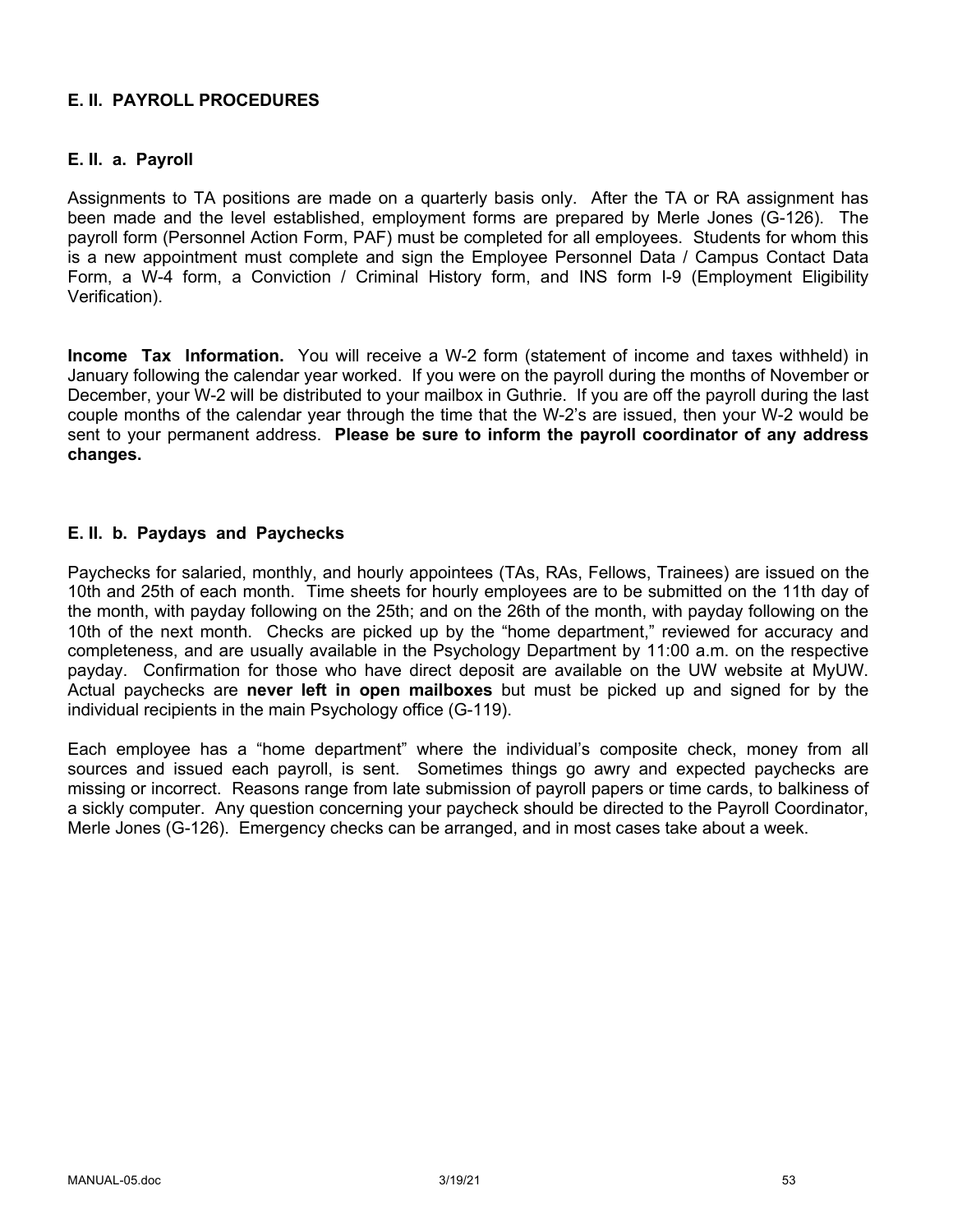### **E. II. c. Appointment Ranks**

The University has two main types of pay scales for TAs and RAs. They can be found in the general catalog under the graduate school appointment section or see: www.grad.washington.edu/fellow/salary schedule.htm for a list of monthly salaries. Below is a summary of our most common appointment ranks.

| TAs                                                     | RAs                                              | <b>Status</b>                                         |
|---------------------------------------------------------|--------------------------------------------------|-------------------------------------------------------|
| <b>Predoctoral Teaching</b><br>generals                 | Predoctoral Research                             | 1 <sup>st</sup><br>year and up, until you<br>pass     |
| Associate I<br>(PDTAI)                                  | Associate I<br>(PDRAI)                           |                                                       |
| <b>Predoctoral Teaching</b><br>(PDTAII)<br>Associate II | Predoctoral Research<br>Associate II<br>(PDRAII) | Ph.C. (Candidate) Status<br>i.e., General Exam Passed |
| Predoctoral Instructor                                  | <b>Predoctoral Researcher</b>                    | to be determined                                      |

The Psychology Department petitioned and received permission to pay our students at a higher level that that of other departments on campus. This is called the variable rate scale and can be found at: http://www.grad.washington.edu/fellow/salaryschedule.htm. As a result, we now have only two (higher) pay levels. The first level will be paid to all students until such time as they pass their general exam. The second level will be paid to all students who have successfully passed the general exam to attain Ph.C. status.

Your salary level as an RA is determined by the Principal Investigator (PI) of the grant budget funding your RAship. Factors affecting your salary level include your graduate student classification (see TA appointment ranks above), your duties on the project, and the amount of money available in the grant. Usually, faculty project directors budget sufficient funds to provide for the higher pay levels. You cannot, however, be paid more than your level justifies; you could be paid less. Discuss your salary level with the Principal Investigator of the grant.

The funding level at which you are hired at the beginning of the quarter is in effect for the entire quarter of your appointment. If you become eligible for the second pay level during the quarter, you will not be promoted to the higher salary until the next quarter you hold a TA/RA appointment.

#### **E. II. d. Standard Deductions from TA/RA Paychecks**

- 1. Federal Withholding Tax on salary
- 2. "Medical Aid" (state accident/health insurance termed "Workingman's Compensation" to provide for on-the-job injuries.) This deduction is quite small so it is the least painful of these deductions. In cases of injury during the period of your service appointment, contact the Administrator (G-119), who has the appropriate claim forms.
- 3. Union Dues: All TA/RAs are obligated to pay union dues. These are automatically deducted for employees upon written authorization by the individual employee. Recognized payroll deduction authorization cards may be submitted to the Employer's Payroll Office. Importantly, students who are being paid hourly rates rather than RA/TA appointments may be eligible to stop making dues payments, but it is the sole responsibility of the employee to file a written notice with the Employer's Payroll Office and also to file written notice with the Union (Washington Federation of State Employees, 1212 Jefferson Street, Suite 300, Olympia, Washington 98501) thirty (30) calendar days prior to the effective day of the month following the 30-day period above. See the union contract for more details.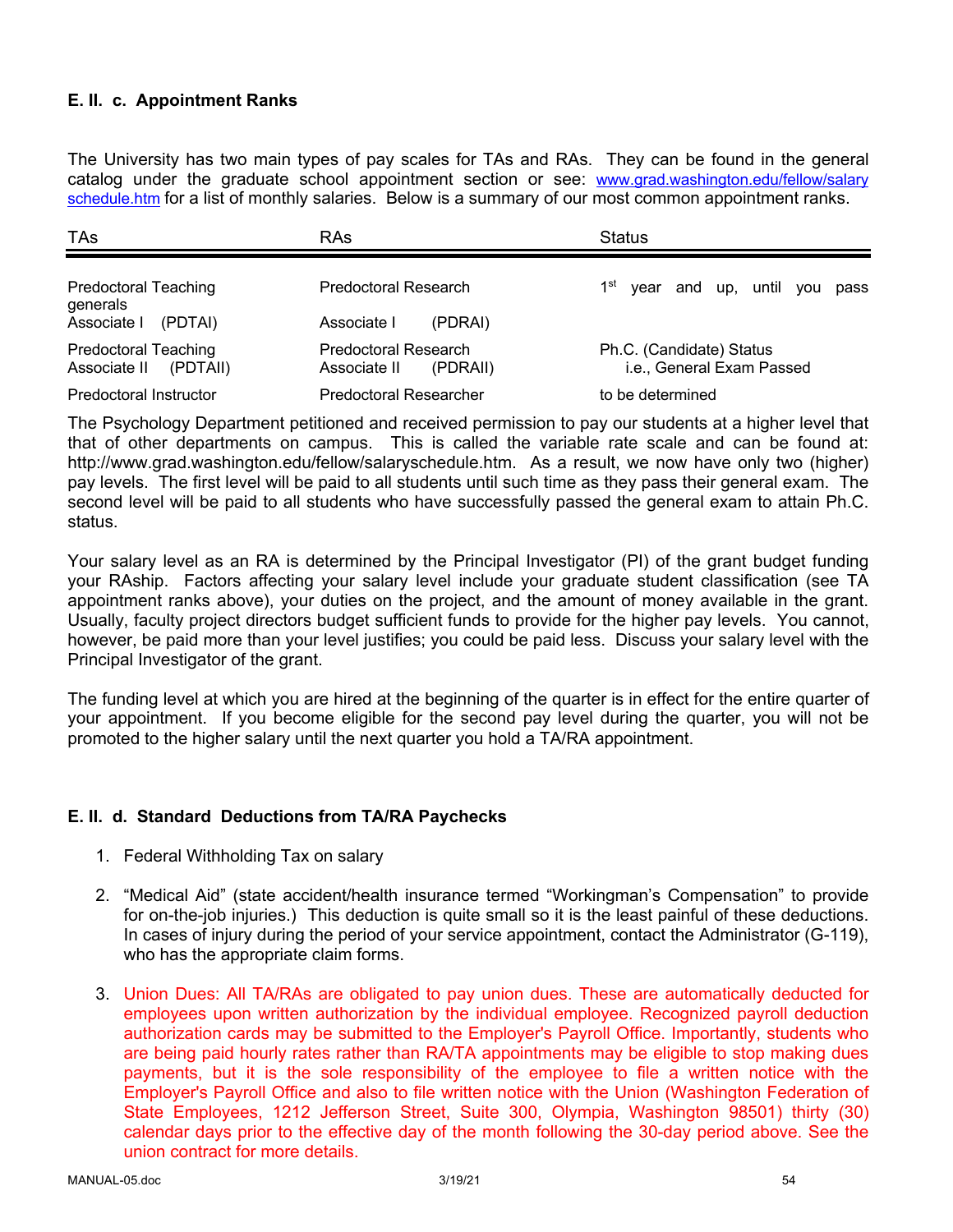### **E. II. e. Standard Appointment Periods**

1. Teaching assistantships, as stated earlier, are made on a quarterly basis only, and have arbitrary payroll dates which do not coincide with the actual instructional period of the quarter. These payroll periods are as follows:

| Autumn | Sept. 16 - Dec. 15 (3 months)                 |
|--------|-----------------------------------------------|
| Winter | Dec. 16 - Mar. 15 (3 months)                  |
| Spring | Mar. 16 - June 15 (3 months)                  |
| Summer | June $16$ - Aug. 15 $(2 \text{ months only})$ |

The TA's responsibility is to the course and the instructor to whom he/she is assigned for the entire quarter which the above appointment periods represent, not to exceed 220 hours during the pay period hours and excluding the one week of vacation per payroll period as authorized in the union contract. There is now a provision for vacation which should generally be taken during quarter breaks. This does not carry over into future years.

2. Research assistantships can be for any period, but usually follow the quarterly dates as in the TA appointments. The standard practice is to make RA appointments for full or half months, although there is no regulation prohibiting the appointment for irregular periods, in which cases payment is computed on a daily basis from the monthly rate. However, the RA, unlike the TA, is expected to be on duty during the actual period of the appointment, not to exceed 220 hours and excluding the one week of vacation per payroll period as authorized in the union contract.

For further information please consult your union contract at http://www.washington.edu/admin/hr/laborrel/contracts/uaw/addons/

*Qualifying for a Tuition Waiver*: During Autumn, Winter, and Spring Quarters (the academic year) both RAs and TAs must be employed full time (20 hours per week) and be on the active payroll for at least five of the six pay periods in order to qualify for a tuition waiver. You must also be registered for a minimum of 10 credits per quarter to qualify – see below.

## **E. III. TUITION AND RESIDENCY**

#### **E. III. a. Tuition**

Full-time graduate tuition effective Autumn and Winter Quarters, 2005, and Spring Quarter 2006 is as follows: resident - \$2,753 / quarter; non-resident - \$6,436 / quarter.

#### **E. III. b. Residency**

If you are currently a non-resident who expects to be eligible for resident status after living here for at least one year, *please apply for residency during Spring Quarter of your first year*. This is essential for students appointed as teaching or research assistants during their graduate training. Each year the Department is allocated a limited number of non-resident tuition waivers, almost half of which go to firstyear students. If the number of non-resident students with TA/RA support exceeds the number of waivers allotted, some graduate students will be required to pay full non-resident tuition.

To obtain resident status, you must submit a formal application. This process takes time and should be started early. The application is available on-line at http://depts.washington.edu/registra/forms. Many criteria must be met (such as registering to vote, obtaining a Washington State driver's license and registering your car.) A list of all the documents needed is available at: the following website: http://www.washington.edu/students/reg/residency.html#q1. Residence applications and further information are also available at the Residence Classification Office, 320 Schmitz Hall (phone: 206-543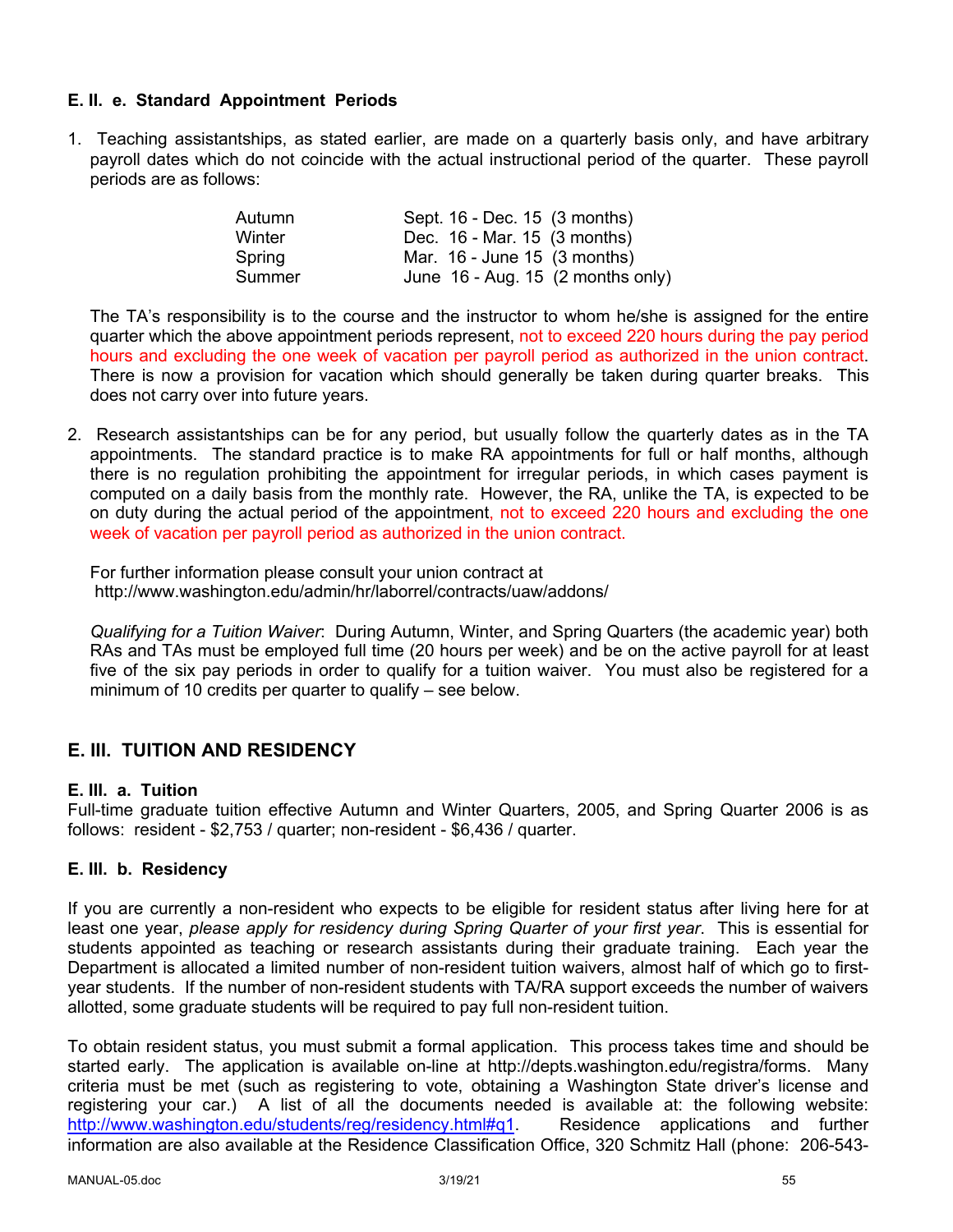4188). Due to restrictions in granting of residency to out of state "students" by the state of Washington, please pay careful attention to the distinction between stating that you reside in Washington solely for school versus with the intent to live in Washington for other purposes.

### **E. III. c. Payment of Tuition and Fees**

One of the eligibility requirements for holding TA/RA positions is full-time registration of a minimum of 10 graduate credits per quarter. Exception: For Summer Quarter only, the minimum is 2 graduate credits. See: Registration Requirements chart in section A. If you have a student loan you may be required to register for the full 10 credits during the Summer Quarter as well. If you are unsure, please check with Student Financial Aid (Janet Cantelon, Assistant Director, 206-685-1371).

Most of the tuition and fees will be automatically paid for any RA or TA who is appointed to a 50% or greater position (i.e., 20 hours or more per week). However, you will receive a bill for certain fees that must be paid by Friday of the third week of the quarter. Failure to pay these fees by the deadline will result in an additional "late payment fee" being assessed to your account. See the UW Time Schedule or the General Catalog for deadlines and rates.

### **EVEN IF YOUR TUITION BILL IS INCORRECT, BE SURE TO PAY THE REQUIRED STUDENT FEES PRIOR TO THE DUE DATE.**

## **E. IV. SUMMER EMPLOYMENT AND SUPPLEMENTAL INCOME**

### **E. IV. a. Summer Employment**

The number of summer TA positions available is nearly one fourth of those available during the academic year. It is, therefore, important for graduate students to plan ahead for alternative funding in the form of RA, fellowship, or traineeship appointments, and even to prepare small research grant applications to such on-campus facilities as the Alcohol and Drug Abuse Institute, the Graduate School Research Fund, etc., by contacting their faculty advisors, training grant directors, and, in the case of grant applications, Phillip Burger, the Associate Administrator. (See also Section B.II. 6, for more information on funding opportunities.)

### **E. IV. b. Appointments in Excess of 50%**

All graduate student service appointments are normally limited to 20 hours per week (50% time). This includes hourly supplementation and other forms of University employment when performed in addition to a regular graduate student service appointment. Equated with these half-time appointments are fellowships and traineeships. A petition to the Graduate School must be completed and signed for all cases of employment or appointment which exceed the specified 50% (or its equivalent). Petitions for appointments in excess of 50%, including TAs, RAs, GSAs, will be approved only in special circumstances. The justification should include a description of work to be performed and the reason for a work assignment (either hourly or monthly) in excess of 50%. All petitions must be signed by the Director of Graduate Training, Nancy Kenney. No petitions are required for fellowship supplements to the appointments. Contact the Graduate Program Assistant (G-127) who has the appropriate forms and processes these petitions.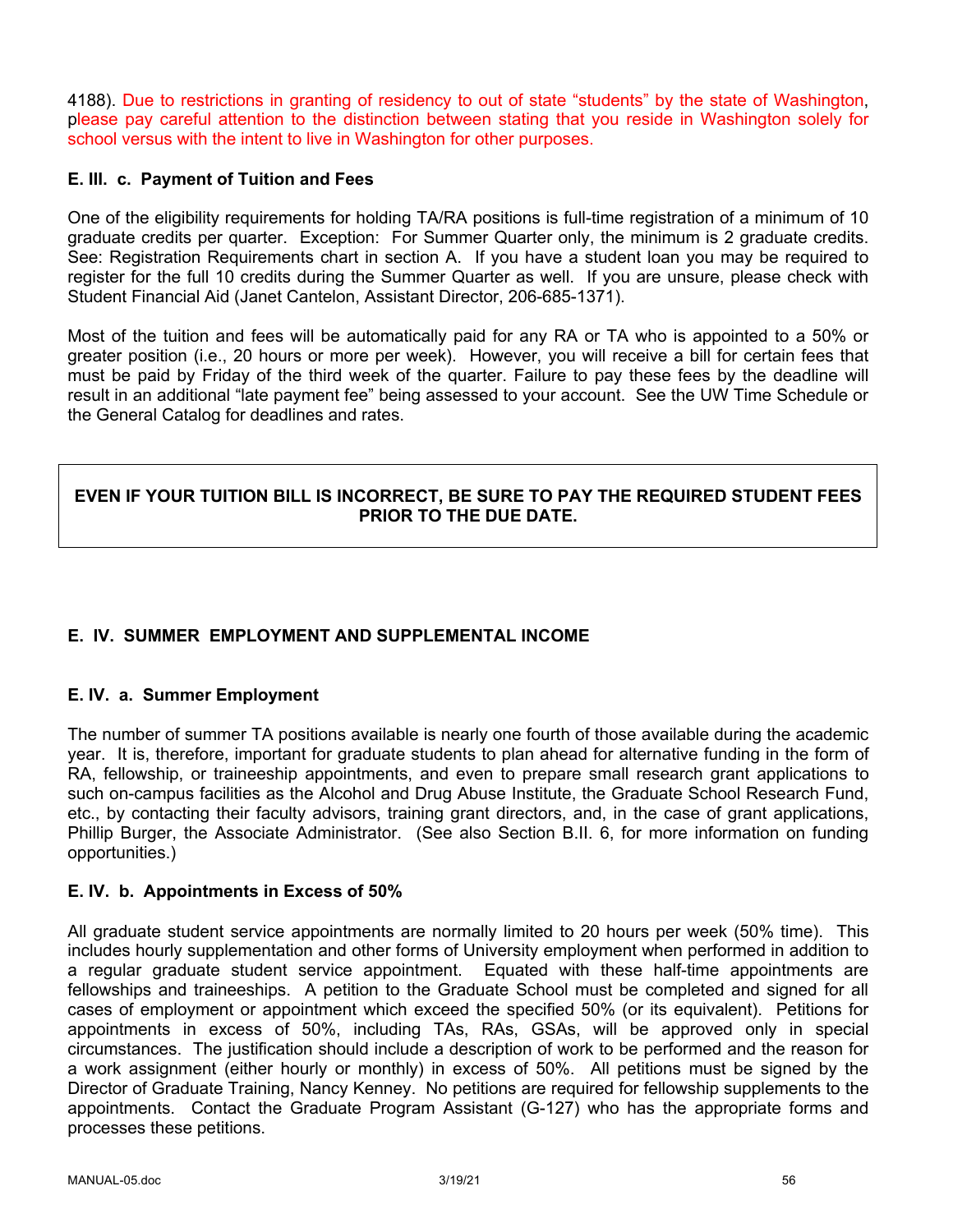## **Template for annual planning/evaluation meeting**

The purpose of this template is to help graduate students and advisors prepare for their annual planning/evaluation meeting. We suggest that the student use this template to jot down notes before the meeting. Not all parts of the template will be relevant for all students -- just use the parts that are relevant for you.

| University of Washington    |                  |       |
|-----------------------------|------------------|-------|
| Department of Psychology    |                  |       |
| Student Name typed here:    | (signature here) | Date: |
| Advisor Name typed here:    | (signature here) | Date: |
| Co-Advisor Name typed here: | (signature here) | Date: |

#### **1. Long-term goals**

A. What are the student's goals for the coming 5-10 year period (e.g. do you want to teach? What range of courses? Do research? A postdoc? On what topics? Work in industry? Other? Undecided, keep XX range of options open?)

B. Prepare an updated CV (curriculum vitae). Include courses taken, courses TA'd or taught, service, awards, publications, etc. Advanced students might also develop a statement of research and teaching interests.

C. What new skills/accomplishments/knowledge are most needed to take you toward your goals? How can they be acquired/worked on this year?

#### **2. Accomplishments during the past year - (***Comparison to last year's Plan can be very instructive!***)**

#### A. Research

Research projects planned/underway/completed

Writing underway/completed/submitted/accepted for publication

Research presentations (e.g. Research Festival; journal clubs; colloquia; national meetings)

B. Coursework/milestones

Required courses taken

Other courses/seminars taken

Milestones (e.g. Committee formed; required coursework completed; Generals scheduled/taken; dissertation proposal accepted; dissertation completed)

C. Development of teaching skills Courses TA'd

Courses taught

Other teaching practice (e.g. journal club presentations, guest lectures, etc.)

#### D. Departmental, University, Community, or National service

E. Awards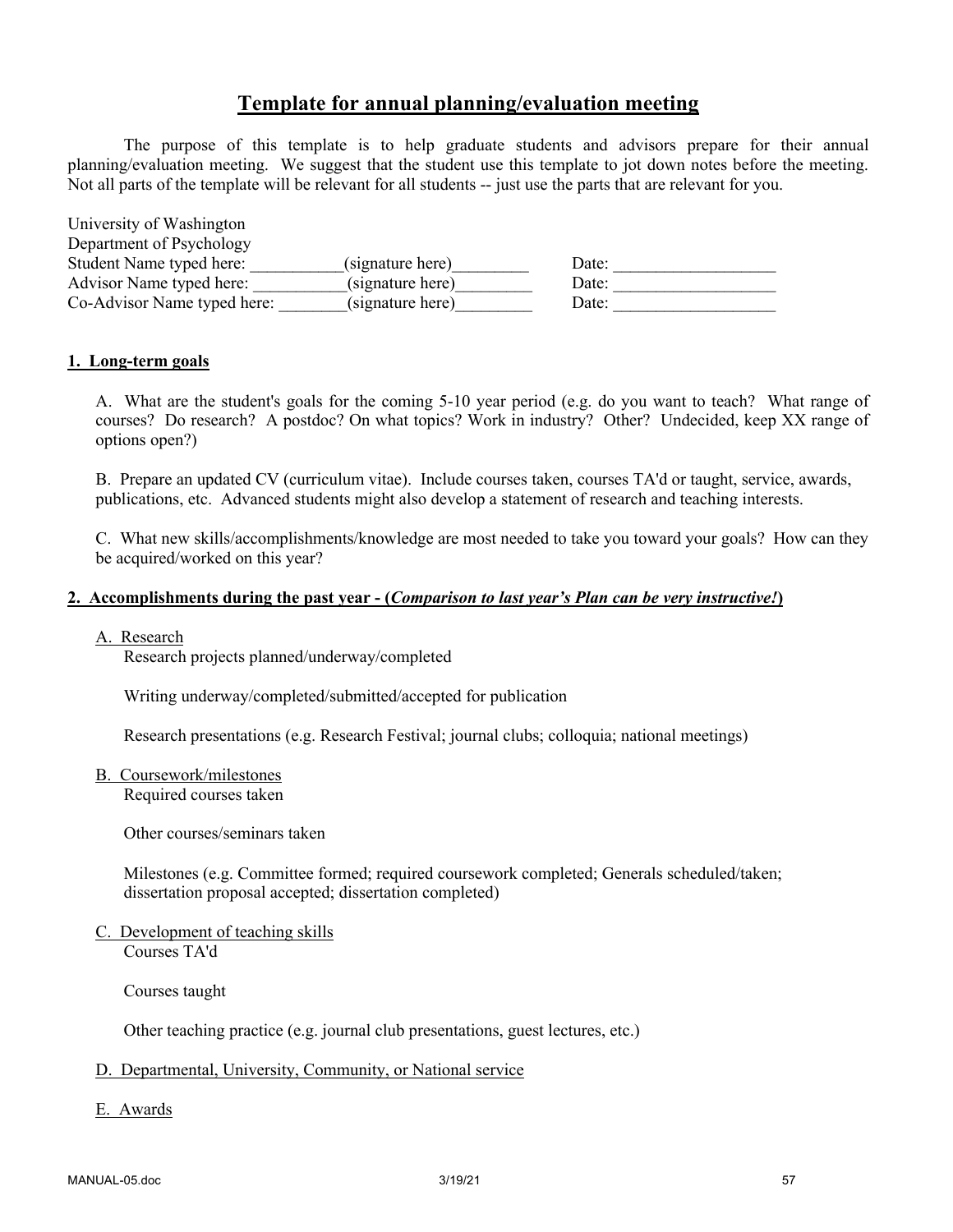#### **3. Plans for the coming year**

#### A. Research

Research projects to be initiated/completed

Writing to be initiated/completed

Research presentations planned (e.g. colloquia; talks at national meetings)

#### B. Coursework/milestones

Required courses to be taken

Other courses/seminars to be taken

Milestones and dates (e.g. form Committee; complete required coursework; take Generals; develop dissertation proposal; complete dissertation)

- C. Application for outside funding? (see attached list)
- D. Development of teaching skills Courses you hope to TA

Courses you hope to teach

Other teaching practice (e.g. journal club presentations, guest lectures, etc.)

E. Departmental, University or National service (optional, but start thinking about this)

#### **4. Advisor/co-advisor/committee**

Given your goals, are you in the right research group with the right advisor? If you need to change, how and when could it be done gracefully?

(Before you have a Committee) What about your co-advisor? Any change needed?

(When you have a Committee): Is your Committee still functional given your goals? Any changes needed?

Will any faculty sabbaticals/leaves interfere with your time plan?

#### **5. Writing up the annual plan**

**After consultation with your advisor and co-advisor, you should write up your annual plan. You should review it with your advisor and co-advisor, and come to agreement on a final draft. The final draft should be signed by all three of you. It needs to go forward with your advisor's draft of your feedback/evaluation letter, in time to be reviewed by the Area in early June. So please get it to your Advisor by May 23.**

Summary: Deadline – May 23 – Annual Plan to Advisor Signaures required on Annual Plan – THREE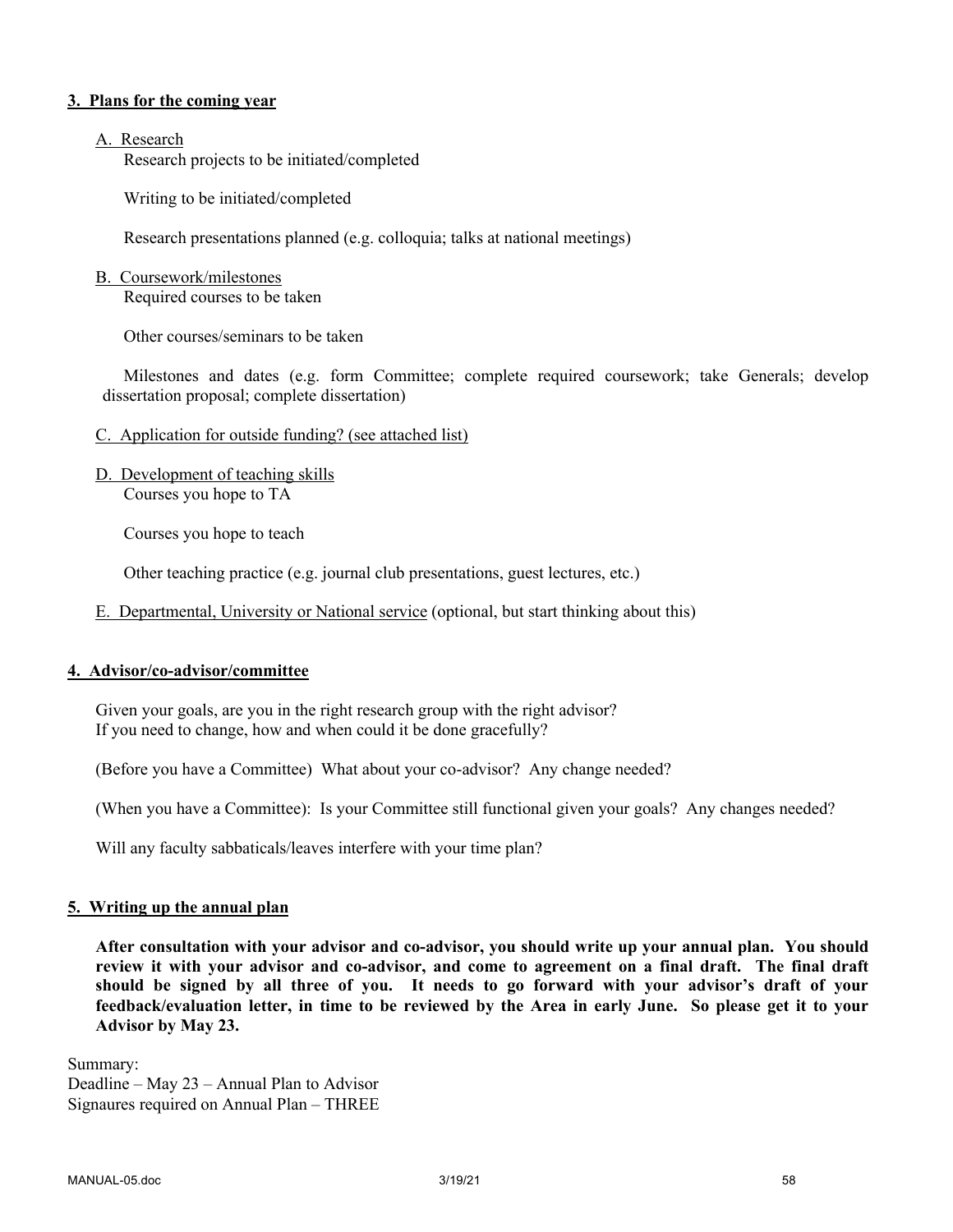## **Template for faculty feedback/evaluation letter**

The purpose of this template is to assist faculty members in preparing annual evaluation letters for graduate students. The template should be used selectively -- Not all topics need to be included for every student every year. Please ignore anything irrelevant.

| University of Washington    |                  |       |  |
|-----------------------------|------------------|-------|--|
| Department of Psychology    |                  |       |  |
| Student Name typed here:    |                  | Date: |  |
| Advisor Name typed here:    | (signature here) | Date: |  |
| Co-Advisor Name typed here: | (signature here) | Date: |  |

#### **1. Long-term goals**

*What are the student's goals? Has his/her activity served his/her goals well? What new skills are most needed to move toward these goals?*

e.g. "We understand that your career goal is to teach and do research in a University Psychology department. If this is so, you will need to fill in a broader background in Psychology, and gain some teaching experience....

"We understand that your career goal is to gain a position at a major neurobiology research institute. If this is so, you will need to fill in a broader range of neurobiological techniques....a lab rotation with XX is recommended....

"We understand that your goal is to return to your position at Microsoft full time. Given this goal, you might want to expand your knowledge of XX, and/or develop a minor in the Business School....

#### **2. Progress this year**

#### A. Research progress and time line

*What has the student accomplished? Is it more or less than what was expected? If less, what obstacles were overcome or continue to stand in the way? How will these be addressed in the future? Do his/her accomplishments serve his/her goals? Be sure to emphasize positive accomplishments.*

e.g. "We are pleased to hear that your first year project will result in a first-authored publication, and we encourage you to write it up and submit it in a timely fashion....

"We are pleased that you made a presentation at XX meeting, and that it was well received. We are also very pleased to know that one of your papers has been accepted by XX journal. These are noteworthy accomplishments, and you are rapidly building the kind of *vita* that should stand you in good stead for the academic job market....

"Over the last year we understand that your research has gone more slowly than expected because of problems with XX. We are optimistic that your new subject recruitment strategy will lead to more rapid progress. We understand that you now hope to complete data collection by XX and that you are planning to defend in June....

#### B. Coursework/milestones

Is required coursework on track? Is the student taking/participating in additional seminars/coursework that will serve his/her goals? What departmental/grad school milestones have been accomplished?

e.g. "We are pleased to see that you have completed all of your required courses, and have continued your training in statistical and quantitative methods consistent with your goal of research in social psychology....